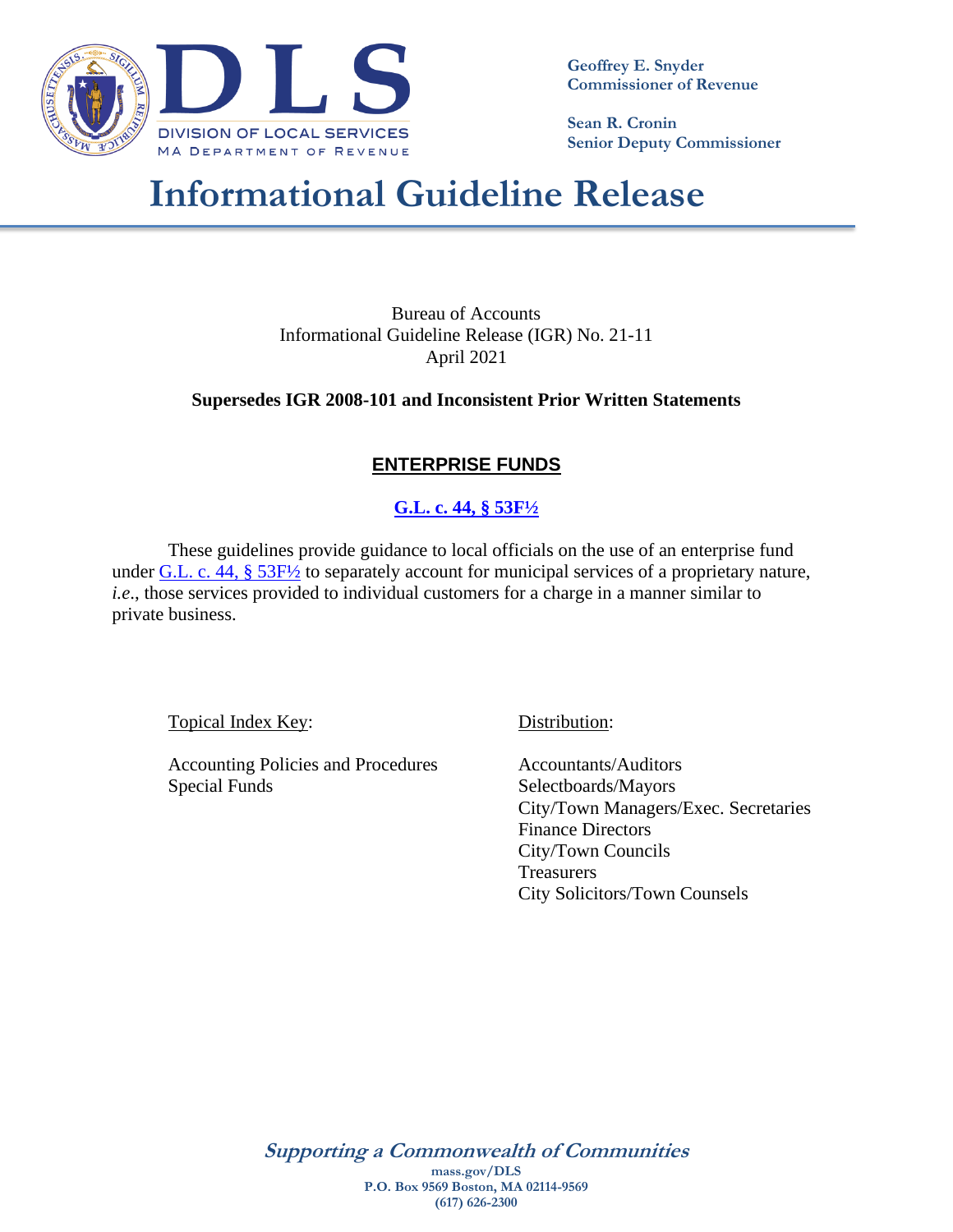|       | <b>SUMMARY</b>                                                        | 1              |
|-------|-----------------------------------------------------------------------|----------------|
|       | <b>GUIDELINES</b>                                                     | $\overline{2}$ |
|       |                                                                       |                |
| I.    | <b>INTRODUCTION</b>                                                   |                |
|       | <b>Brief History</b><br>A.                                            |                |
|       | What is an Enterprise Fund<br><b>B.</b>                               |                |
|       | C.<br>Why Adopt an Enterprise Fund                                    |                |
|       | What Governmental Entities May Adopt Enterprise Fund Accounting<br>D. | 3              |
|       | For What Services Can a Community Adopt an Enterprise Fund<br>E.      |                |
|       |                                                                       |                |
| Π.    | ADOPTING /RESCINDING AN ENTERPRISE FUND                               |                |
|       |                                                                       |                |
| III.  | THE ENTERPRISE BUDGET                                                 | 4              |
|       | Revenues of an Enterprise<br>A.                                       |                |
|       | Available Funds of An Enterprise<br><b>B.</b>                         | 5              |
|       | $\overline{C}$ .<br>Expenses of an Enterprise Fund                    | 7              |
| IV.   | <b>BALANCING AN ENTERPRISE BUDGET</b>                                 | 8              |
|       | Table 1 - Three Scenarios For An Enterprise Budget                    |                |
|       | Table 2 - Budget Presentation Examples                                | 9              |
|       |                                                                       |                |
| V.    | ADOPTING AN ENTERPRISE BUDGET                                         | 10             |
|       | Table 3 – Budget Recommendation Wording                               |                |
|       | Table 4 – Budget Order/Article Wording                                | 11             |
|       |                                                                       |                |
| VI.   | <b>REPORTING</b>                                                      |                |
|       | Table 5 - Schedule A-2, Enterprise Funds                              | 12             |
|       | Table 6 - Tax Rate Recapitulation Form, Page 4 - Certification of     | 16             |
|       | Appropriations and Sources of Funding                                 |                |
|       | Table 7 – Tax Rate Recapitulation Form, Page 2                        | 20             |
| VII.  | <b>UMAS ACCOUNTING ENTRIES</b>                                        | 24             |
|       |                                                                       |                |
| VIII. | APPENDIX A: FREQUENTLY ASKED QUESTIONS                                | 30             |
|       |                                                                       |                |
| IX.   | APPENDIX B: RETAINED EARNINGS DEFICIT                                 | 38             |
|       |                                                                       |                |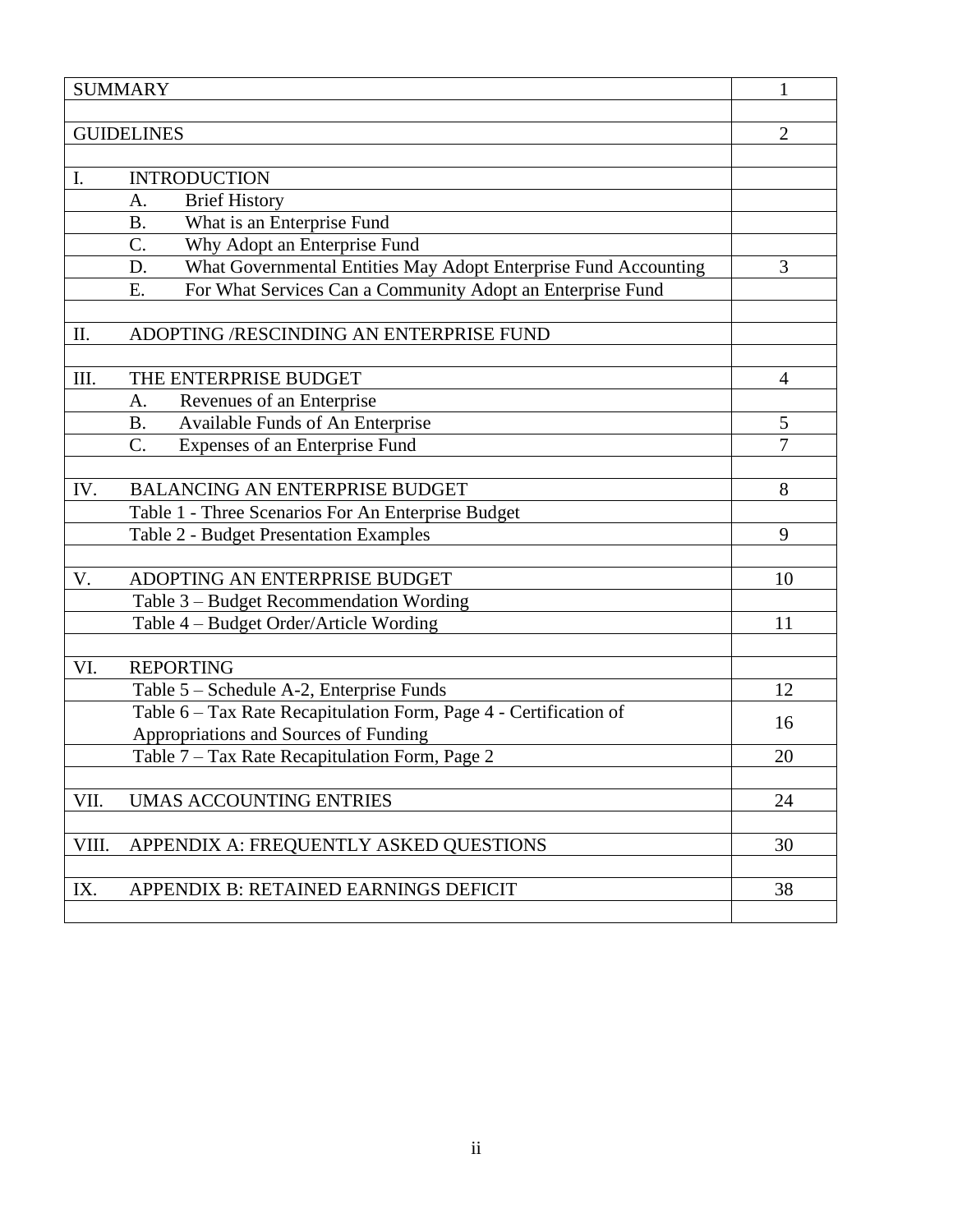#### Bureau of Accounts Informational Guideline Release (IGR) No. 21-11 April 2021

#### **Supersedes IGR 2008-101 and Inconsistent Prior Written Statements**

#### **ENTERPRISE FUNDS**

#### **[G.L. c. 44, § 53F½](https://malegislature.gov/Laws/GeneralLaws/PartI/TitleVII/Chapter44/Section53F1~2)**

#### **SUMMARY**:

These guidelines provide guidance to local officials on the use of an enterprise fund under G.L. c. 44, § 53F $\frac{1}{2}$  to separately account for municipal services of a proprietary nature, *i.e*., those services provided to individual customers for a charge in a manner similar to private business.

The guidelines prescribe uniform accounting standards for enterprise fund revenues and expenditures. They also set forth the policies that apply to the review of enterprise budgets for tax rate setting purposes. [G.L. c. 44, §§ 38](https://malegislature.gov/Laws/GeneralLaws/PartI/TitleVII/Chapter44/Section38) [and 43;](https://malegislature.gov/Laws/GeneralLaws/PartI/TitleVII/Chapter44/Section43) [c. 59, § 23.](https://malegislature.gov/Laws/GeneralLaws/PartI/TitleIX/Chapter59/Section23)

These guidelines include a significant statutory change, effective January 15, 2015, when [G.L. c. 44, § 53F½](https://malegislature.gov/Laws/GeneralLaws/PartI/TitleVII/Chapter44/Section53F1~2) was amended to allow a city or town to adopt an enterprise fund for "cable television public access." [St. 2014, c. 352.](https://malegislature.gov/Laws/SessionLaws/Acts/2014/Chapter352) See also [IGR 2016-102,](https://dlsgateway.dor.state.ma.us/gateway/DLSPublic/IgrMaintenance/673) Cable Television Public, Educational And Governmental Access Special Revenue Funds.

These standards and policies are effective and supersede those found in IGR 2008- 101, the June 2008 Enterprise Fund Manual, and any prior written inconsistent publications or statements.

#### **BUREAU OF ACCOUNTS MARY JANE HANDY, DIRECTOR**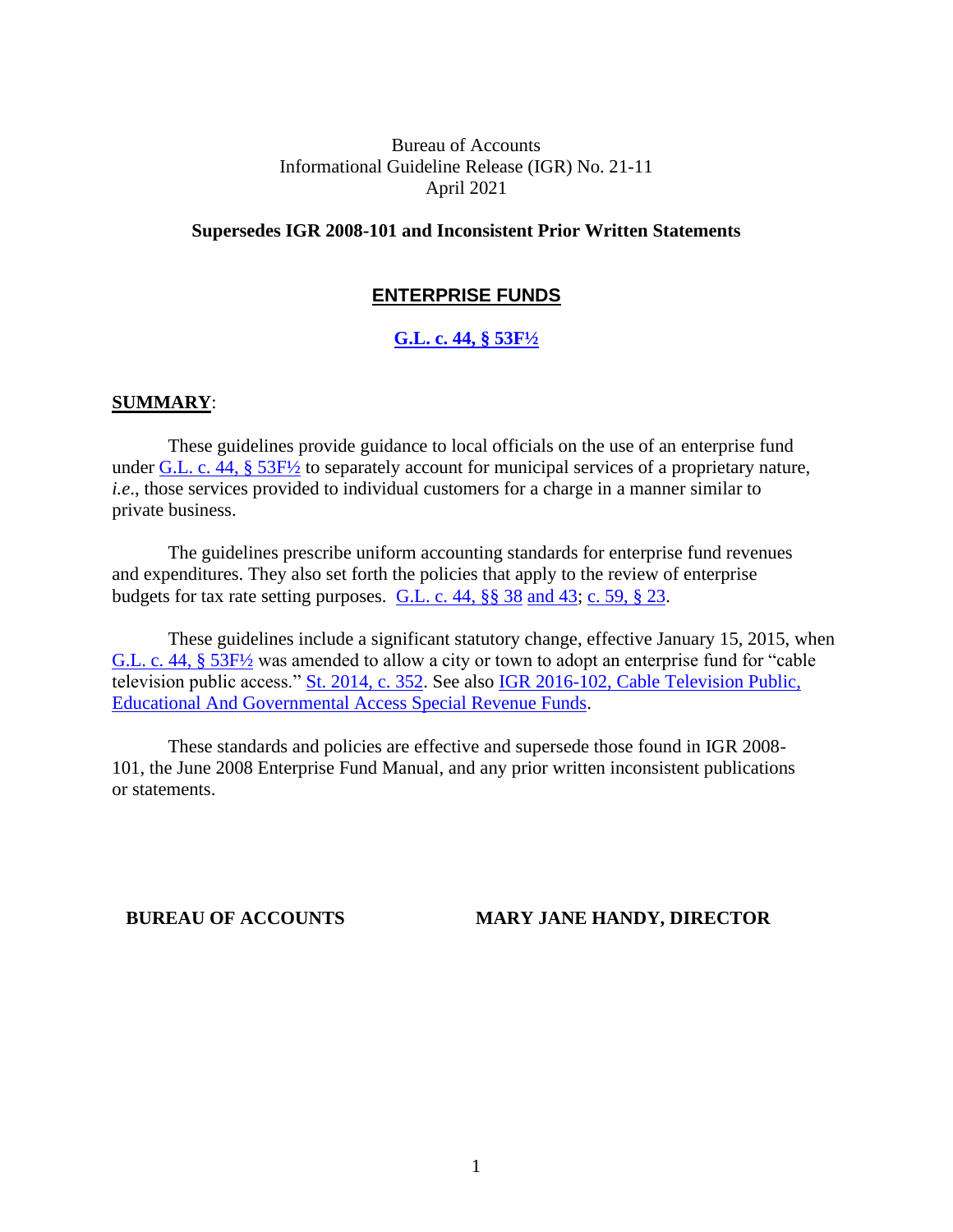### **GUIDELINES:**

### **I. INTRODUCTION**

#### **A. Brief History**

The enterprise fund statute, G.L. c. [44, § 53F½,](https://malegislature.gov/Laws/GeneralLaws/PartI/TitleVII/Chapter44/Section53F1~2) was initially enacted in 1986. Before then, communities used special revenue funds authorized by various general laws or special acts to separately account for their business type services. These special revenue funds were limited, however, with regard to the services and costs covered. The funds were most commonly authorized for water, gas and electric utility departments and used primarily to account for annual operating costs, not the indirect costs, capital improvements or capital assets of the service.

#### **B. What is An Enterprise Fund**

An enterprise fund gives communities the flexibility to account separately for all financial activities associated with a broad range of municipal services. It establishes a separate accounting and financial reporting mechanism for municipal services for which a fee is charged in exchange for goods or services. Revenues and expenses of the service are segregated into a fund separate from all other governmental activities. A separate legal entity is not established through the adoption of enterprise fund accounting. (See Uniform Massachusetts Accounting System (UMAS) chapter 12 for more information including illustrative journal entries).

#### **C. Why Adopt an Enterprise Fund**

A community may account for certain services in the general fund, special revenue or enterprise fund. Advantages of an enterprise fund include that it:

- Identifies a total service cost Consolidating direct operating, direct capital, and indirect costs (e.g., enterprise-related costs appropriated in the general fund operating budget) helps a community to readily identify a total service cost and determine funding sources. The total service cost may also include a subsidy from the general or other funds.
- Provides useful management information Consolidating revenues, expenses and operating performance of the fund provides a community with useful decision-making information regarding user charges and fees and a subsidy if necessary. The community can also include the enterprise capital assets and infrastructure as assets and recognize the annual depreciation of these assets in audited financial statements.
- Retains investment income and surplus All investment earnings and any operating surplus (actual revenues in excess of estimates and appropriations in excess of expenses) are retained in the enterprise fund rather than closed to the general fund at fiscal year-end. Surplus certified by the Director of Accounts as available is called "retained earnings". Retained earnings require appropriation by the community's legislative body and have certain other use restrictions as will be noted in these guidelines.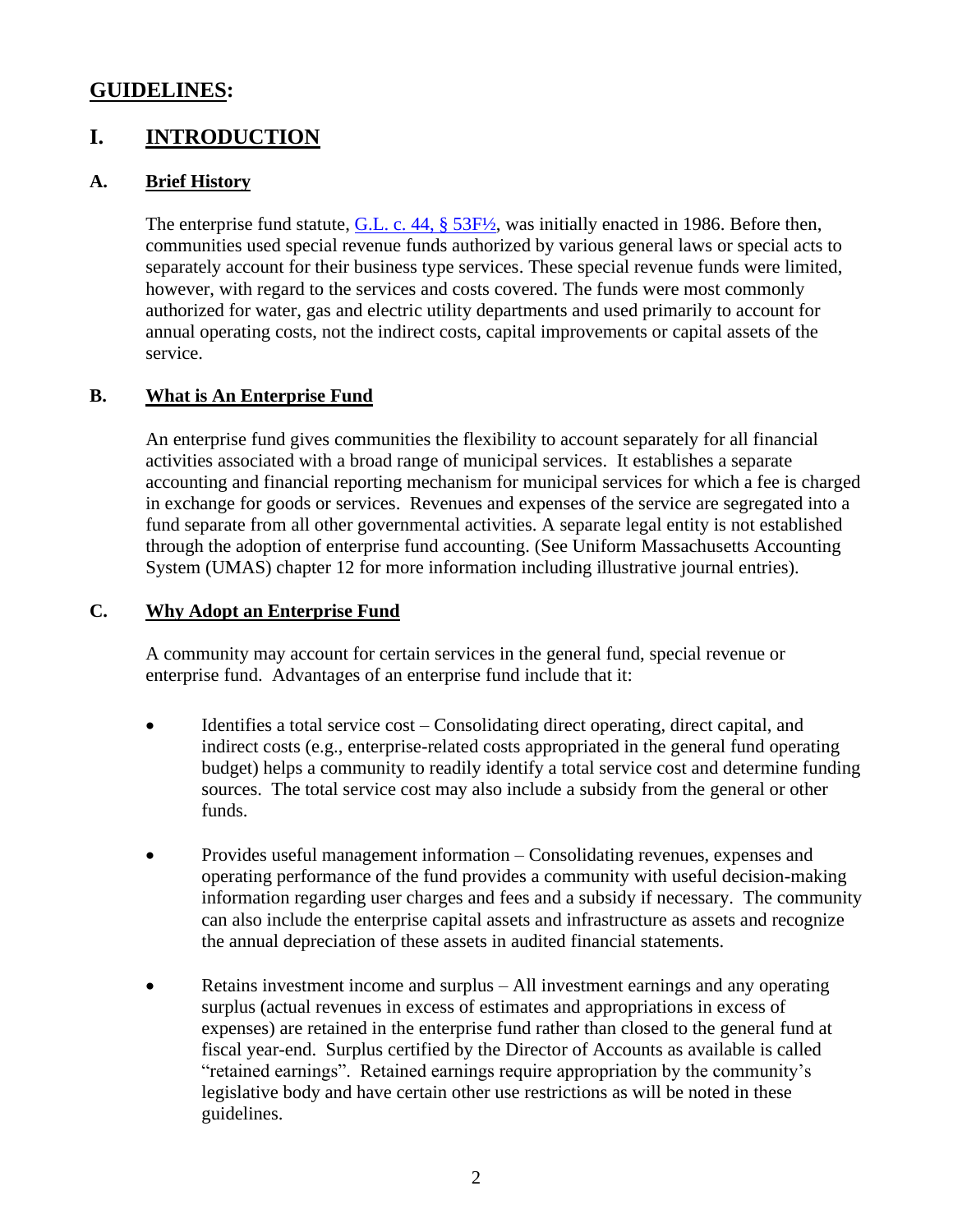#### **D. What Governmental Entities May Adopt an Enterprise Fund**

Only Massachusetts cities and towns may adopt an enterprise fund pursuant to [G.L. c.](https://malegislature.gov/Laws/GeneralLaws/PartI/TitleVII/Chapter44/Section53F1~2) 44, § [53F½.](https://malegislature.gov/Laws/GeneralLaws/PartI/TitleVII/Chapter44/Section53F1~2) Regional schools and special purpose districts may not adopt an enterprise fund, unless permitted by special legislation.

#### **E. For What Services Can A Community Adopt An Enterprise Fund**

Enterprise funds may only be established, "for a utility, cable television public access, health care, recreational or transportation **facility**." (Emphasis added.) Examples include:

- Public utilities water, sewer, combined water-sewer, stormwater, trash disposal;
- Cable television public access (See IGR [2016-102\)](https://dlsgateway.dor.state.ma.us/gateway/DLSPublic/IgrMaintenance/673);
- Health care ambulance service, hospitals, nursing homes;
- Recreation skating rinks, pools, golf courses, amusement parks, beaches; and
- Transportation airports, dock and wharf facilities.

An enterprise fund requires a **facility** of the types allowed.

### **II. ADOPTING / RESCINDING AN ENTERPRISE FUND**

A city or town may adopt an enterprise fund by vote of the legislative body, subject to the local charter. Each enterprise fund must be adopted separately with its own vote. This allows the legislative body to identify and evaluate each enterprise on its own merits.

The language of the vote should clearly state what the service is and when the fund will commence. The following is sample language to adopt an enterprise fund.

"To see if the (city or town) will accept the provisions of Chapter 44,  $\S 53F/2$  of the Massachusetts General Laws establishing (the service) as an enterprise fund effective fiscal year (year)."

The Bureau of Accounts recommends that commencement begin at the start of a fiscal year. If a commencement date is absent, the Bureau recommends that the enterprise commence on the following July 1. However, the Bureau will allow an enterprise fund to commence after July 1 if adopted after July 1, but only prior to Bureau certification of the tax rate. After that time, commencement of an enterprise fund must be deferred to July 1 of the next fiscal year.

Once adopted, the community begins the process of establishing the separate fund on its accounting records and identifying the assets (capital items and infrastructure), liabilities and equity in other funds if voted by the legislative body to be transferred to the enterprise fund.

The community must operate the enterprise fund for a minimum of three years before the provisions may be rescinded like any local adoption law. [G.L. c. 4, § 4B.](https://malegislature.gov/Laws/GeneralLaws/PartI/TitleI/Chapter4/Section4B) After at least three years, a legislative body, subject to the local charter, may terminate the enterprise fund. Similar to when it was adopted, the new article should specify when this would become effective as shown below.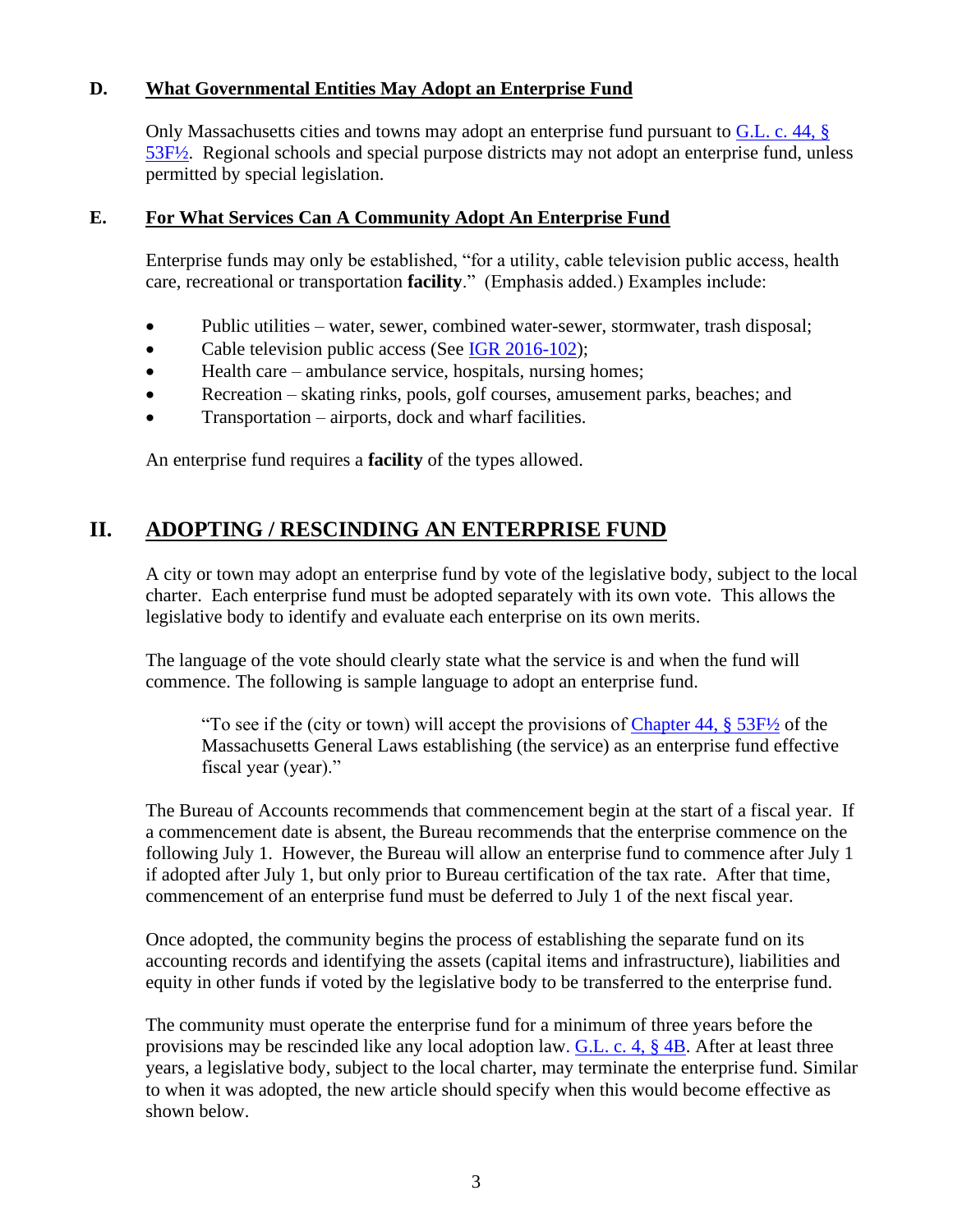"To see if the (city or town) will revoke the provisions of Chapter  $44, \S 53F\frac{1}{2}$  of the Massachusetts General Laws, ceasing (the service) as an enterprise fund effective fiscal year (year)."

Once it ceases operation and all of the current liabilities are accounted for, the community would close any fund balance to the general fund and transfer any assets, debt and long term liabilities to the general fund and to the appropriate account groups.

### **III. THE ENTERPRISE FUND BUDGET**

The entity responsible for operating the enterprise must submit to the local executive authority a proposed line item budget "no later than one hundred and twenty days prior to the beginning of each fiscal year" (March 1). The budget is submitted to the community's executive authority by the entity responsible for operation of the enterprise like any other departmental request for review and appropriation. When preparing the budget, revenue sources and appropriations must be clearly stated in detail and enterprise-related costs already included for appropriation in the general fund operating budget must not be included for appropriation in the enterprise fund budget.

The mayor or other executive authority makes a recommendation to the appropriate city/town legislative authority for approval. The finance committee may also make a similar recommendation.

The budget is subject to the appropriation process. Any transfers among the enterprise fund's line-item appropriations require further legislative body action or the alternative method if during the last two months of any fiscal year. (See IGR 2017-13, *[Appropriation Transfers](https://dlsgateway.dor.state.ma.us/gateway/DLSPublic/IgrMaintenance/701)*.)

#### **A. Revenues of an Enterprise Funds**

Revenues may be appropriated by the community's legislative body until the tax rate is certified by the Bureau of Accounts. An increase in estimated revenues above prior fiscal year actual revenues must be supported in writing to the Bureau of Accounts using rate analysis, usage data, votes to establish increased rates, new rate implementation dates, etc., for tax rate certification purposes. Any surplus stays in the enterprise fund at fiscal year-end. Revenues include:

- 1. User charges and fees amounts paid by those who use the service, including late charges, fees and interest incurred in the collection process.
- 2. Rental receipts from the leasing of enterprise assets belong to the enterprise fund. If the property was acquired with enterprise fund revenue, or it is currently maintained by enterprise fund revenue or debt service on the property is being paid by the enterprise, then lease revenues are credited to the enterprise fund. If the property was transferred to the enterprise fund or paid for with general fund revenue and the property is not dedicated to the enterprise service's use, then the lease revenue is general revenue and should be credited to the general fund. See FAQ # 15 below.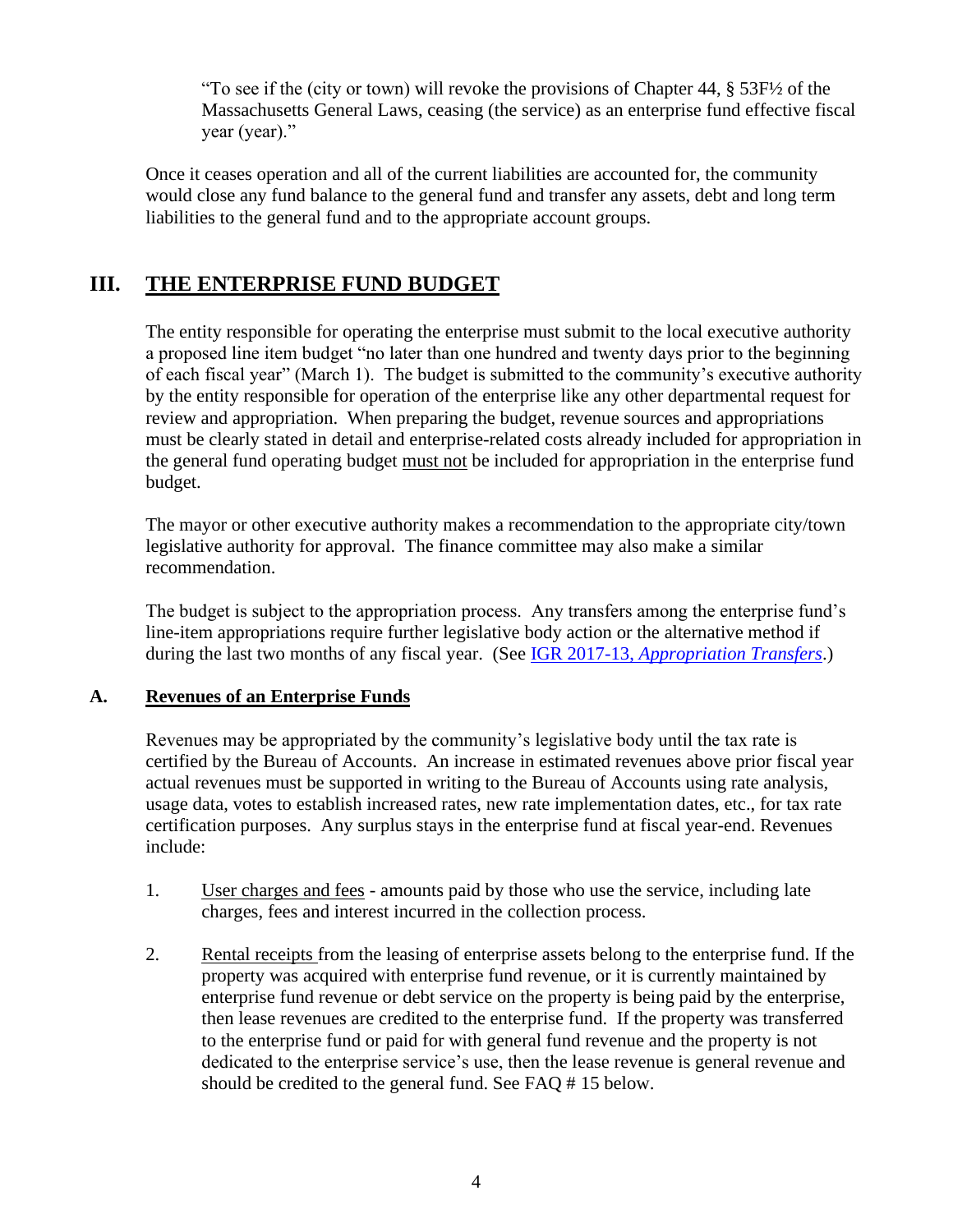- 3. Other enterprise revenue *-* includes state funding (Sewer Rate Relief) and grants (Massachusetts Clean Water Trust).
- 4. Investment income interest earned by the fund is retained in the fund rather than closed to the general fund.

#### **B. Available Funds of an Enterprise Fund**

The following available funds may be appropriated by the community's legislative body at any time during the fiscal year if available. Other available funds may be allowed by special legislation.

- 1. Net premiums and accrued interest received on bonds or notes sold on or after November 7, 2016, regarding debt financed by an enterprise fund which are not used to reduce the cost of the borrowing are *reserved for appropriation* for enterprise capital projects for which a loan has been, or may be, authorized for an equal or longer period of time than the loan for which the premiums were received. (See [IGR 17-21,](https://dlsgateway.dor.state.ma.us/gateway/DLSPublic/IgrMaintenance/711) Section V.)
- 2. Estimated sewer assessments under [G.L. c 83, § 15B](https://malegislature.gov/Laws/GeneralLaws/PartI/TitleXIV/Chapter83/Section15B) reserved for appropriation for payment of costs of constructing the facilities funded by the assessments or to pay the principal and interest on any debt issued in connection with the construction of the facilities, until all such costs and debt service obligations have been paid in full. When all obligations are paid in full, the remaining balance closes to unreserved retained earnings.
- 3. Betterment and special assessment payments under [G.L. c. 44, § 53J](https://malegislature.gov/Laws/GeneralLaws/PartI/TitleVII/Chapter44/Section53J) when money is borrowed to pay for enterprise improvements for which the betterments or special assessments are assessed, the payments and any interest earned thereon are reserved for appropriation to pay debt service. Any surplus remaining after such debt is repaid closes to unreserved retained earnings.
- 4. Closing and post-closing funds reserved for an existing operating solid waste facility pursuant to G.L. c. [44, § 28C.](https://malegislature.gov/Laws/GeneralLaws/PartI/TitleVII/Chapter44/Section28C)
- 5. Special purpose article(s) the unspent and unencumbered balance, as voted by the community's legislative body.
- 6. Special purpose stabilization fund A municipality may establish a special purpose stabilization fund under G.L. c. 40,  $\S$  5B for an enterprise; however, the municipality must track contributions from the enterprise to the stabilization fund and return any such funds to the enterprise if the purpose of the stabilization fund is later changed.
- 7. Budgeted surplus the excess of budgeted estimated enterprise revenues and appropriated enterprise available funds over (a) direct operating and capital cost appropriations and (b) indirect cost appropriations in the general fund operating budget allocated to the enterprise. This surplus may be appropriated to the enterprise fund budget and may be further appropriated for current enterprise operating and/or capital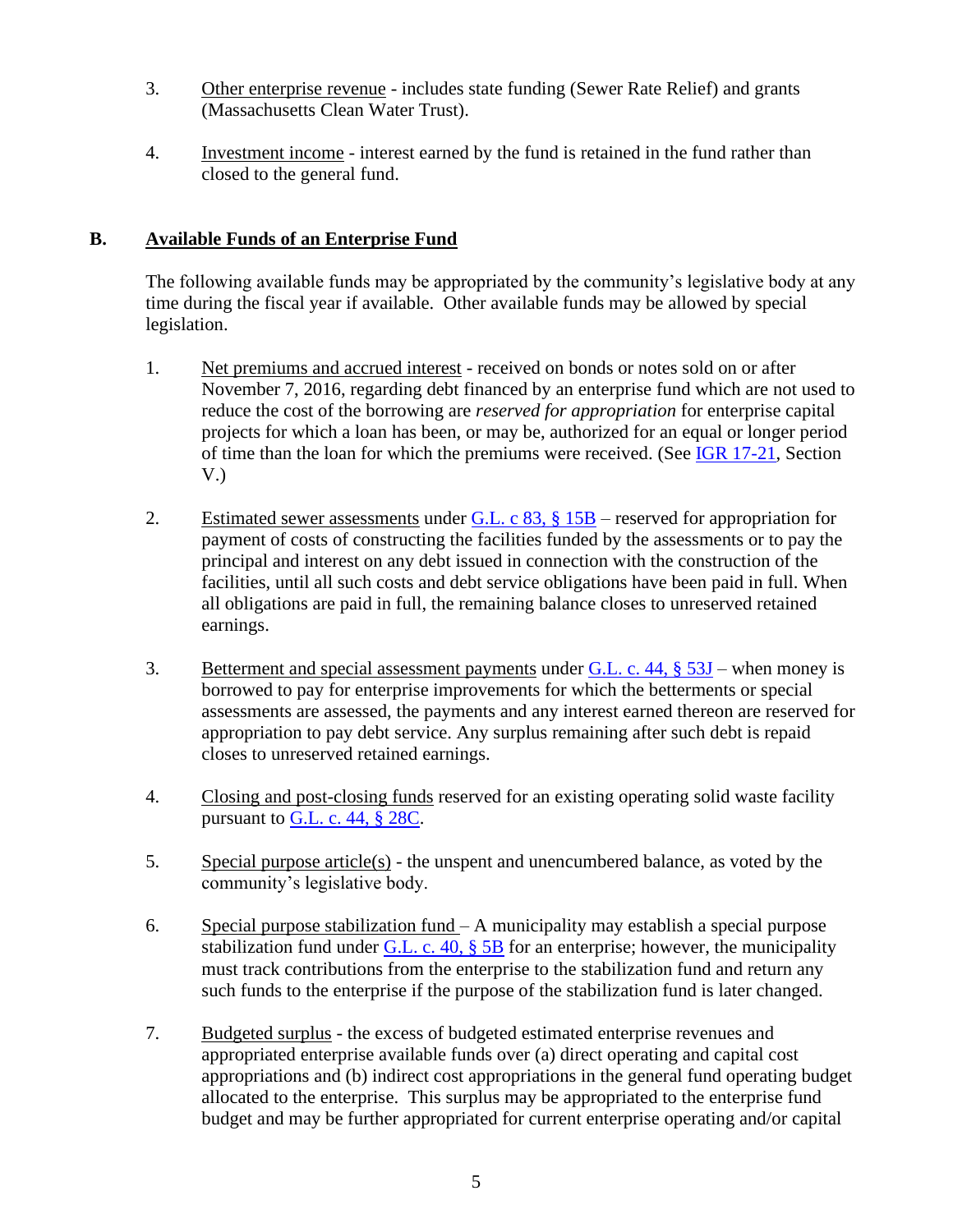costs only, from July 1 to June 30. Any unspent balance closes to the enterprise fund at fiscal year-end. (See Tables showing budget examples.)

Note: If budgeted surplus has been appropriated to the enterprise fund budget as indicated above and if retained earnings are subsequently certified in deficit, the appropriation of the budgeted surplus, if sufficient at that time, may be rescinded or appropriated directly by the legislative body to help fund the retained earnings deficit.

8. Retained Earnings - the portion of Unreserved Retained Earnings that is certified by the Bureau of Accounts as available for appropriation. Certification requires submission of a June 30 balance sheet accompanied by all information necessary to calculate free cash in the general fund and retained earnings in the enterprise fund. Once certified, retained earnings may be appropriated through the following June 30 and no appropriation may be in excess of the certified amount.

Retained earnings may only be appropriated to:

- a. fund direct costs of the enterprise for the current fiscal year;
- b. fund costs appropriated in the general fund operating budget and allocated to the enterprise for the current fiscal year;
- c. reimburse to the general or other fund for subsidized capital costs of the enterprise not already reimbursed for the two full, immediately prior, fiscal years.
- d. a special purpose stabilization fund established for enterprise purposes (See IGR Section III-B-6 above.)

Retained earnings appropriated specifically to reimburse the general fund for subsidized capital costs as indicated above, should not be reported on page 4 of the Tax Rate Recap (similar to a vote from free cash to reduce the tax rate) or on Schedule A-2. Instead, the amount should be reported in Part IIID, line 4 of the Tax Rate Recap. If so reported, city/town Clerks are advised to provide a copy of the vote to the Bureau of Accounts for tax rate certification purposes.

A retained earnings deficit for the period ending June 30 (see Appendix B) must be funded and reported in the next fiscal year's Tax Rate Recap. A community has the following options for funding and reporting a retained earnings deficit:

- a. report an appropriation made by the legislative body from the general or other applicable fund specifically to fund the deficit;
- b. report the deficit in part 3 of Schedule A-2 and Part IIB, line 4, of the Tax Rate Recap, as an Other Amount to be Raised, and report on Schedule A-2 and the Tax Rate Recap enterprise estimated revenues above the amount appropriated for direct and indirect expenses, provided the estimated revenues can be properly supported;
- c. report the deficit in part 3 of the Schedule A-2 and Part IIB, line 4, of the Tax Rate Recap, and raise it from the tax levy as a general fund subsidy.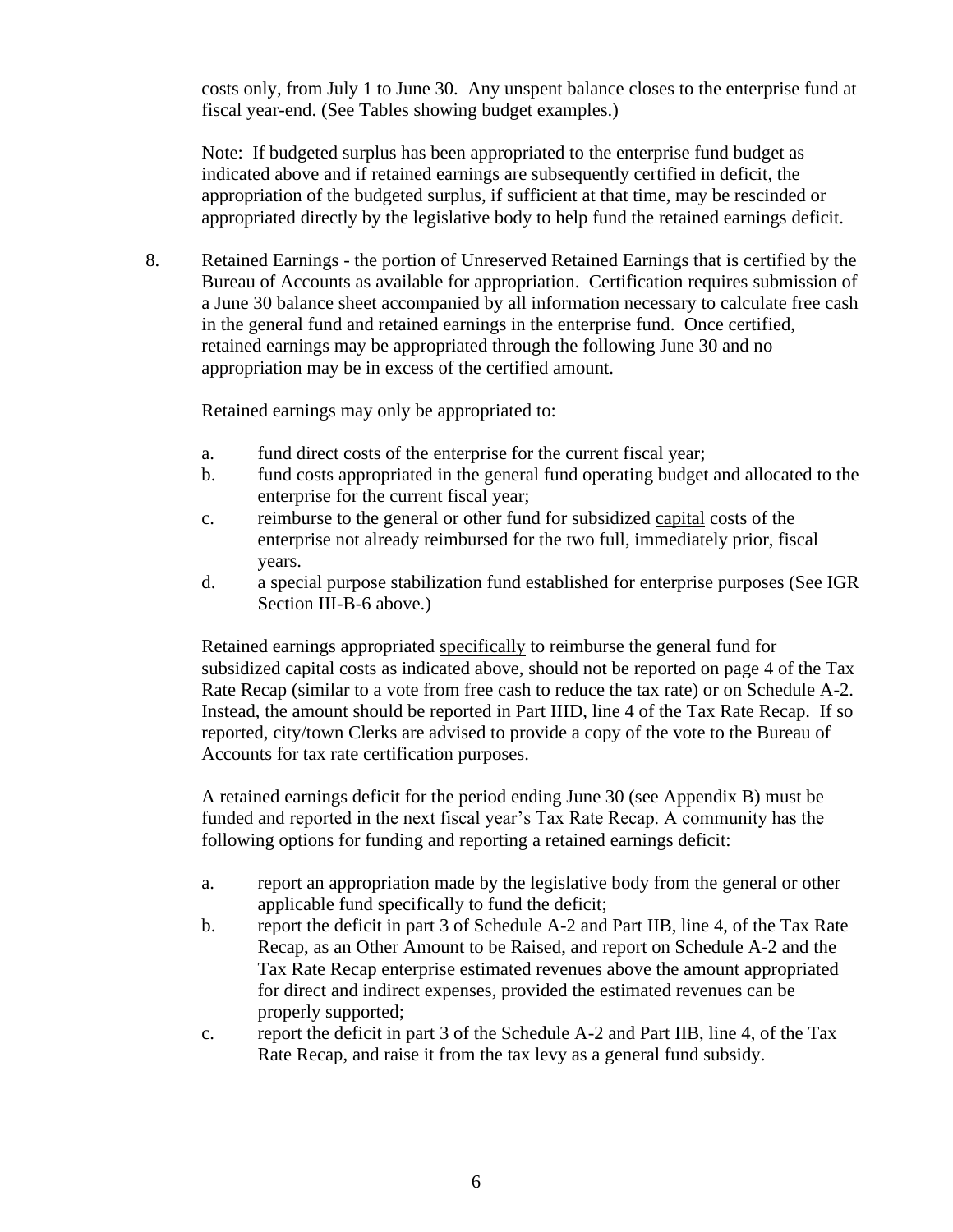#### **C. Expenses of An Enterprise Fund**

Enterprise funds may only be expended for enterprise purposes. All costs of operating the enterprise must be identified. However, costs funded by other than the enterprise fund or general fund are not reported on Schedule A-2. Any surplus due to unspent appropriations as of June 30 stays in the enterprise fund. Expenses of the enterprise include:

- 1. Salaries and Wages appropriated in and incurred directly by the enterprise for the enterprise employees.
- 2. Expenses appropriated in and incurred directly by the enterprise for operating expenses and contractual payments.
- 3. Capital Outlay capital expenses such as construction or major repairs, equipment or acquisitions. While these capital expenses may be reviewed and recommended centrally by a capital planning committee, they should be appropriated apart from general fund capital expenditures.
- 4. Extraordinary and Unforeseen expenses that may be appropriated by the legislative body which may also impose any condition(s) for their use. Such conditions offer the community better control and accountability over their use. Any unspent balance closes to the enterprise fund at fiscal year-end. This is similar to a Reserve Fund.
- 5. Other may include employee benefits such as health and life insurance, unemployment insurance and pension costs or may include debt service. These expenses may be budgeted in the enterprise fund or in the general fund operating budget.
- 6. Indirect costs expenses incurred by other city or town departments providing services to the enterprise, which are most often appropriated as part of the general fund operating budget and allocated to the enterprise fund. For example, the collector, whose salary is paid by the general fund, may process enterprise user bill payments. However, the entire salary of the collector may not be allocated to the enterprise fund – only the proportionate share of the salary that is allocated to enterprise purposes. (See IGR Section V below - Budget Recommendation Wording. In those examples, the indirect costs are appropriated in the general fund operating budget and assigned to the enterprise fund.)

The Bureau recommends that every community with an enterprise fund establish a written, internal policy regarding indirect cost allocation and should review this policy annually. The policy should be reasonable and calculated on a fair and consistent basis. Local financial officials should understand and agree on what indirect costs are appropriated as part of the general fund operating budget and what percentage of these costs should be allocated to the enterprise fund.

The Director of Accounts may reject any community's methodology, written or otherwise, as unreasonable for tax rate setting purposes.

Once appropriated as part of the general fund operating budget, indirect costs are allocated to the enterprise fund as reported on Schedule A-2. Do not appropriate these costs in both the general fund operating budget and in the enterprise fund budget. Local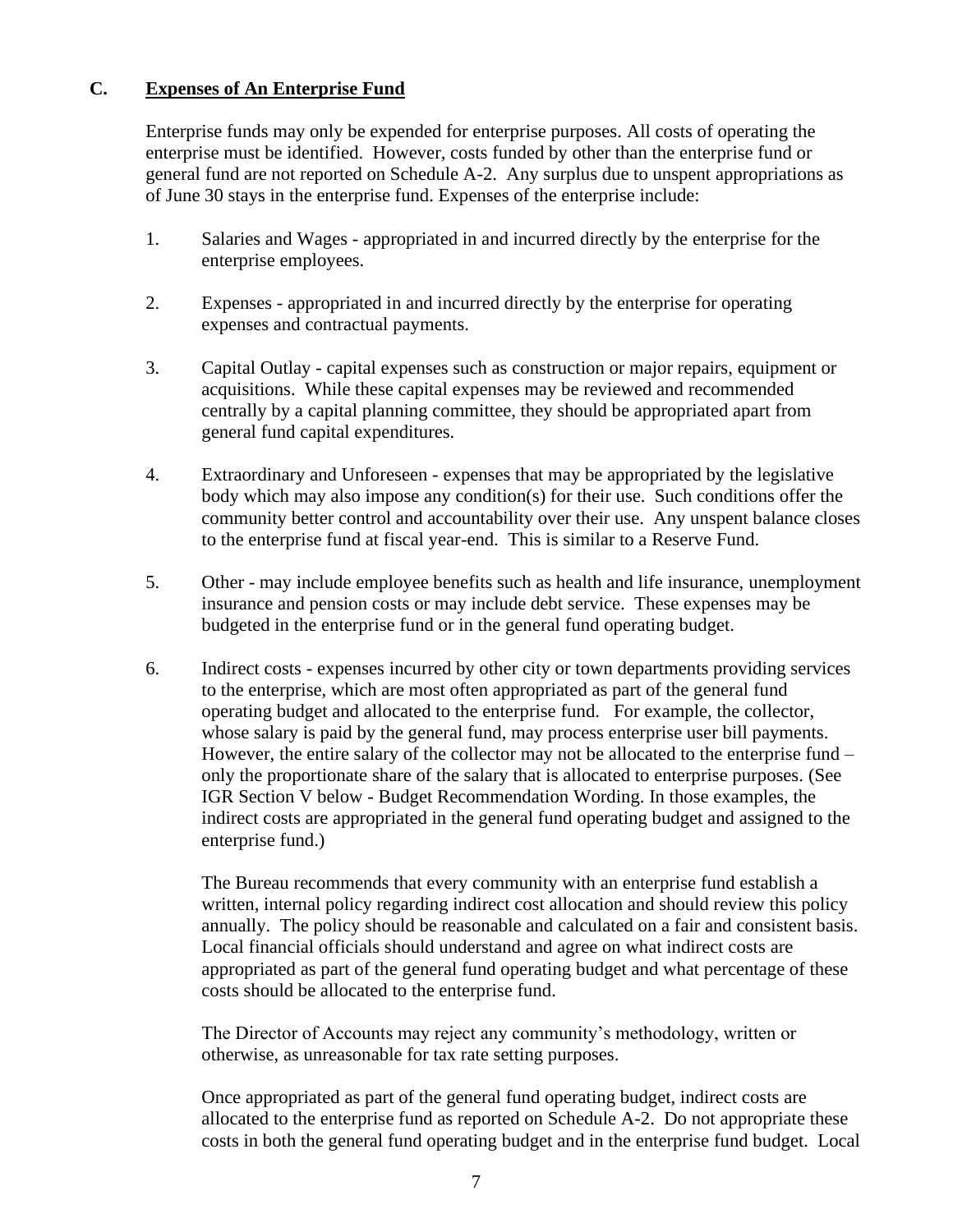financial officials may wish to show the public all costs of the enterprise fund but should not duplicate their appropriation. Therefore, reporting of enterprise fund estimated receipts on page 3 of the Tax Rate Recap to offset any duplication should no longer be necessary.

### **IV. BALANCING AN ENTERPRISE BUDGET**

The budget for the enterprise must be balanced with combined revenues and available funds being sufficient to cover the proposed total service cost. As depicted in Table 1 below, an enterprise fund may be balanced in one of three ways: 1) it may be budgeted as self-sufficient; 2) it may have a budgeted surplus; or 3) it may have a budgeted subsidy.

### **TABLE 1: THREE SCENARIOS FOR AN ENTERPRISE BUDGET**

| <b>Budgeted Self-Sufficient</b>                                                                                  | <b>Budgeted Surplus</b>                                                                                                                                                                                                                                                                                                                                                                                                                                                                                                                                                                 | <b>Budgeted Subsidy</b>                                                                                                                                                                                                                             |
|------------------------------------------------------------------------------------------------------------------|-----------------------------------------------------------------------------------------------------------------------------------------------------------------------------------------------------------------------------------------------------------------------------------------------------------------------------------------------------------------------------------------------------------------------------------------------------------------------------------------------------------------------------------------------------------------------------------------|-----------------------------------------------------------------------------------------------------------------------------------------------------------------------------------------------------------------------------------------------------|
| Estimated Revenues = Budget                                                                                      | Estimated Revenues > Budget                                                                                                                                                                                                                                                                                                                                                                                                                                                                                                                                                             | <b>Budget &gt; Estimated Revenues</b>                                                                                                                                                                                                               |
| The enterprise fund estimated<br>revenues are sufficient to cover<br>the total budgeted costs of the<br>service. | The enterprise fund estimated<br>revenues exceed the total<br>budgeted costs. The difference<br>may be appropriated to an<br>enterprise budgeted surplus or<br>may reflect a reimbursement to<br>the general fund to provide for a<br>retained earnings deficit in the<br>prior fiscal year. Otherwise,<br>enterprise revenues must be<br>reduced to the level of direct<br>appropriations and indirect<br>appropriations allocated to the<br>enterprise prior to setting the tax<br>rate. At fiscal year-end, any<br>unspent balance in budgeted<br>surplus stays with the enterprise. | The enterprise fund estimated<br>revenues are below the budgeted<br>costs. This budgeted subsidy<br>must be provided by the general<br>fund ( <i>i.e.</i> , tax levy, free cash,<br>etc.) or other funding source<br>voted by the legislative body. |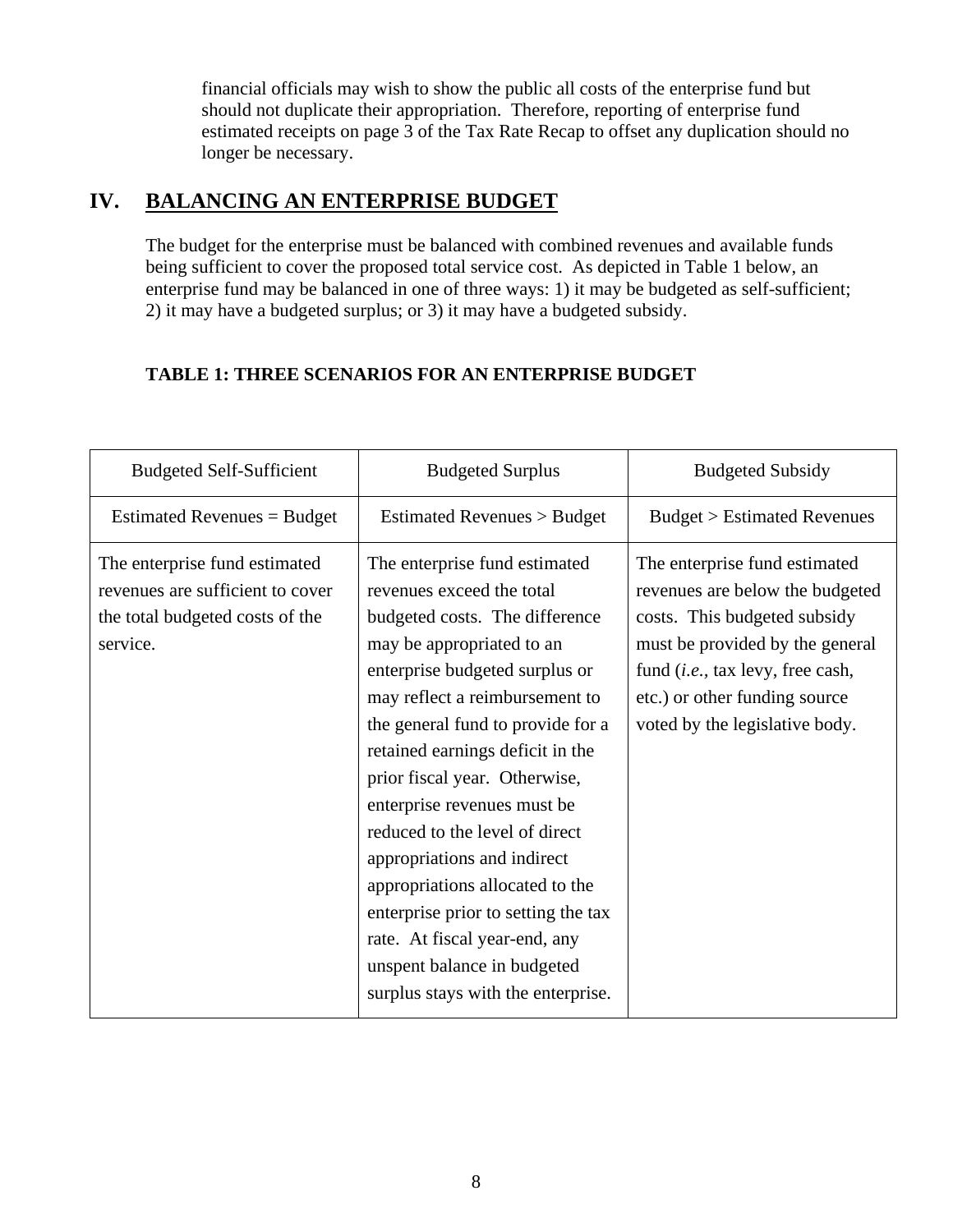### **TABLE 2: BUDGET PRESENTATION EXAMPLES**

Table 2 depicts three examples of presenting an enterprise budget and how each is balanced. In the second column, the budgeted surplus must be first appropriated by the legislative body into the enterprise fund budget and can be further appropriated by the legislative body. In the third column, the budgeted subsidy must be appropriated by the legislative body.

| <b>Budgeted Self-Sufficient</b>                                                                                                                                                                                                             | <b>Budgeted Surplus</b>                                                                                                                                                                                                                                                                    | <b>Budgeted Subsidy</b>                                                                                                                                                                                                                                                                        |  |
|---------------------------------------------------------------------------------------------------------------------------------------------------------------------------------------------------------------------------------------------|--------------------------------------------------------------------------------------------------------------------------------------------------------------------------------------------------------------------------------------------------------------------------------------------|------------------------------------------------------------------------------------------------------------------------------------------------------------------------------------------------------------------------------------------------------------------------------------------------|--|
| <b>Estimated Revenues</b>                                                                                                                                                                                                                   | <b>Estimated Revenues</b>                                                                                                                                                                                                                                                                  | <b>Estimated Revenues</b>                                                                                                                                                                                                                                                                      |  |
| \$500,000<br>User fees<br><b>Other Departmental</b><br>25,000<br>Revenue<br>Investment income 14,000<br>\$539,000<br>Subtotal:                                                                                                              | User fees<br>\$575,000<br><b>Other Departmental</b><br>Revenue<br>25,000<br>Investment income 14,000<br>\$614,000<br>Subtotal:                                                                                                                                                             | User fees<br>\$340,000<br><b>Other Departmental</b><br>Revenue<br>25,000<br>Investment income 14,000<br>\$379,000<br>Subtotal:                                                                                                                                                                 |  |
| <b>Retained Earnings</b><br>50,000<br>\$589,000<br>Total:<br><b>Budget</b>                                                                                                                                                                  | <b>Retained Earnings</b><br>50,000<br>\$664,000<br>Total:<br><b>Budget</b>                                                                                                                                                                                                                 | <b>Retained Earnings</b><br>50,000<br>\$429,000<br>Total:<br><b>Budget</b>                                                                                                                                                                                                                     |  |
| Direct                                                                                                                                                                                                                                      | Direct                                                                                                                                                                                                                                                                                     | Direct                                                                                                                                                                                                                                                                                         |  |
| <b>Salaries</b><br>\$254,000<br>8,000<br><b>Expenses</b><br>Capital outlay<br>125,000<br>Debt<br>45,000<br>Extra/Unforeseen<br>10,000<br>\$442,000<br>Subtotal:                                                                             | <b>Salaries</b><br>\$254,000<br>Expenses<br>8,000<br>Capital outlay<br>125,000<br>Debt<br>45,000<br>Extra/Unforeseen<br>10,000<br>\$442,000<br>Subtotal:                                                                                                                                   | <b>Salaries</b><br>\$254,000<br>Expenses<br>8,000<br>Capital outlay<br>125,000<br>Debt<br>45,000<br>Extra/Unforeseen<br>10,000<br>Subtotal:<br>\$442,000                                                                                                                                       |  |
| Indirect                                                                                                                                                                                                                                    | Indirect                                                                                                                                                                                                                                                                                   | Indirect                                                                                                                                                                                                                                                                                       |  |
| Health insurance<br>\$61,000<br><b>FICA</b><br>3,000<br>29,000<br>Pensions<br>Accounting dept.<br>15,000<br>32,000<br>Collecting dept.<br>Treasury dept.<br>7,000<br>\$147,000<br>Subtotal:<br>Total: \$589,000<br>\$0<br>Surplus/(deficit) | Health insurance<br>\$61,000<br><b>FICA</b><br>3,000<br>Pensions<br>29,000<br>Accounting dept.<br>15,000<br>32,000<br>Collecting dept.<br>Treasury dept.<br>7,000<br>Subtotal:<br>\$147,000<br>\$589,000<br>Total:<br>Surplus/(deficit)<br>\$75,000<br><b>Budgeted Surplus</b><br>\$75,000 | Health insurance<br>\$61,000<br><b>FICA</b><br>3,000<br>Pensions<br>29,000<br>Accounting dept.<br>15,000<br>Collecting dept.<br>32,000<br>Treasury dept.<br>7,000<br>Subtotal:<br>\$147,000<br>\$589,000<br>Total:<br>Surplus/(deficit)<br>(\$160,000)<br><b>Budgeted Subsidy</b><br>\$160,000 |  |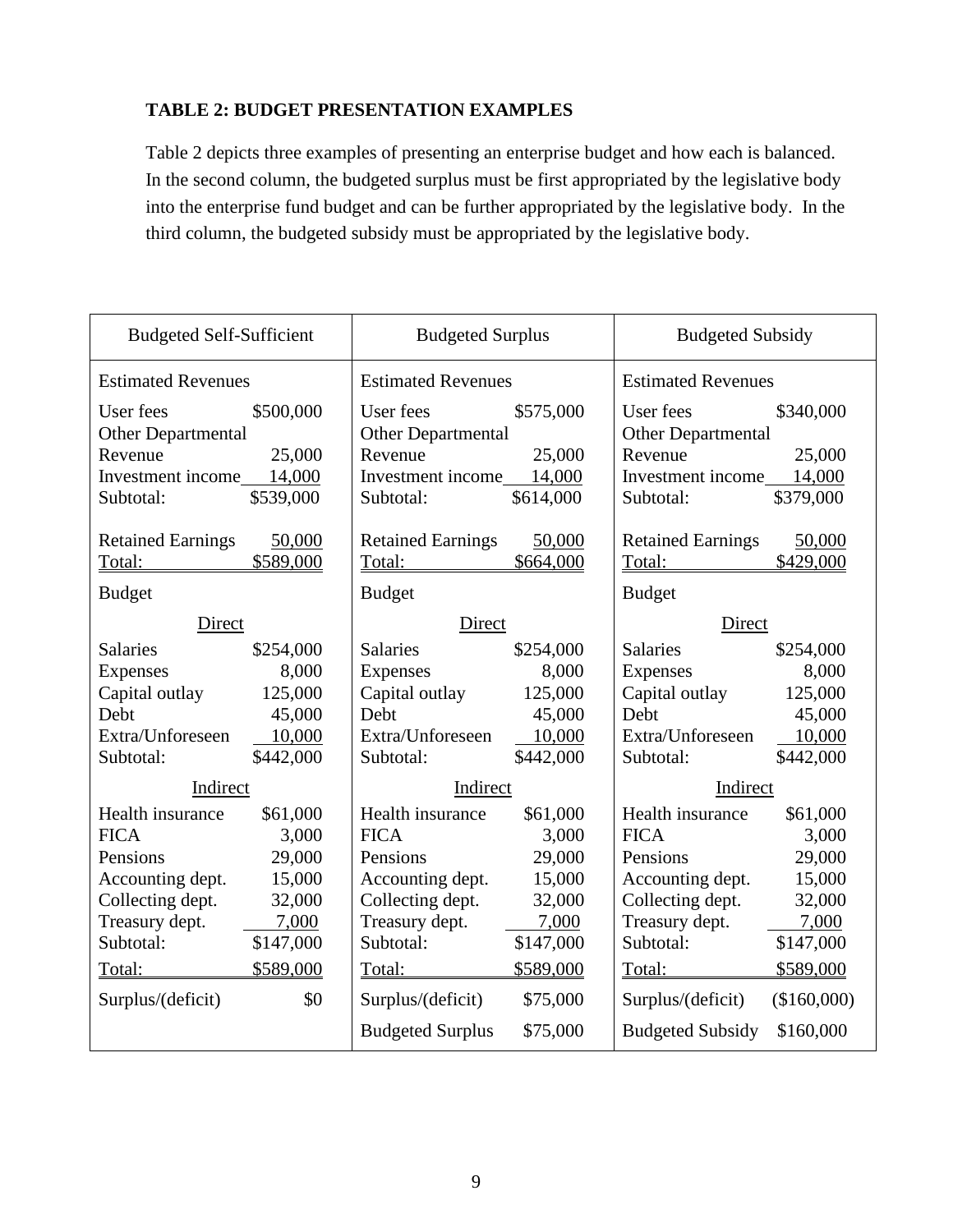### **V. ADOPTING AN ENTERPRISE BUDGET**

#### **TABLE 3: ENTERPRISE BUDGET RECOMMENDATION**

In Table 3, indirect costs will be appropriated as part of the city or town's annual general fund operating budget. In the second column, a budgeted surplus has been appropriated to the enterprise fund. In the third column, a budgeted subsidy is being provided for by the general fund. Note in this example that although reflected as direct enterprise costs, debt and capital outlay expenses may be either direct or indirect.

| <b>Budgeted Self-Sufficient</b>     |                | <b>Budgeted Surplus</b>                                                                                                                                                                                                             |           | <b>Budgeted Subsidy</b>             |                              |  |
|-------------------------------------|----------------|-------------------------------------------------------------------------------------------------------------------------------------------------------------------------------------------------------------------------------------|-----------|-------------------------------------|------------------------------|--|
| Recommend that the following        |                | Recommend that the following                                                                                                                                                                                                        |           |                                     | Recommend that the following |  |
| sums be appropriated to operate the |                | sums be appropriated to operate the                                                                                                                                                                                                 |           | sums be appropriated to operate the |                              |  |
| enterprise:                         |                | enterprise:                                                                                                                                                                                                                         |           | enterprise:                         |                              |  |
| Direct                              |                | Direct                                                                                                                                                                                                                              |           | Direct                              |                              |  |
| <b>Salaries</b>                     | \$254,000      | <b>Salaries</b>                                                                                                                                                                                                                     | \$254,000 | <b>Salaries</b>                     | \$254,000                    |  |
| Expenses                            | 8,000          | Expenses                                                                                                                                                                                                                            | 8,000     | Expenses                            | 8,000                        |  |
| Capital outlay                      | 125,000        | Capital outlay                                                                                                                                                                                                                      | 125,000   | Capital outlay                      | 125,000                      |  |
| Debt                                | 45,000         | Debt                                                                                                                                                                                                                                | 45,000    | Debt                                | 45,000                       |  |
| Extra/Unforeseen                    | 10,000         | Extra/Unforeseen                                                                                                                                                                                                                    | 10,000    | Extra/Unforeseen                    | 10,000                       |  |
| <b>Budgeted surplus</b>             | $\overline{0}$ | <b>Budgeted surplus</b>                                                                                                                                                                                                             | 75,000    | <b>Budgeted surplus</b>             | $\overline{0}$               |  |
| Subtotal:                           | \$442,000      | Subtotal:<br>\$517,000                                                                                                                                                                                                              |           | Subtotal:                           | \$442,000                    |  |
|                                     |                |                                                                                                                                                                                                                                     |           |                                     |                              |  |
| Indirect                            |                | Indirect                                                                                                                                                                                                                            |           | Indirect                            |                              |  |
| Health insurance                    | \$61,000       | Health insurance                                                                                                                                                                                                                    | \$61,000  | Health insurance                    | \$61,000                     |  |
| <b>FICA</b>                         | 3,000          | <b>FICA</b>                                                                                                                                                                                                                         | 3,000     | <b>FICA</b>                         | 3,000                        |  |
| Pensions                            |                |                                                                                                                                                                                                                                     |           |                                     |                              |  |
|                                     | 29,000         | Pensions                                                                                                                                                                                                                            | 29,000    | Pensions                            | 29,000                       |  |
| Accounting dept                     | 15,000         | Accounting dept                                                                                                                                                                                                                     | 15,000    | Accounting dept                     | 15,000                       |  |
| Collecting dept.                    | 32,000         | Collecting dept.                                                                                                                                                                                                                    | 32,000    | Collecting dept.                    | 32,000                       |  |
| Treasury dept.                      | 7,000          | Treasury dept.                                                                                                                                                                                                                      | 7,000     | Treasury dept.                      | 7,000                        |  |
| Subtotal:                           | \$147,000      | Subtotal:                                                                                                                                                                                                                           | \$147,000 | Subtotal:                           | \$147,000                    |  |
| Total:                              | \$589,000      | Total:                                                                                                                                                                                                                              | \$664,000 | Total:                              | \$589,000                    |  |
| \$392,000 from enterprise revenues; |                | \$467,000 from enterprise revenues;                                                                                                                                                                                                 |           | \$379,000 from enterprise revenues; |                              |  |
| \$50,000 from retained earnings;    |                | \$50,000 from retained earnings;                                                                                                                                                                                                    |           | \$50,000 from retained earnings;    |                              |  |
|                                     |                |                                                                                                                                                                                                                                     |           | \$10,000 from the tax levy;         |                              |  |
|                                     |                |                                                                                                                                                                                                                                     |           | \$3,000 from free cash              |                              |  |
|                                     |                | In each case above, \$147,000 indirect costs are to be appropriated as part of the general fund annual operating<br>budget and allocated to the enterprise fund for funding. (Do not duplicate this appropriation in the enterprise |           |                                     |                              |  |

budget and allocated to the enterprise fund for funding. *(Do not duplicate this appropriation in the enterprise fund budget.)*

When the municipal legislative body approves the enterprise budget, the vote should include the direct department appropriations only. (See Table 4 below.) Note that \$147,000 of costs has already been included for appropriation in the general fund's operating budget.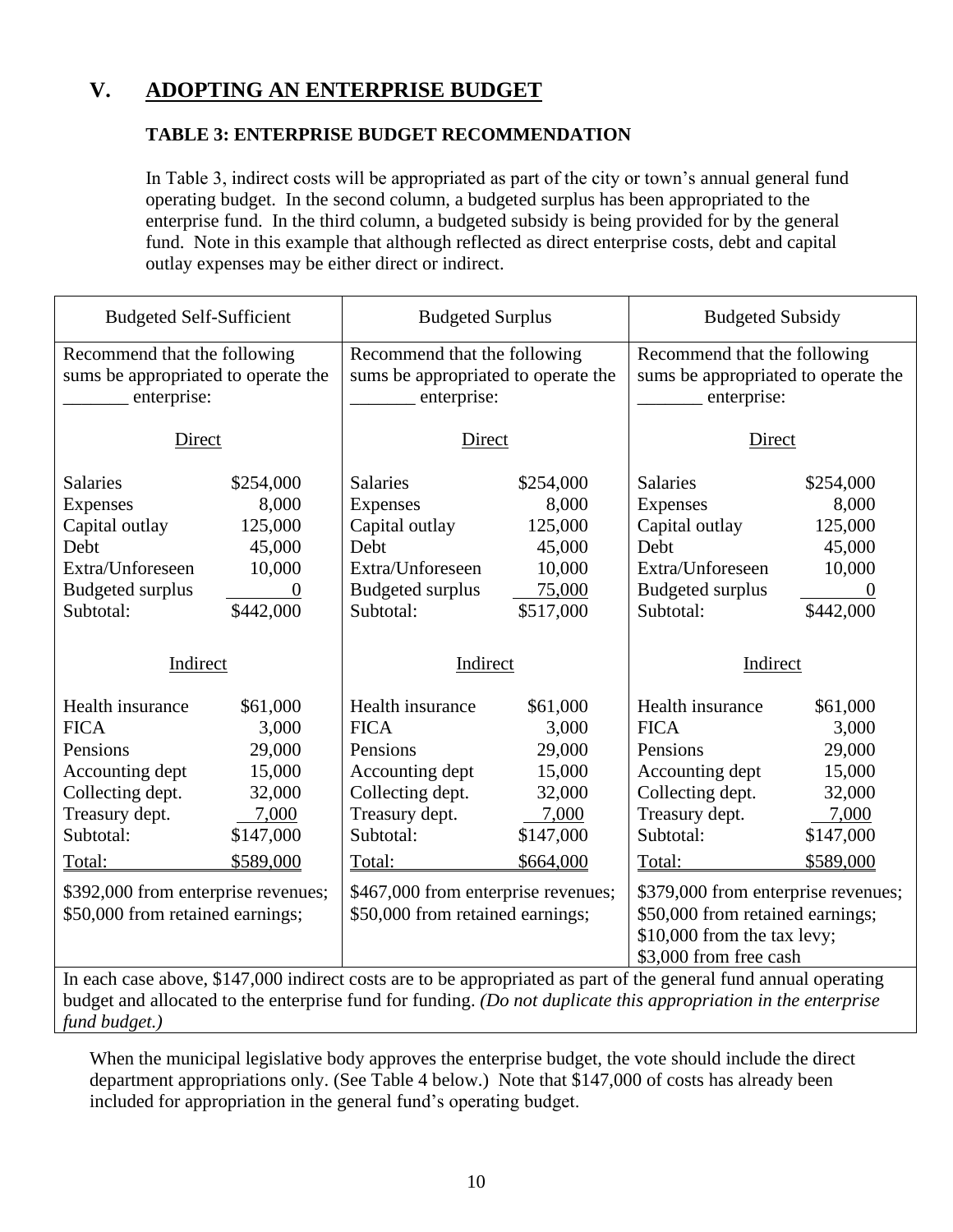| <b>Budgeted Self-Sufficient</b>                                                                                                                                                                                                                                                    | <b>Budgeted Surplus</b>                                                                                                                                                                                                                                                            | <b>Budgeted Subsidy</b>                                                                                                                                                                                                                                                             |  |
|------------------------------------------------------------------------------------------------------------------------------------------------------------------------------------------------------------------------------------------------------------------------------------|------------------------------------------------------------------------------------------------------------------------------------------------------------------------------------------------------------------------------------------------------------------------------------|-------------------------------------------------------------------------------------------------------------------------------------------------------------------------------------------------------------------------------------------------------------------------------------|--|
| Order/Article:<br>To see if the community will<br>vote to raise and appropriate or<br>transfer from available funds a<br>sum of money to operate the<br>__ enterprise or take any other<br>action thereon.<br>Voted:<br>That the following sums be<br>appropriated for the _______ | Order/Article:<br>To see if the community will<br>vote to raise and appropriate or<br>transfer from available funds a<br>sum of money to operate the<br>___ enterprise or take any other<br>action thereon.<br>Voted:<br>That the following sums be<br>appropriated for the ______ | Order/Article:<br>To see if the community will<br>vote to raise and appropriate or<br>transfer from available funds a<br>sum of money to operate the<br>____ enterprise or take any other<br>action thereon.<br>Voted:<br>That the following sums be<br>appropriated for the ______ |  |
| enterprise.                                                                                                                                                                                                                                                                        | enterprise.                                                                                                                                                                                                                                                                        | enterprise.                                                                                                                                                                                                                                                                         |  |
| <b>Salaries</b><br>\$254,000<br><b>Expenses</b><br>8,000<br>Capital outlay<br>125,000<br>45,000<br>Debt<br>Extra/Unforeseen<br>10,000<br>\$442,000<br>Total:                                                                                                                       | <b>Salaries</b><br>\$254,000<br>Expenses<br>8,000<br>Capital outlay<br>125,000<br>45,000<br>Debt<br>Extra/Unforeseen<br>10,000<br><b>Budgeted surplus</b><br>75,000<br>\$517,000<br>Total:                                                                                         | <b>Salaries</b><br>\$254,000<br><b>Expenses</b><br>8,000<br>Capital outlay<br>125,000<br>Debt<br>45,000<br>Extra/Unforeseen<br>10,000<br>Total:<br>\$442,000                                                                                                                        |  |
| and that \$442,000 be raised as<br>follows:                                                                                                                                                                                                                                        | and that \$517,000 be raised as<br>follows:                                                                                                                                                                                                                                        | and that \$442,000 be raised as<br>follows:                                                                                                                                                                                                                                         |  |
| \$392,000<br>Enterprise receipts<br><b>Retained Earnings</b><br>50,000                                                                                                                                                                                                             | \$467,000<br>Enterprise receipts<br><b>Retained Earnings</b><br>50,000                                                                                                                                                                                                             | \$379,000<br>Enterprise receipts<br><b>Retained Earnings</b><br>50,000<br>Tax levy<br>10,000<br>Free cash<br>3,000                                                                                                                                                                  |  |

### **TABLE 4: ENTERPRISE BUDGET ORDER/ARTICLE WORDING**

### **VI. REPORTING - GATEWAY SCHEDULE A-2 AND THE TAX RATE RECAP FORMS**

Enterprise fund actual and estimated revenues, direct and indirect appropriations, retained earnings deficit from the prior fiscal year and funding sources for direct enterprise appropriations are reported on Schedule A-2 (see Table 5 below) as part of the Tax Rate Recap form. Certain amounts are then transferred to the Tax Rate Recap form. Amounts on these forms should be compared for accuracy. Actual and estimated revenues reported on Schedule A-2 should be on a cash basis only.

Any legislative body appropriation to reimburse the general fund should be reported on the Tax Rate Recap, page 2, Part IIID, line 4 only.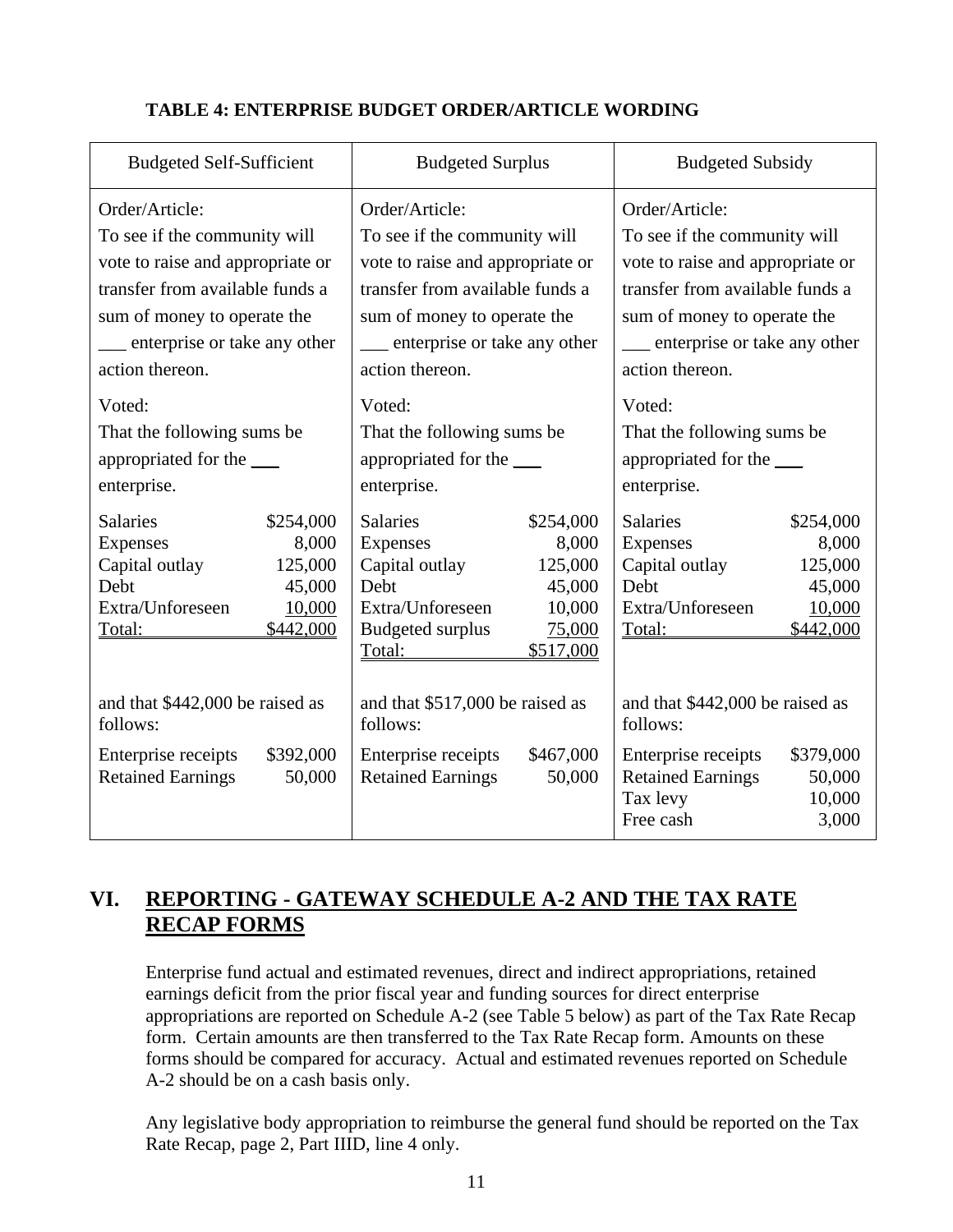For demonstration purposes for a FY21 budget, Table 5 below represents completion of the current Gateway Schedule A-2 form using amounts from the three previous examples.

| 1. Enterprise Revenues & Available Funds                                  | <b>Budgeted Self-</b><br>Sufficient | Budgeted<br>Surplus | <b>Budgeted</b><br>Subsidy |
|---------------------------------------------------------------------------|-------------------------------------|---------------------|----------------------------|
| User charges<br>a.                                                        | \$500,000                           | \$575,000           | \$340,000                  |
| Other departmental revenue                                                | 25,000                              | 25,000              | 25,000                     |
| Investment income                                                         | 14,000                              | 14,000              | 14,000                     |
| Total revenues                                                            | \$539,000                           | \$614,000           | \$379,000                  |
| Retained Earnings appropriated from July 1, 2019<br>Certification*        | 50,000                              | 50,000              | 50,000                     |
| Retained Earnings appropriated from July 1, 2020<br>Certification*        | $\boldsymbol{0}$                    | $\boldsymbol{0}$    | $\overline{0}$             |
| Other enterprise available funds                                          | $\overline{0}$                      | $\boldsymbol{0}$    | $\mathbf{0}$               |
| Total revenues & available funds                                          | \$589,000                           | \$664,000           | \$429,000                  |
|                                                                           |                                     |                     |                            |
| 2.<br>Total costs appropriated                                            |                                     |                     |                            |
| Costs appropriated in the enterprise fund<br>2a.                          |                                     |                     |                            |
| Salaries, wages and expenses                                              | \$262,000                           | \$262,000           | \$262,000                  |
| Capital outlay                                                            | 125,000                             | 125,000             | 125,000                    |
| Other                                                                     | 55,000                              | 130,000             | 55,000                     |
| Total costs appropriated in the enterprise fund                           | \$442,000                           | \$517,000           | \$442,000                  |
| Indirect costs appropriated in the general fund<br>b.                     |                                     |                     |                            |
| <b>Health Insurance</b>                                                   | \$61,000                            | \$61,000            | \$61,000                   |
| Pension                                                                   | 29,000                              | 29,000              | 29,000                     |
| Debt                                                                      | $\theta$                            | $\boldsymbol{0}$    | $\boldsymbol{0}$           |
| Other                                                                     | 57,000                              | 57,000              | 57,000                     |
| Total costs appropriated in the general fund                              | \$147,000                           | \$147,000           | \$147,000                  |
| Total costs                                                               | \$589,000                           | \$664,000           | \$589,000                  |
|                                                                           |                                     |                     |                            |
| Calculation of subsidy (see instructions)<br>3.                           |                                     |                     |                            |
| Revenue and available funds (enterprise)                                  | \$589,000                           | \$664,000           | \$429,000                  |
| Less: Total costs                                                         | 589,000                             | 664,000             | 589,000                    |
| Less: Prior year deficit                                                  | $\boldsymbol{0}$                    | $\boldsymbol{0}$    | $\overline{0}$             |
| Surplus/subsidy (Negative represents subsidy)                             | $\boldsymbol{0}$                    | $\boldsymbol{0}$    | $-$160,000$                |
|                                                                           |                                     |                     |                            |
| 4. Sources of funding for costs appropriated in the enterprise fund       |                                     |                     |                            |
| a. Revenue and available funds (enterprise)                               | \$442,000                           | \$517,000           | \$429,000                  |
| b. Taxation                                                               |                                     |                     | 10,000                     |
| c. Free Cash                                                              |                                     |                     | 3,000                      |
| d. Non-enterprise available funds                                         |                                     |                     |                            |
| Total sources of funding for costs appropriated in the enterprise<br>fund | \$442,000                           | \$517,000           | \$442,000                  |

### **TABLE 5: SCHEDULE A-2, ENTERPRISE FUNDS**

\*Retained earnings must be certified by the Bureau of Accounts prior to appropriation.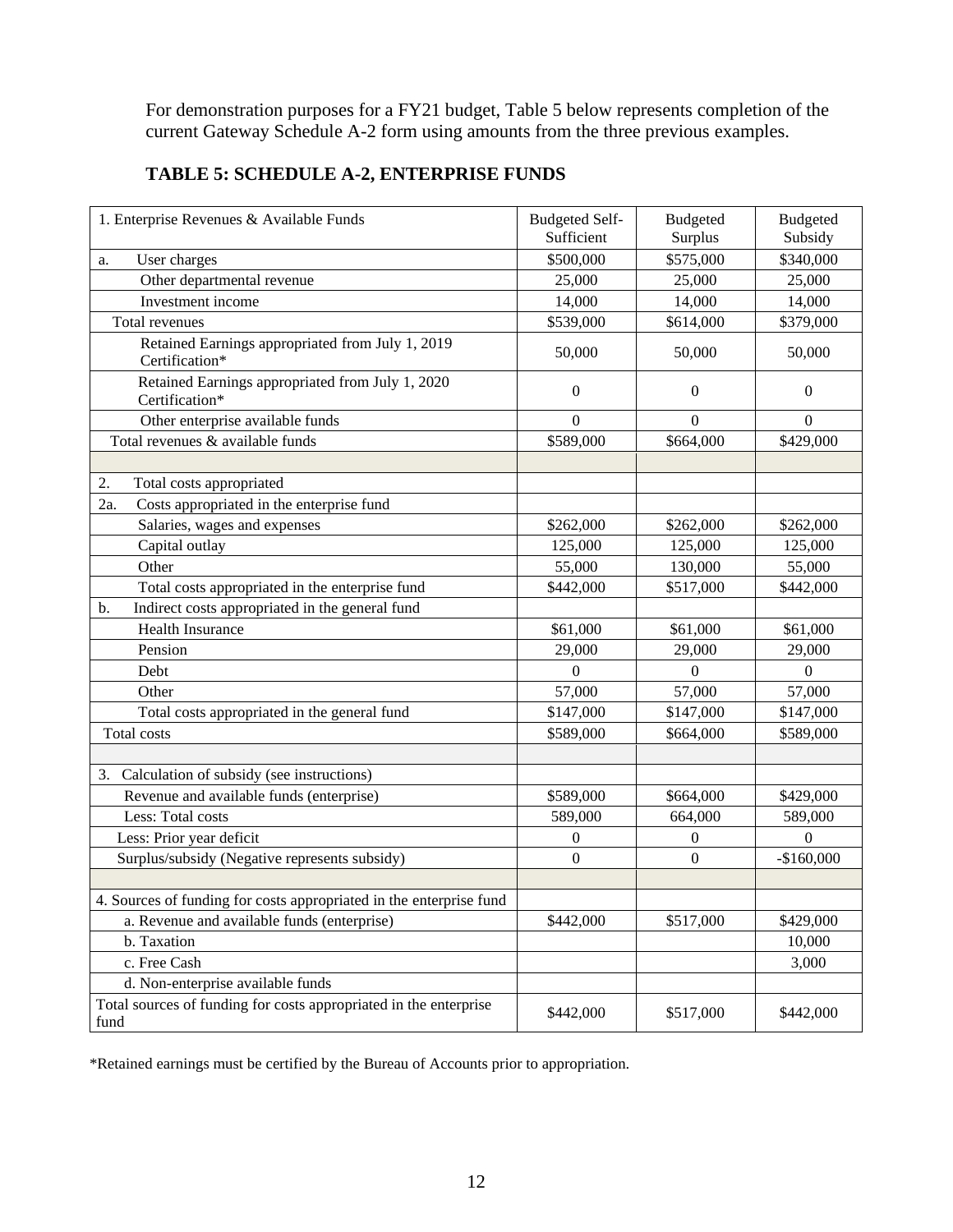#### **Example 1 – Budgeted Self-Sufficient**

#### **BUREAU OF ACCOUNTS SCHEDULE A-2 ENTERPRISE FUNDS CH.44 S.53F 1/2**

|    | <b>City/Town/District</b>                                                                                                                                                                                                                                                                                                                                 |                                             |                                                                       |
|----|-----------------------------------------------------------------------------------------------------------------------------------------------------------------------------------------------------------------------------------------------------------------------------------------------------------------------------------------------------------|---------------------------------------------|-----------------------------------------------------------------------|
|    | Type and name of enterprise fund                                                                                                                                                                                                                                                                                                                          |                                             |                                                                       |
|    |                                                                                                                                                                                                                                                                                                                                                           | (a)<br>FY2020<br>Actual<br><b>Revenues</b>  | (b)<br>FY2021<br><b>Estimated</b><br><b>Revenues</b>                  |
|    | 1. Enterprise revenues & available funds                                                                                                                                                                                                                                                                                                                  |                                             |                                                                       |
|    | a. User charges<br>Other departmental revenue<br>Investment income<br><b>Total revenues</b><br>Retained earnings appropriated from July 1, 2019 certification<br>Retained earnings appropriated from July 1, 2020 certification<br>Other enterprise available funds                                                                                       | \$<br>0.00                                  | 500,000.00<br>\$<br>25,000.00<br>14,000.00<br>539,000.00<br>50,000.00 |
|    | Total revenues and available funds                                                                                                                                                                                                                                                                                                                        | \$<br>$0.00$ \$                             | 589,000.00 To Recap Pg 2, Part IIIB, line 3)                          |
| 2. | * Written documentation should be suploaded to support increases of estimated vs actual revenues<br>** Retained earnings must be certified by the Director of Accounts prior to appropriation.<br>Total costs appropriated<br>a. Costs appropriated in the enterprise fund<br>Salaries, wages and expenses<br>Capital outlay<br>Other<br>Debt, Unforeseen | \$<br>262,000.00<br>125,000.00<br>55,000.00 |                                                                       |
|    | Total costs appropriated in enterprise fund                                                                                                                                                                                                                                                                                                               |                                             | 442,000.00<br>\$                                                      |
|    | b. Indirect costs appropriated in general fund<br>Health insurance<br>Pension<br>Debt<br>Other:---> FICA and shared employees<br>Total costs appropriated in the general fund                                                                                                                                                                             | \$<br>61,000.00<br>29,000.00<br>57,000.00   | \$<br>147,000.00                                                      |
|    | <b>Total Costs</b>                                                                                                                                                                                                                                                                                                                                        |                                             | \$<br>589,000.00                                                      |
| 3. | Calculation of subsidy (see instructions)<br>Revenue & available funds<br>Less: Total costs<br>Less: Prior year deficit                                                                                                                                                                                                                                   | \$<br>589,000.00 (part 1, col. b)           | 589,000.00 (part 2 total costs)<br>(To Recap pg. 2 Part IIB)          |

a. Revenue and available funds  $\frac{1}{2}$   $\frac{442,000.00}{442,000.00}$ Less: P<br>
(Negative<br>
Sources of<br>
a. Revenue a<br>
b. Taxation<br>
c. Free cash (Negative represents subsidy)<br>Sources of funding for costs app<br>a. Revenue and available funds<br>b. Taxation<br>c. Free cash<br>d. Non-Enterprise Available Funds

4. Sources of funding for costs appropriated in the enterprise fund

Total sources of funding for costs appropriated in the  $$ 442,000.00$  (Must equal total part 2a) enterprise fund

(Negative represents subsidy)  $\qquad$   $\qquad$  0.00

#### **Signatures**

**Accounting Officer**

I hereby certify that the actual revenues - Part 1 column (a) and the amounts appropriated - part 2 (a & b) are to the best of my knowledge correct and complete.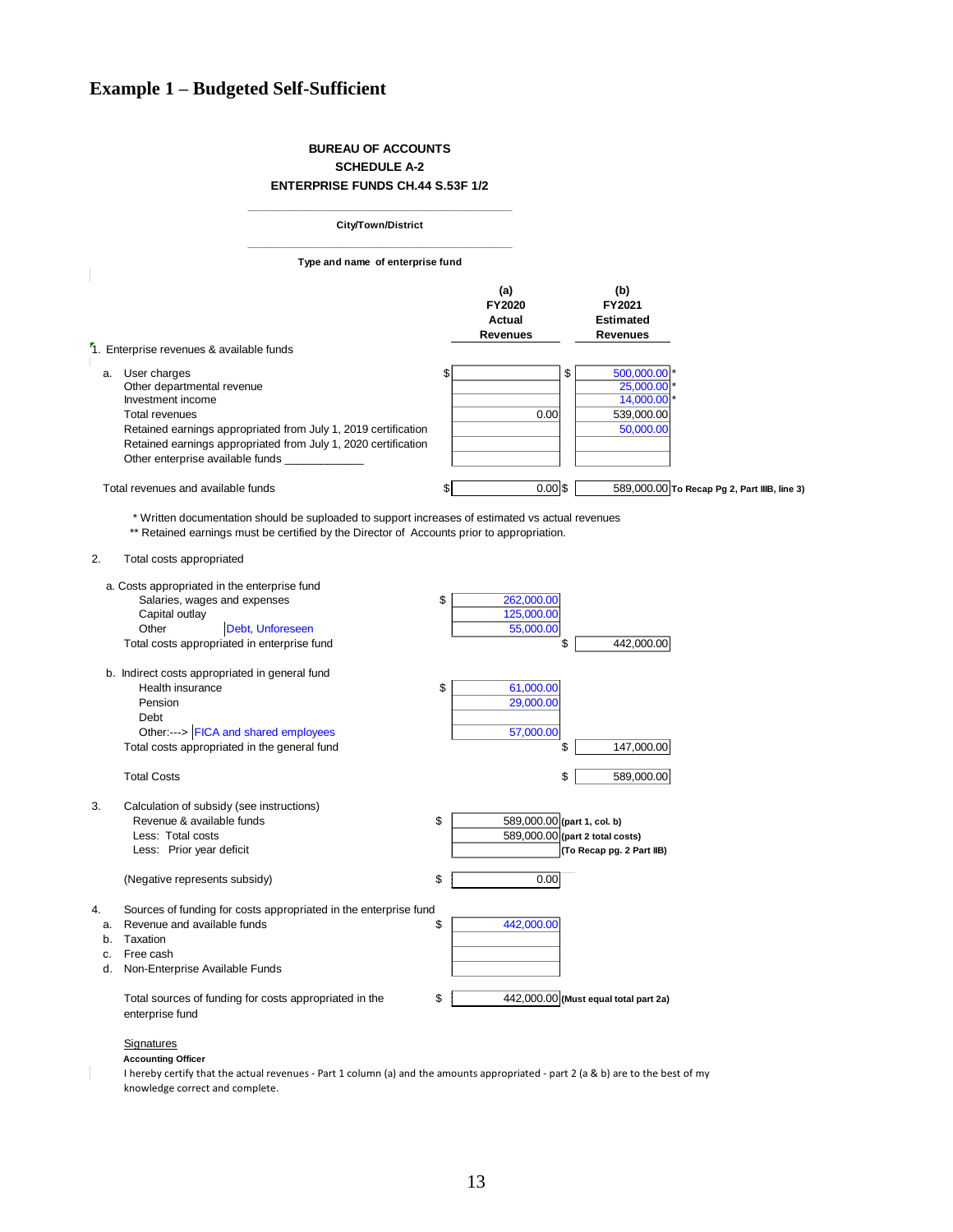#### **BUREAU OF ACCOUNTS SCHEDULE A-2 ENTERPRISE FUNDS CH.44 S.53F 1/2**

|                                                                                                                                                                               | City/Town/District                                                                                                                                                                             |          |                                        |                                                                       |
|-------------------------------------------------------------------------------------------------------------------------------------------------------------------------------|------------------------------------------------------------------------------------------------------------------------------------------------------------------------------------------------|----------|----------------------------------------|-----------------------------------------------------------------------|
|                                                                                                                                                                               | Type and name of enterprise fund                                                                                                                                                               |          |                                        |                                                                       |
|                                                                                                                                                                               |                                                                                                                                                                                                |          | (a)<br>FY2020<br>Actual<br>Revenues    | (b)<br>FY2021<br><b>Estimated</b><br>Revenues                         |
| <sup>7</sup> 1. Enterprise revenues & available funds                                                                                                                         |                                                                                                                                                                                                |          |                                        |                                                                       |
| User charges<br>a.<br>Other departmental revenue<br>Investment income<br><b>Total revenues</b><br>Other enterprise available funds                                            | Retained earnings appropriated from July 1, 2019 certification<br>Retained earnings appropriated from July 1, 2020 certification                                                               | \$       | 0.00                                   | \$<br>575,000.00<br>25,000.00<br>14,000.00<br>614,000.00<br>50,000.00 |
| Total revenues and available funds                                                                                                                                            |                                                                                                                                                                                                | \$       | $0.00$ \$                              | 664,000.00 To Recap Pg 2, Part IIIB, line 3)                          |
| 2.<br>Total costs appropriated                                                                                                                                                | * Written documentation should be suploaded to support increases of estimated vs actual revenues<br>** Retained earnings must be certified by the Director of Accounts prior to appropriation. |          |                                        |                                                                       |
| a. Costs appropriated in the enterprise fund<br>Salaries, wages and expenses<br>Capital outlay<br>Other<br>Total costs appropriated in enterprise fund                        | Debt, Unforeseen, Bud Surplus                                                                                                                                                                  | \$       | 262,000.00<br>125,000.00<br>130,000.00 | \$<br>517,000.00                                                      |
| b. Indirect costs appropriated in general fund<br>Health insurance<br>Pension<br>Debt<br>Other:---> FICA and shared employees<br>Total costs appropriated in the general fund |                                                                                                                                                                                                | \$       | 61,000.00<br>29,000.00<br>57,000.00    | \$<br>147,000.00                                                      |
| <b>Total Costs</b>                                                                                                                                                            |                                                                                                                                                                                                |          |                                        | \$<br>664,000.00                                                      |
| 3.<br>Calculation of subsidy (see instructions)<br>Revenue & available funds<br>Less: Total costs<br>Less: Prior year deficit<br>(Negative represents subsidy)                |                                                                                                                                                                                                | \$<br>\$ | 664,000.00 (part 1, col. b)<br>0.00    | 664,000.00 (part 2 total costs)<br>(To Recap pg. 2 Part IIB)          |
|                                                                                                                                                                               |                                                                                                                                                                                                |          |                                        |                                                                       |
| 4.<br>Revenue and available funds<br>a.<br>Taxation<br>b.<br>Free cash<br>c.<br>Non-Enterprise Available Funds<br>d.<br>enterprise fund                                       | Sources of funding for costs appropriated in the enterprise fund<br>Total sources of funding for costs appropriated in the                                                                     | \$<br>\$ | 517,000.00                             | 517,000.00 (Must equal total part 2a)                                 |
| <b>Signatures</b><br><b>Accounting Officer</b><br>knowledge correct and complete.                                                                                             | I hereby certify that the actual revenues - Part 1 column (a) and the amounts appropriated - part 2 (a & b) are to the best of my                                                              |          |                                        |                                                                       |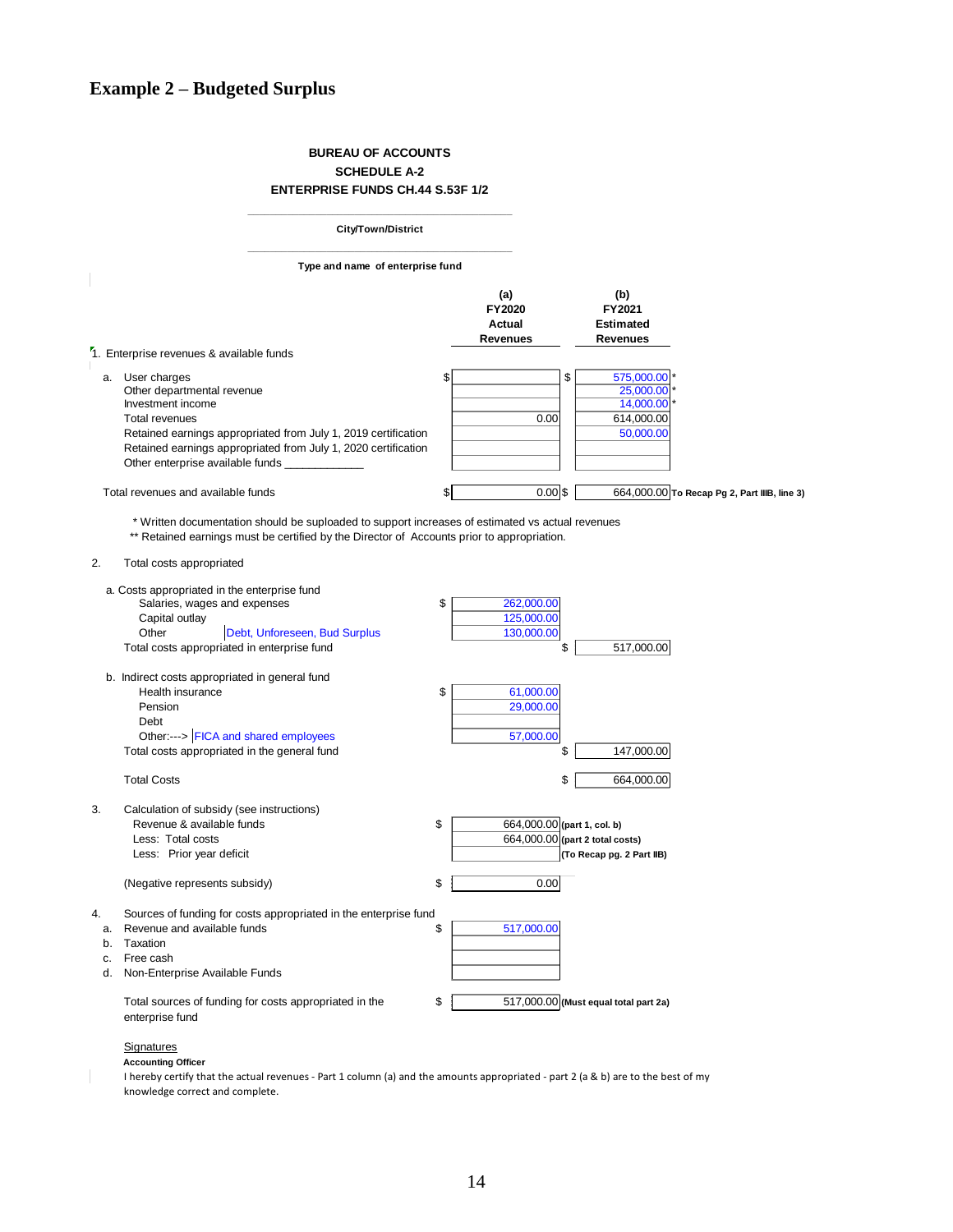### **Example 3 – Budgeted Subsidy**

#### **BUREAU OF ACCOUNTS SCHEDULE A-2 ENTERPRISE FUNDS CH.44 S.53F 1/2**

|                                                                                                                                                                                                                                                                     | <b>City/Town/District</b>        |                                                   |                                                                       |
|---------------------------------------------------------------------------------------------------------------------------------------------------------------------------------------------------------------------------------------------------------------------|----------------------------------|---------------------------------------------------|-----------------------------------------------------------------------|
|                                                                                                                                                                                                                                                                     | Type and name of enterprise fund |                                                   |                                                                       |
|                                                                                                                                                                                                                                                                     |                                  | (a)<br><b>FY2020</b><br>Actual<br><b>Revenues</b> | (b)<br>FY2021<br><b>Estimated</b><br><b>Revenues</b>                  |
| 1. Enterprise revenues & available funds                                                                                                                                                                                                                            |                                  |                                                   |                                                                       |
| a. User charges<br>Other departmental revenue<br>Investment income<br><b>Total revenues</b><br>Retained earnings appropriated from July 1, 2019 certification<br>Retained earnings appropriated from July 1, 2020 certification<br>Other enterprise available funds | \$                               | 0.00                                              | \$<br>340,000.00<br>25,000.00<br>14,000.00<br>379,000.00<br>50,000.00 |
| Total revenues and available funds                                                                                                                                                                                                                                  | \$                               | $0.00$ \$                                         | 429,000.00 To Recap Pg 2, Part IIIB, line 3)                          |
| * Written documentation should be suploaded to support increases of estimated vs actual revenues<br>** Retained earnings must be certified by the Director of Accounts prior to appropriation.<br>2.<br>Total costs appropriated                                    |                                  |                                                   |                                                                       |
| a. Costs appropriated in the enterprise fund<br>Salaries, wages and expenses<br>Capital outlay<br>Other<br>Debt, Unforeseen<br>Total costs appropriated in enterprise fund                                                                                          | \$                               | 262,000.00<br>125,000.00<br>55,000.00             | 442.000.00<br>\$                                                      |
| b. Indirect costs appropriated in general fund<br>Health insurance<br>Pension<br>Debt<br>Other:---> FICA and shared employees<br>Total costs appropriated in the general fund                                                                                       | \$                               | 61,000.00<br>29,000.00<br>57,000.00               | 147,000.00<br>\$                                                      |
| <b>Total Costs</b>                                                                                                                                                                                                                                                  |                                  |                                                   | \$<br>589,000.00                                                      |
| 3.<br>Calculation of subsidy (see instructions)<br>Revenue & available funds<br>Less: Total costs<br>Less: Prior year deficit<br>(Negative represents subsidy)                                                                                                      | \$<br>\$                         | 429,000.00 (part 1, col. b)<br>$-160,000.00$      | 589,000.00 (part 2 total costs)<br>(To Recap pg. 2 Part IIB)          |
| Sources of funding for costs appropriated in the enterprise fund<br>4.<br>Revenue and available funds<br>a.<br>Taxation<br>b.<br>Free cash<br>c.<br>d. Non-Enterprise Available Funds<br>Total sources of funding for costs appropriated in the<br>enterprise fund  | \$<br>\$                         | 429,000.00<br>10,000.00<br>3,000.00               | 442,000.00 (Must equal total part 2a)                                 |
| <b>Signatures</b><br><b>Accounting Officer</b><br>I hereby certify that the actual revenues - Part 1 column (a) and the amounts appropriated - part 2 (a & b) are to the best of my<br>knowledge correct and complete.                                              |                                  |                                                   |                                                                       |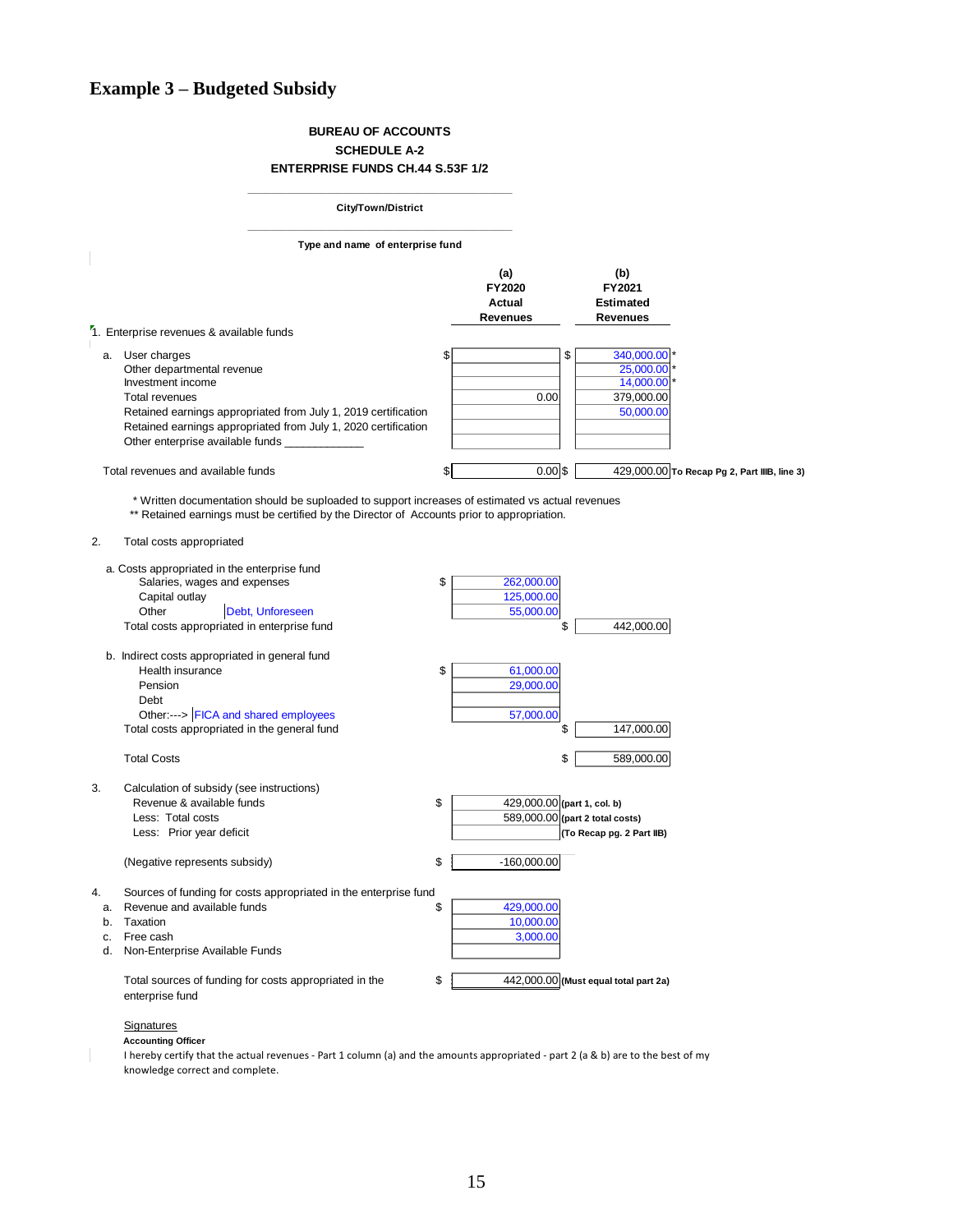From the Schedule A-2, information is transferred and reported on the Tax Rate Recap form on pages 4 (Table 6) and 2 (Table 7) as demonstrated below. For each example, the indirect costs of \$147,000 are appropriated in the general fund operating budget and included as "from raise and appropriate".

| Example                                 | Total<br>appropriation<br>of each<br>meeting | From raise $\&$<br>appropriate | From free<br>cash | From other<br>available<br>funds | Enterprise<br>funds |  |  |  |  |
|-----------------------------------------|----------------------------------------------|--------------------------------|-------------------|----------------------------------|---------------------|--|--|--|--|
| <b>Budgeted Self-Sufficient</b>         |                                              |                                |                   |                                  |                     |  |  |  |  |
| General Fund budget<br>(indirect costs) | \$147,000                                    | \$147,000                      | $\overline{0}$    | $\theta$                         | $\Omega$            |  |  |  |  |
| Enterprise budget                       | \$442,000                                    | $\overline{0}$                 | $\overline{0}$    | $\overline{0}$                   | \$442,000           |  |  |  |  |
| <b>Budgeted Surplus</b>                 |                                              |                                |                   |                                  |                     |  |  |  |  |
| General Fund budget<br>(indirect costs) | \$147,000                                    | \$147,000                      | $\overline{0}$    | $\overline{0}$                   | $\theta$            |  |  |  |  |
| Enterprise budget                       | \$517,000                                    | $\overline{0}$                 | $\overline{0}$    | $\theta$                         | \$517,000           |  |  |  |  |
| <b>Budgeted Subsidy</b>                 |                                              |                                |                   |                                  |                     |  |  |  |  |
| General Fund budget<br>(indirect costs) | \$147,000                                    | \$147,000                      | $\overline{0}$    | $\theta$                         | $\theta$            |  |  |  |  |
| Enterprise budget                       | \$442,000                                    | \$10,000                       | \$3,000           | $\theta$                         | \$429,000           |  |  |  |  |

#### **TABLE 6: TAX RATE RECAPITULATION FORM, PAGE 4 - CERTIFICATION OF APPROPRIATIONS AND SOURCES OF FUNDING**

As a reminder, although not depicted in this example, a retained earnings deficit must be reported and funded in the next fiscal year's Tax Rate Recap. Therefore, although the enterprise was originally budgeted as self-sufficient or in surplus, it may require a subsidy if the deficit is not otherwise funded.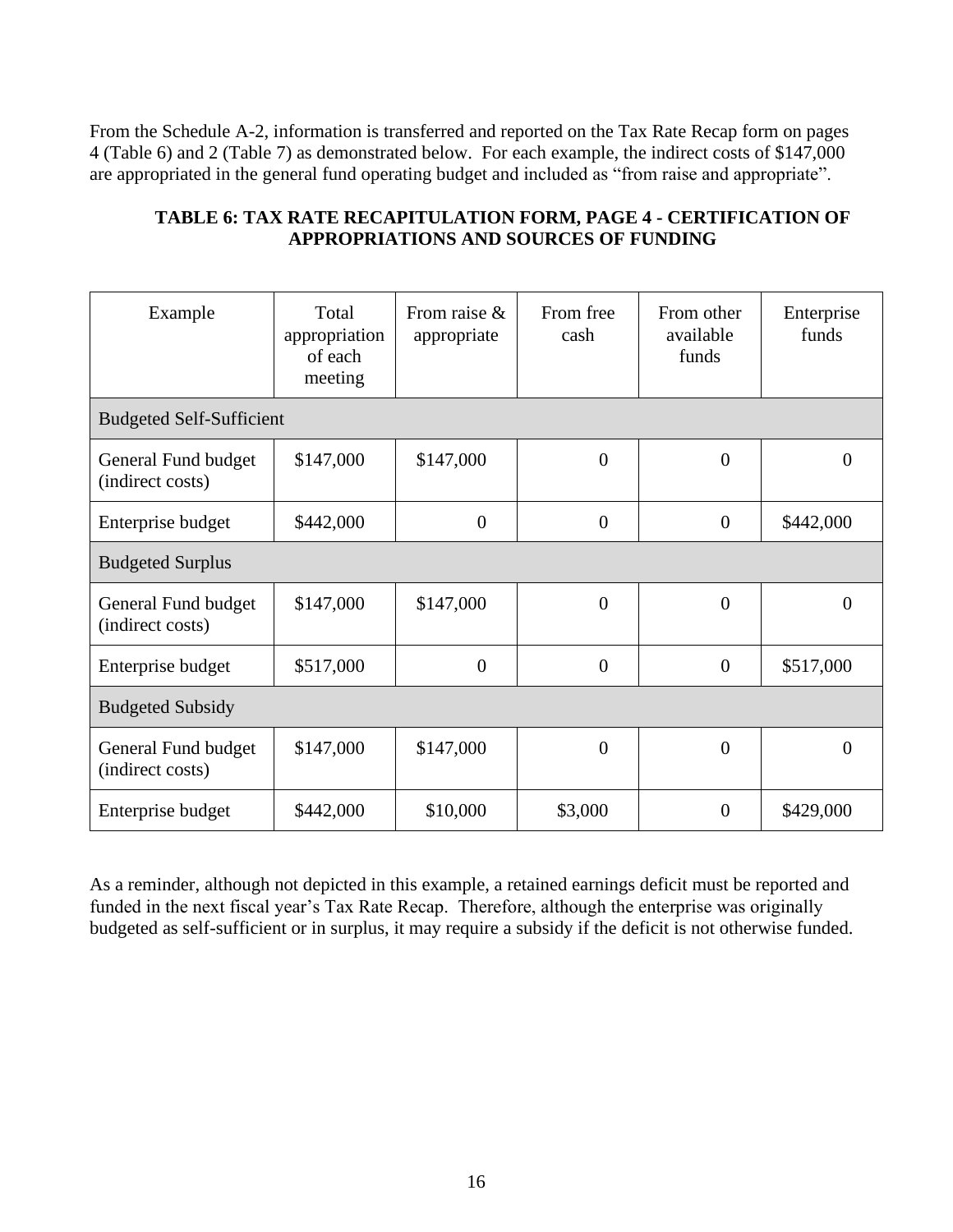#### **Example 1 – Budgeted Self-Sufficient**

|               |     |                    |                   | Make sure Fiscal Year       |               |               |              |
|---------------|-----|--------------------|-------------------|-----------------------------|---------------|---------------|--------------|
|               |     |                    |                   | is entered for every<br>row |               |               |              |
|               |     |                    |                   | of data.                    |               |               |              |
|               |     |                    |                   |                             | <b>ATIONS</b> |               |              |
|               |     | (a)                | (b)               | (c)                         | (d)           | (e)           | (f)          |
| City/Town     |     |                    | **                |                             | From          |               |              |
| Council or    |     | <b>Total</b>       | <b>From Raise</b> | From                        | Other         | From          | From         |
| <b>Town</b>   |     | Appropriations     | and               | Free                        | Available     | <b>Offset</b> | Enterprise   |
| Meeting       | FY* | Of Each            | Appropriate       | Cash                        | <b>Funds</b>  | Receipts      | <b>Funds</b> |
| <b>Dates</b>  |     | <b>Meeting</b>     |                   | See B-1                     | See B-2       |               |              |
|               |     | 589,000.00         | 147,000.00        |                             |               |               | 442,000.00   |
|               |     | 0.00               |                   |                             |               |               |              |
|               |     | 0.00               |                   |                             |               |               |              |
|               |     | 0.00               |                   |                             |               |               |              |
|               |     | 0.00               |                   |                             |               |               |              |
|               |     | 0.00               |                   |                             |               |               |              |
|               |     | 0.00               |                   |                             |               |               |              |
|               |     | 0.00               |                   |                             |               |               |              |
|               |     | 0.00               |                   |                             |               |               |              |
|               |     | 0.00               |                   |                             |               |               |              |
|               |     | 0.00               |                   |                             |               |               |              |
|               |     | 0.00               |                   |                             |               |               |              |
|               |     | 0.00               |                   |                             |               |               |              |
|               |     | 0.00               |                   |                             |               |               |              |
|               |     | 0.00               |                   |                             |               |               |              |
|               |     | 0.00               |                   |                             |               |               |              |
|               |     | 0.00               |                   |                             |               |               |              |
|               |     | 0.00               |                   |                             |               |               |              |
|               |     | 0.00               |                   |                             |               |               |              |
|               |     | 0.00               |                   |                             |               |               |              |
|               |     | 0.00               |                   |                             |               |               |              |
|               |     | 0.00               |                   |                             |               |               |              |
| <b>Totals</b> |     | 589,000.00         | 147,000.00        | 0.00                        | 0.00          | 0.00          | 442,000.00   |
|               |     | <b>Must Equal</b>  |                   |                             |               |               |              |
|               |     | Cols. (b) thru (e) |                   |                             |               |               |              |

#### **CERTIFICATION OF APPROPRIATIONS AND SOURCES OF FUNDING**

\* Enter the fiscal year to which the appropriation relates, i.e., fiscal year 20xx or fiscal 20xx.

\*\* Appropriations included in column (b) must not be reduced by local receipts or any other funding source. Appropriations must be entered gross to avoid a duplication in the use of estimated or other sources of receipts.

#### **Signatures**

#### **Clerk**

I hereby certify that the appropriations correctly reflect the votes taken by City / Town / District Council.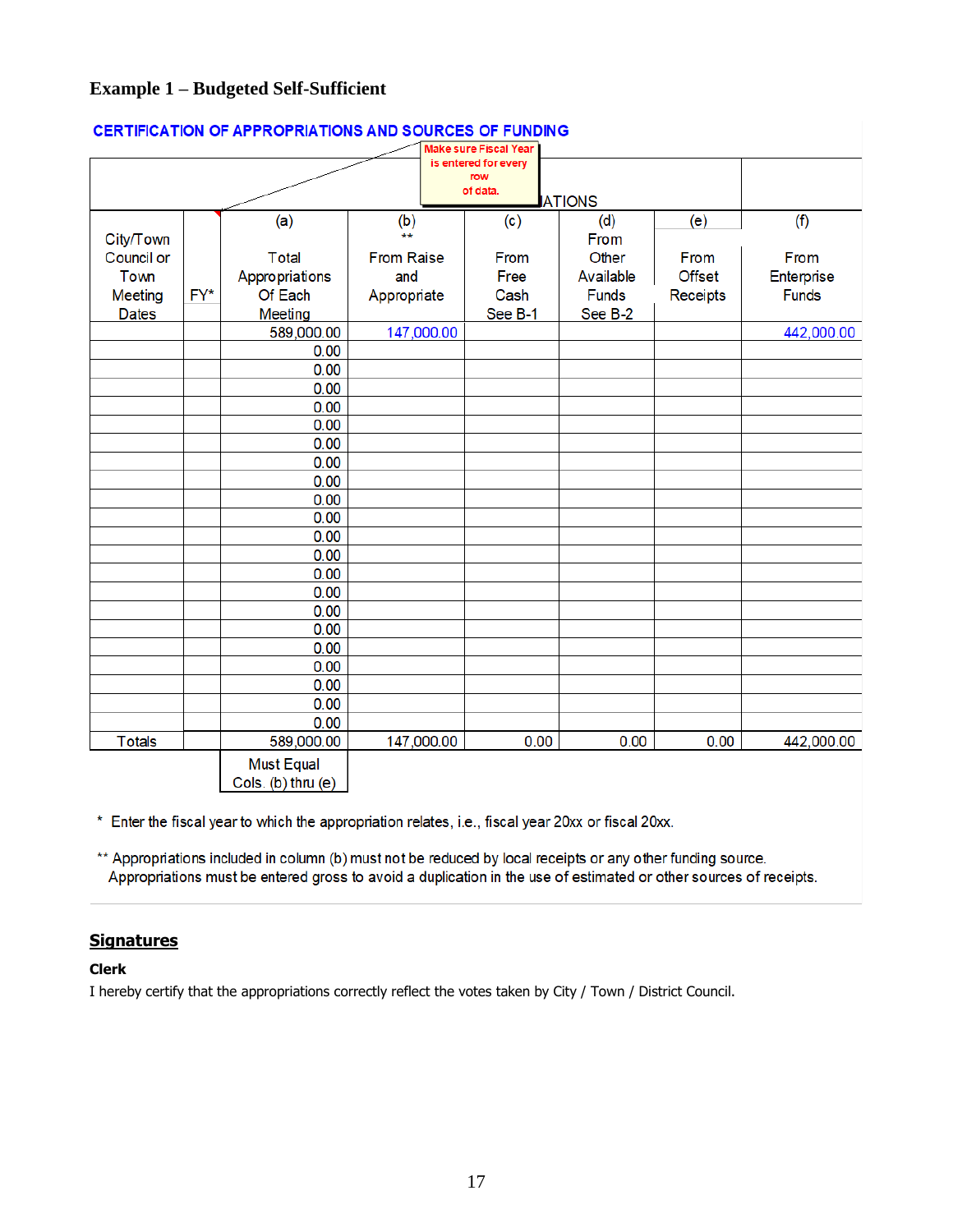#### **Example 2 – Budgeted Surplus**

|                |        |                        |                   | <b>Make sure Fiscal Year</b> |               |               |              |
|----------------|--------|------------------------|-------------------|------------------------------|---------------|---------------|--------------|
|                |        |                        |                   | is entered for every<br>row  |               |               |              |
|                |        |                        |                   | of data.                     | <b>ATIONS</b> |               |              |
|                |        | (a)                    |                   | (c)                          | (d)           |               |              |
| City/Town      |        |                        | (b)<br>**         |                              | From          | (e)           | (f)          |
| Council or     |        | <b>Total</b>           | <b>From Raise</b> | From                         | Other         | From          | From         |
| <b>Town</b>    |        | Appropriations         | and               | Free                         | Available     | <b>Offset</b> | Enterprise   |
| <b>Meeting</b> | $FY^*$ | Of Each                | Appropriate       | Cash                         | <b>Funds</b>  | Receipts      | <b>Funds</b> |
| <b>Dates</b>   |        | <b>Meeting</b>         |                   | See B-1                      | See B-2       |               |              |
|                |        | 664,000.00             | 147,000.00        |                              |               |               | 517,000.00   |
|                |        | 0.00                   |                   |                              |               |               |              |
|                |        | 0.00                   |                   |                              |               |               |              |
|                |        | 0.00                   |                   |                              |               |               |              |
|                |        | 0.00                   |                   |                              |               |               |              |
|                |        | 0.00                   |                   |                              |               |               |              |
|                |        | 0.00                   |                   |                              |               |               |              |
|                |        | 0.00                   |                   |                              |               |               |              |
|                |        | 0.00                   |                   |                              |               |               |              |
|                |        | 0.00                   |                   |                              |               |               |              |
|                |        | 0.00                   |                   |                              |               |               |              |
|                |        | 0.00                   |                   |                              |               |               |              |
|                |        | 0.00                   |                   |                              |               |               |              |
|                |        | 0.00                   |                   |                              |               |               |              |
|                |        | 0.00                   |                   |                              |               |               |              |
|                |        | 0.00                   |                   |                              |               |               |              |
|                |        | 0.00                   |                   |                              |               |               |              |
|                |        | 0.00                   |                   |                              |               |               |              |
|                |        | 0.00                   |                   |                              |               |               |              |
|                |        | 0.00                   |                   |                              |               |               |              |
|                |        | 0.00                   |                   |                              |               |               |              |
|                |        | 0.00                   |                   |                              |               |               |              |
| <b>Totals</b>  |        | 664,000.00             | 147,000.00        | 0.00                         | 0.00          | 0.00          | 517,000.00   |
|                |        | <b>Must Equal</b>      |                   |                              |               |               |              |
|                |        | Cols. $(b)$ thru $(e)$ |                   |                              |               |               |              |

#### **CERTIFICATION OF APPROPRIATIONS AND SOURCES OF FUNDING**

\* Enter the fiscal year to which the appropriation relates, i.e., fiscal year 20xx or fiscal 20xx.

\*\* Appropriations included in column (b) must not be reduced by local receipts or any other funding source. Appropriations must be entered gross to avoid a duplication in the use of estimated or other sources of receipts.

#### **Signatures**

#### **Clerk**

I hereby certify that the appropriations correctly reflect the votes taken by City / Town / District Council.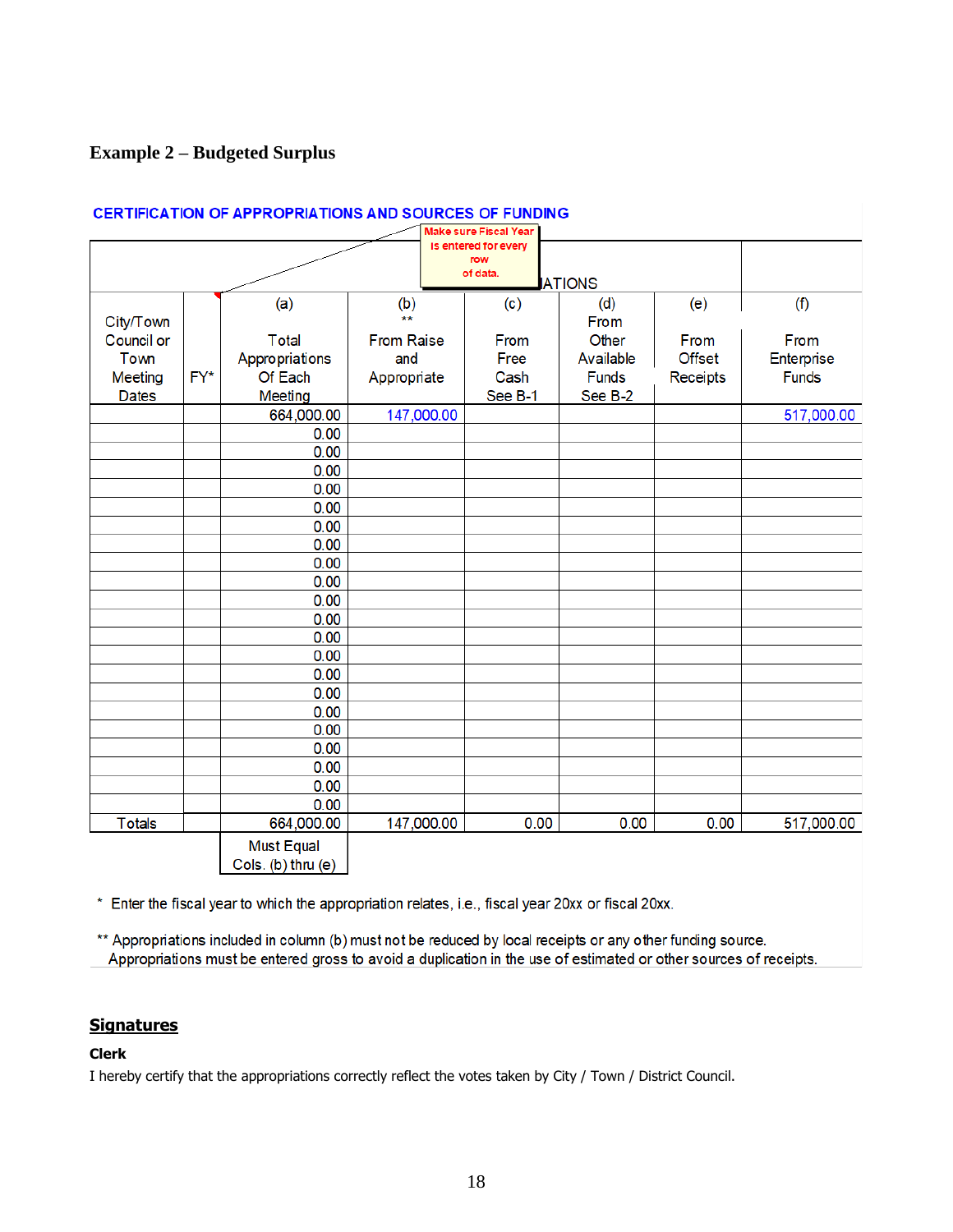### **Example 3 – Budgeted Subsidy**

|                         |     |                    |                     | Make sure Fiscal Year       |               |               |              |
|-------------------------|-----|--------------------|---------------------|-----------------------------|---------------|---------------|--------------|
|                         |     |                    |                     | is entered for every<br>row |               |               |              |
|                         |     |                    |                     | of data.                    |               |               |              |
|                         |     |                    |                     |                             | <b>ATIONS</b> |               |              |
|                         |     | (a)                | (b)<br>$\star\star$ | (c)                         | (d)<br>From   | (e)           | (f)          |
| City/Town<br>Council or |     |                    |                     |                             | Other         |               |              |
|                         |     | <b>Total</b>       | <b>From Raise</b>   | From                        |               | From          | From         |
| <b>Town</b>             |     | Appropriations     | and                 | Free                        | Available     | <b>Offset</b> | Enterprise   |
| Meeting                 | FY* | Of Each            | Appropriate         | Cash                        | <b>Funds</b>  | Receipts      | <b>Funds</b> |
| <b>Dates</b>            |     | Meeting            |                     | See B-1                     | See B-2       |               |              |
|                         |     | 589,000.00         | 157,000.00          | 3,000.00                    |               |               | 429,000.00   |
|                         |     | 0.00               |                     |                             |               |               |              |
|                         |     | 0.00               |                     |                             |               |               |              |
|                         |     | 0.00               |                     |                             |               |               |              |
|                         |     | 0.00               |                     |                             |               |               |              |
|                         |     | 0.00               |                     |                             |               |               |              |
|                         |     | 0.00               |                     |                             |               |               |              |
|                         |     | 0.00               |                     |                             |               |               |              |
|                         |     | 0.00               |                     |                             |               |               |              |
|                         |     | 0.00               |                     |                             |               |               |              |
|                         |     | 0.00               |                     |                             |               |               |              |
|                         |     | 0.00               |                     |                             |               |               |              |
|                         |     | 0.00               |                     |                             |               |               |              |
|                         |     | 0.00               |                     |                             |               |               |              |
|                         |     | 0.00               |                     |                             |               |               |              |
|                         |     | 0.00               |                     |                             |               |               |              |
|                         |     | 0.00               |                     |                             |               |               |              |
|                         |     | 0.00               |                     |                             |               |               |              |
|                         |     | 0.00               |                     |                             |               |               |              |
|                         |     | 0.00               |                     |                             |               |               |              |
|                         |     | 0.00               |                     |                             |               |               |              |
|                         |     | 0.00               |                     |                             |               |               |              |
| <b>Totals</b>           |     | 589,000.00         | 157,000.00          | 3,000.00                    | 0.00          | 0.00          | 429,000.00   |
|                         |     | Must Equal         |                     |                             |               |               |              |
|                         |     | Cols. (b) thru (e) |                     |                             |               |               |              |

#### **CERTIFICATION OF APPROPRIATIONS AND SOURCES OF FUNDING**

\* Enter the fiscal year to which the appropriation relates, i.e., fiscal year 20xx or fiscal 20xx.

\*\* Appropriations included in column (b) must not be reduced by local receipts or any other funding source. Appropriations must be entered gross to avoid a duplication in the use of estimated or other sources of receipts.

#### **Signatures**

#### **Clerk**

I hereby certify that the appropriations correctly reflect the votes taken by City / Town / District Council.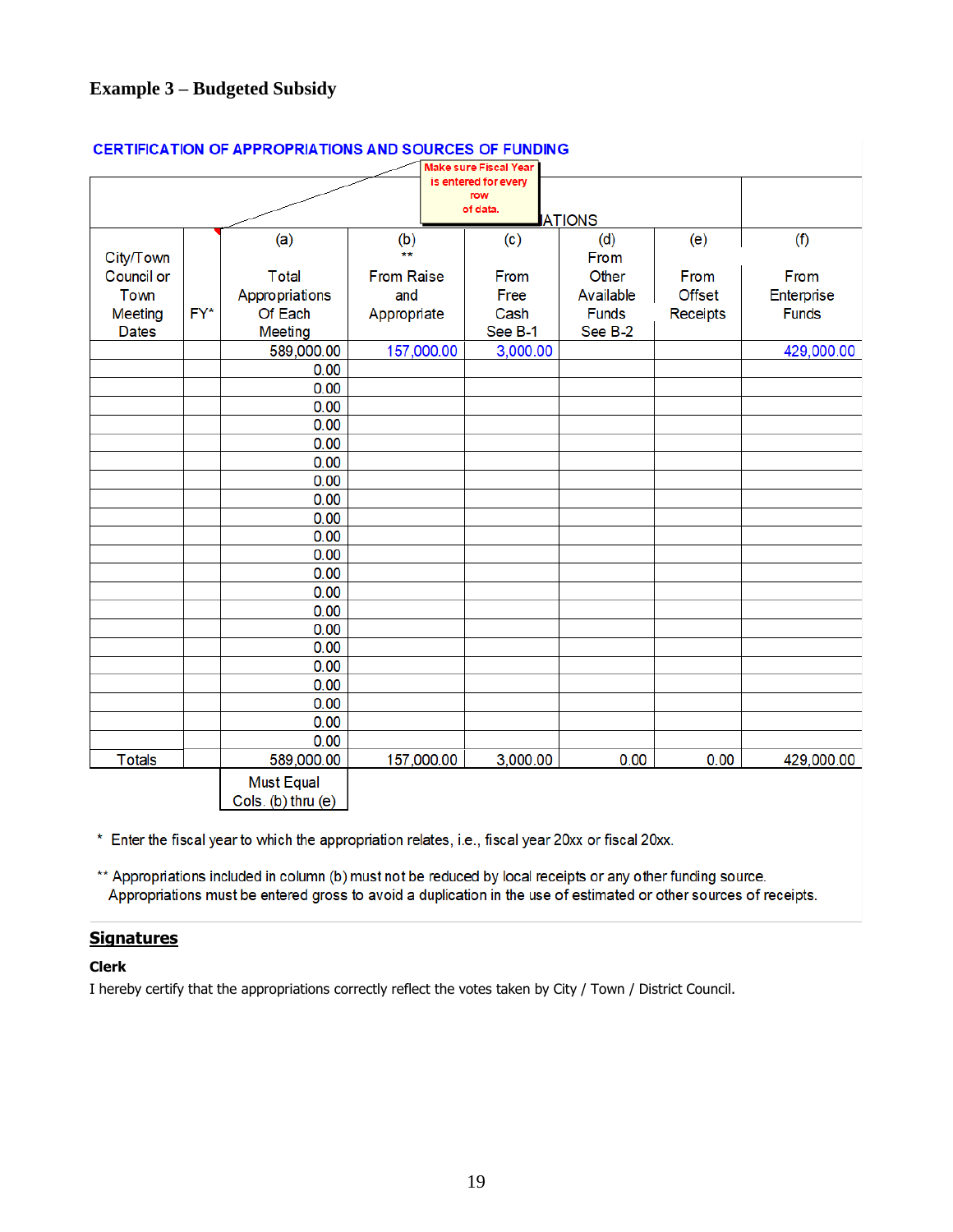### **TABLE 7: TAX RATE RECAPITULATION FORM, PAGE 2**

| II. Amount to be raised                                                            | <b>Budgeted Self-</b><br>Sufficient | <b>Budgeted Surplus</b> | <b>Budgeted Subsidy</b> |  |
|------------------------------------------------------------------------------------|-------------------------------------|-------------------------|-------------------------|--|
| A. Appropriations                                                                  | \$589,000                           | \$664,000               | \$589,000               |  |
| E. Total amount to be raised                                                       | \$589,000                           | \$664,000               | \$589,000               |  |
|                                                                                    |                                     |                         |                         |  |
| III. Estimated receipts & other<br>revenue sources                                 | <b>Budgeted Self-</b><br>Sufficient | <b>Budgeted Surplus</b> | <b>Budgeted Subsidy</b> |  |
| B. Estimated receipts - Local                                                      |                                     |                         |                         |  |
| 3. Enterprise funds                                                                | \$589,000                           | \$664,000               | \$429,000               |  |
| C. Revenue sources appropriated for particular purpose                             |                                     |                         |                         |  |
| 1. Free cash                                                                       | $\theta$                            | $\overline{0}$          | \$3,000                 |  |
| E. Total estimated receipts and<br>other revenue sources                           | \$589,000                           | \$664,000               | \$432,000               |  |
|                                                                                    |                                     |                         |                         |  |
| IV. Summary of total amount to<br>be raised and total receipts<br>from all sources | <b>Budgeted Self-</b><br>Sufficient | <b>Budgeted Surplus</b> | <b>Budgeted Subsidy</b> |  |
| A. Total amount to be raised                                                       | \$589,000                           | \$664,000               | \$589,000               |  |
| B. Total estimated receipts and<br>other revenue sources                           | \$589,000                           | \$664,000               | \$432,000               |  |
| C. Total real and personal<br>property tax levy                                    | $\theta$                            | $\overline{0}$          | \$157,000               |  |
| D. Total receipts from all sources                                                 | \$589,000                           | \$664,000               | \$589,000               |  |

If funds are appropriated from retained earnings or from another enterprise available fund after the tax rate is set, these are reported on the following fiscal year's Tax Rate Recap and Schedule A-2 forms.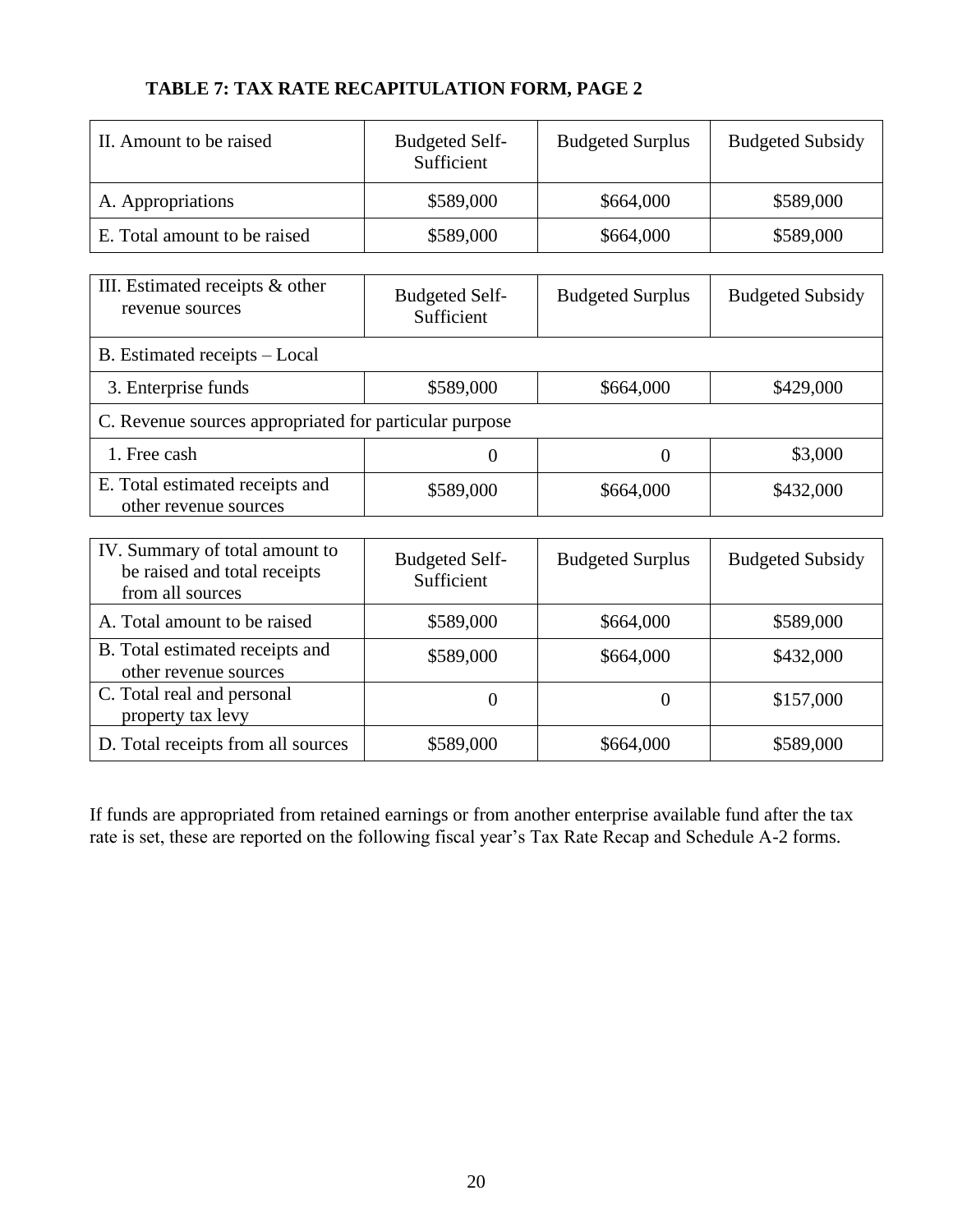### **Example 1 – Budgeted Self-Sufficient**

#### **II. Amounts to be raised**

| Ila. Appropriations (col. (b) through col. (e) from Page 4)                  |                  | \$<br>589,000.00 |
|------------------------------------------------------------------------------|------------------|------------------|
| Ilb. Other amounts to be raised                                              |                  |                  |
| 1. Amounts certified for tax title purposes                                  |                  |                  |
| 2. Debt and interest charges not included on page 4                          |                  |                  |
| 3. Final court judgments                                                     |                  |                  |
| 4. Total overlay deficits of prior years                                     |                  |                  |
| 5. Total cherry sheet offsets (see cherry sheet 1-ER)                        |                  |                  |
| 6. Revenue deficits                                                          |                  |                  |
| 7. Offset receipts deficits Ch. 44, Sec. 53E                                 |                  |                  |
| 8. Authorized deferral of teachers' pay                                      |                  |                  |
| 9. Snow and ice deficit Ch. 44 Sec. 31D                                      |                  |                  |
| 10. Other (specify on separate letter)                                       |                  |                  |
| TOTAL IIb (Total lines 1 through 10)                                         |                  | 0.00             |
|                                                                              |                  |                  |
| IIc. State and county cherry sheet charge (C.S. 1-EC)                        |                  |                  |
| Ild. Allowance for abatements and exemptions (overlay)                       |                  |                  |
| Ile. Total amount to be raised (Total Ila through Ild)                       |                  | 589,000.00       |
| III. Estimated receipts and other revenue sources                            |                  |                  |
| Illa. Estimated receipts - State                                             |                  |                  |
| 1. Cherry sheet estimated receipts (C.S. 1-ER Total)                         | \$               |                  |
| 2. Massachusetts School Building Authority Payments                          |                  |                  |
| <b>TOTAL IIIa</b>                                                            |                  | 0.00             |
| IIIb. Estimated receipts - Local                                             |                  |                  |
| 1. Local receipts not allocated (Page 3, col. (b), Line 23)                  | 0.00             |                  |
| 2. Offset receipts (See Schedule A-1)                                        | 0.00             |                  |
| 3. Enterprise funds (See Schedule A-2)                                       | 589,000.00       |                  |
| 4. Community preservation funds (See Schedule A-4)                           | 0.00             |                  |
| <b>TOTAL IIIb</b>                                                            |                  | 589,000.00       |
| IIIc. Revenue sources appropriated for particular purposes                   |                  |                  |
| 1. Free cash (Page 4, col. (c))                                              | 0.00             |                  |
| 2. Other available funds (Page 4, col. (d))                                  | 0.00             |                  |
| <b>TOTAL IIIc</b>                                                            |                  | 0.00             |
|                                                                              |                  |                  |
| IIId. Other revenue sources appropriated specifically to reduce the tax rate |                  |                  |
| 1. a. Free cashappropriated on or before June 30, 20xx                       |                  |                  |
| b. Free cashappropriated on or after July 1, 20xx                            |                  |                  |
| 2. Municipal light source                                                    |                  |                  |
| 3. Teachers' pay deferral                                                    |                  |                  |
| 4. Other source :                                                            |                  |                  |
| <b>TOTAL IIId</b>                                                            |                  | 0.00             |
| Ille. Total estimated receipts and other revenue sources                     |                  |                  |
| (Total IIIa through IIId)                                                    |                  | \$<br>589,000.00 |
|                                                                              |                  |                  |
| IV. Summary of total amount to be raised and total receipts from all sources |                  |                  |
| a. Total amount to be raised (from Ile)                                      |                  | \$<br>589,000.00 |
| b. Total estimated receipts and other                                        | \$<br>589,000.00 |                  |
| revenue sources (from IIIe)                                                  |                  |                  |
| c. Total real and personal property tax levy (from Ic)                       | \$<br>0.00       |                  |
| d. Total receipts from all sources (total IVb plus IVc)                      |                  | 589,000.00       |
|                                                                              |                  |                  |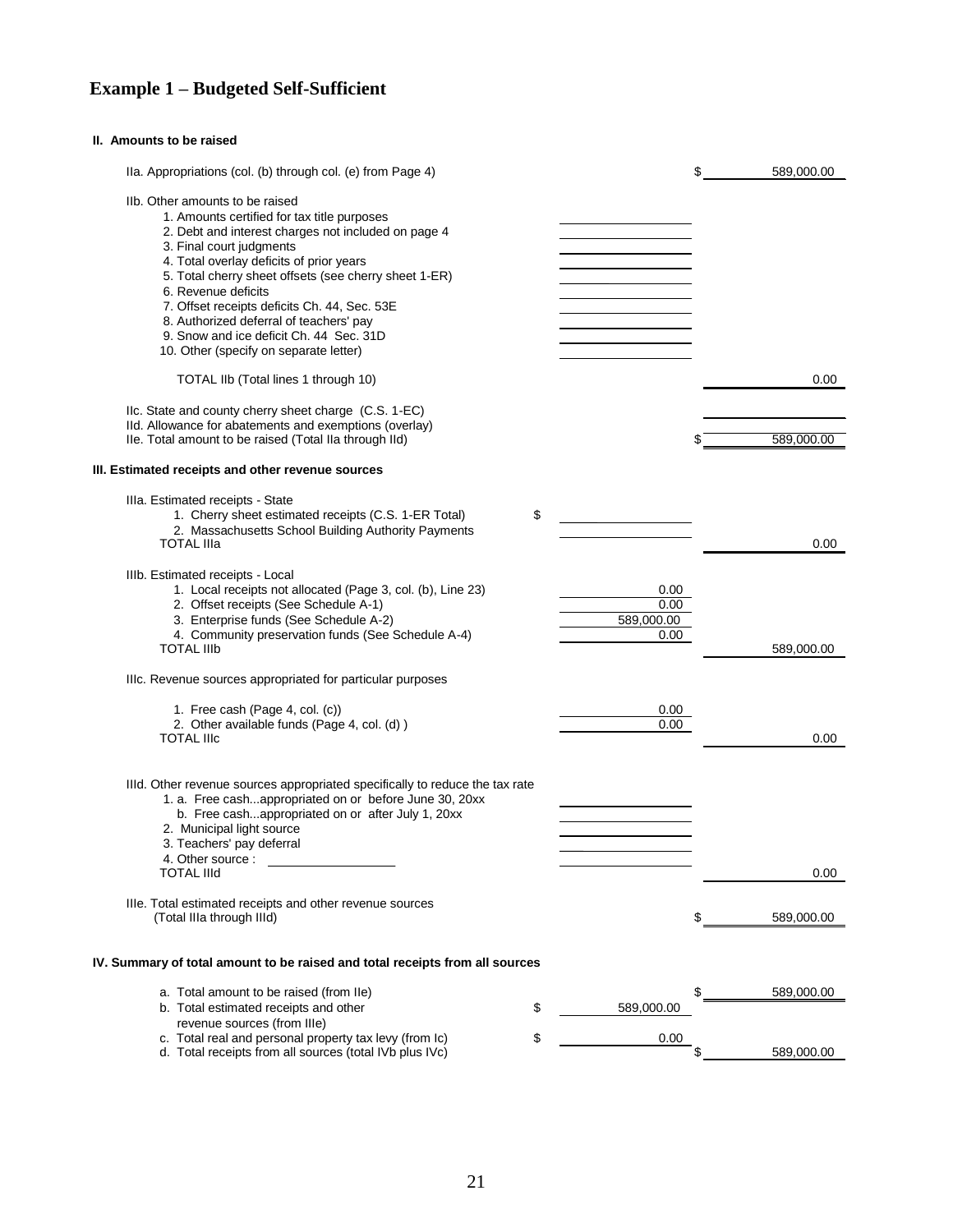## **Example 2 – Budgeted Surplus**

#### **II. Amounts to be raised**

| Ila. Appropriations (col. (b) through col. (e) from Page 4)                                                                           |                    | \$ | 664,000.00 |
|---------------------------------------------------------------------------------------------------------------------------------------|--------------------|----|------------|
| Ilb. Other amounts to be raised<br>1. Amounts certified for tax title purposes<br>2. Debt and interest charges not included on page 4 |                    |    |            |
| 3. Final court judgments                                                                                                              |                    |    |            |
| 4. Total overlay deficits of prior years                                                                                              |                    |    |            |
| 5. Total cherry sheet offsets (see cherry sheet 1-ER)<br>6. Revenue deficits                                                          |                    |    |            |
| 7. Offset receipts deficits Ch. 44, Sec. 53E                                                                                          |                    |    |            |
| 8. Authorized deferral of teachers' pay                                                                                               |                    |    |            |
| 9. Snow and ice deficit Ch. 44 Sec. 31D                                                                                               |                    |    |            |
| 10. Other (specify on separate letter)                                                                                                |                    |    |            |
| TOTAL IIb (Total lines 1 through 10)                                                                                                  |                    |    | 0.00       |
| IIc. State and county cherry sheet charge (C.S. 1-EC)                                                                                 |                    |    |            |
| IId. Allowance for abatements and exemptions (overlay)                                                                                |                    |    |            |
| Ile. Total amount to be raised (Total IIa through IId)                                                                                |                    |    | 664,000.00 |
| III. Estimated receipts and other revenue sources                                                                                     |                    |    |            |
| IIIa. Estimated receipts - State                                                                                                      |                    |    |            |
| 1. Cherry sheet estimated receipts (C.S. 1-ER Total)                                                                                  | \$                 |    |            |
| 2. Massachusetts School Building Authority Payments                                                                                   |                    |    |            |
| <b>TOTAL IIIa</b>                                                                                                                     |                    |    | 0.00       |
| IIIb. Estimated receipts - Local                                                                                                      |                    |    |            |
| 1. Local receipts not allocated (Page 3, col. (b), Line 23)                                                                           | 0.00               |    |            |
| 2. Offset receipts (See Schedule A-1)                                                                                                 | 0.00               |    |            |
| 3. Enterprise funds (See Schedule A-2)<br>4. Community preservation funds (See Schedule A-4)                                          | 664,000.00<br>0.00 |    |            |
| <b>TOTAL IIIb</b>                                                                                                                     |                    |    | 664,000.00 |
| IIIc. Revenue sources appropriated for particular purposes                                                                            |                    |    |            |
|                                                                                                                                       |                    |    |            |
| 1. Free cash (Page 4, col. (c))<br>2. Other available funds (Page 4, col. (d))                                                        | 0.00<br>0.00       |    |            |
| <b>TOTAL IIIc</b>                                                                                                                     |                    |    | 0.00       |
|                                                                                                                                       |                    |    |            |
| IIId. Other revenue sources appropriated specifically to reduce the tax rate                                                          |                    |    |            |
| 1. a. Free cashappropriated on or before June 30, 20xx                                                                                |                    |    |            |
| b. Free cashappropriated on or after July 1, 20xx                                                                                     |                    |    |            |
| 2. Municipal light source<br>3. Teachers' pay deferral                                                                                |                    |    |            |
| 4. Other source :                                                                                                                     |                    |    |            |
| <b>TOTAL IIId</b>                                                                                                                     |                    |    | 0.00       |
|                                                                                                                                       |                    |    |            |
| Ille. Total estimated receipts and other revenue sources<br>(Total IIIa through IIId)                                                 |                    | S  | 664,000.00 |
|                                                                                                                                       |                    |    |            |
| IV. Summary of total amount to be raised and total receipts from all sources                                                          |                    |    |            |
| a. Total amount to be raised (from Ile)                                                                                               |                    | \$ | 664,000.00 |
| b. Total estimated receipts and other                                                                                                 | \$<br>664,000.00   |    |            |
| revenue sources (from IIIe)                                                                                                           |                    |    |            |
| c. Total real and personal property tax levy (from Ic)                                                                                | \$<br>0.00         |    |            |
| d. Total receipts from all sources (total IVb plus IVc)                                                                               |                    |    | 664,000.00 |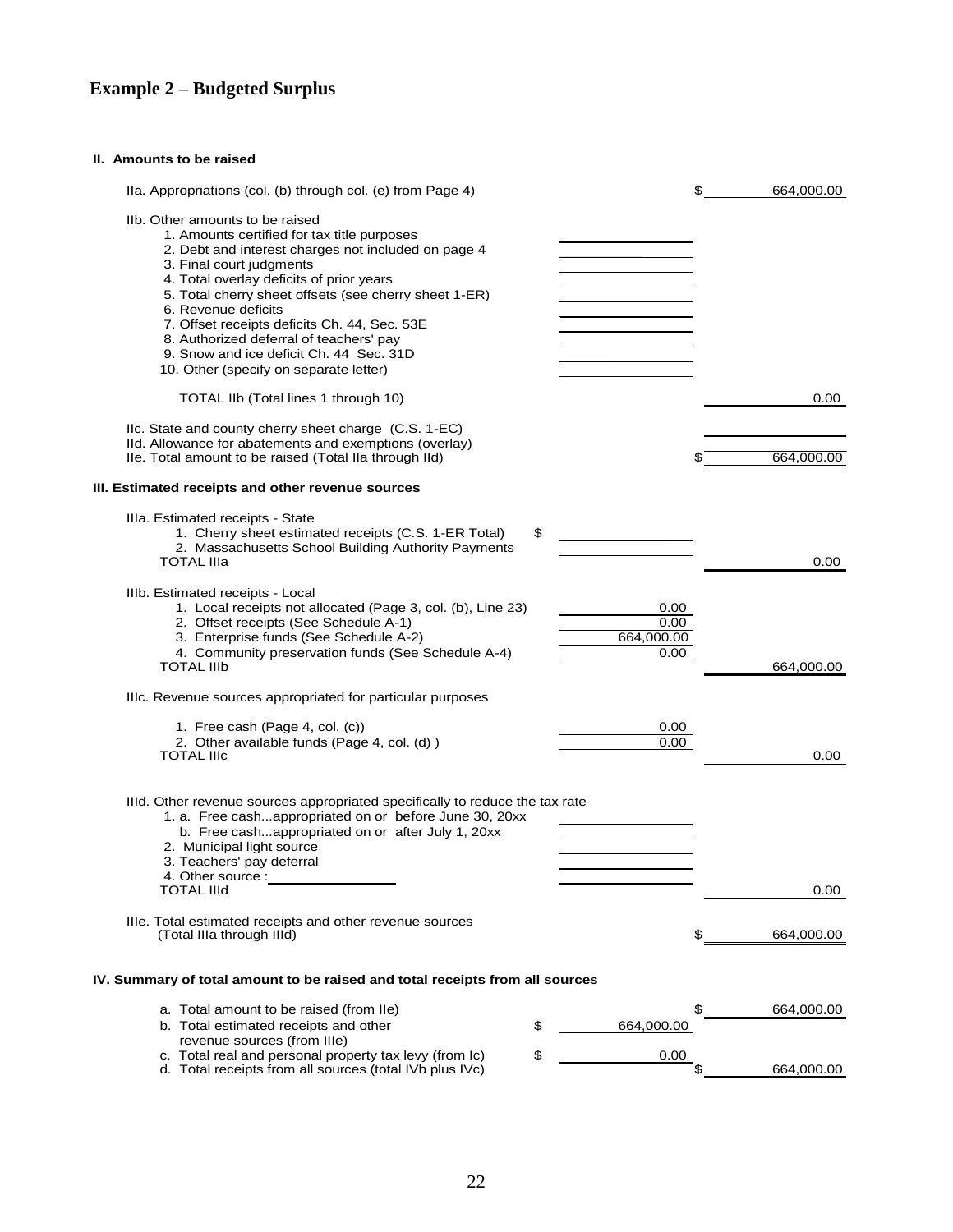#### **Example 3 – Budgeted Subsidy**

#### II. Amounts to be raised IIa. Appropriations (col. (b) through col. (e) from Page 4) s. 589,000.00 IIb. Other amounts to be raised 1. Amounts certified for tax title purposes 2. Debt and interest charges not included on page 4 3. Final court judgments 4. Total overlay deficits of prior years 5. Total cherry sheet offsets (see cherry sheet 1-ER) 6. Revenue deficits 7. Offset receipts deficits Ch. 44, Sec. 53E 8. Authorized deferral of teachers' pay 9. Snow and ice deficit Ch. 44 Sec. 31D 10. Other (specify on separate letter) TOTAL IIb (Total lines 1 through 10)  $0.00$ IIc. State and county cherry sheet charge (C.S. 1-EC) IId. Allowance for abatements and exemptions (overlay) Ile. Total amount to be raised (Total IIa through IId) 589,000.00 III. Estimated receipts and other revenue sources Illa. Estimated receipts - State 1. Cherry sheet estimated receipts (C.S. 1-ER Total) s 2. Massachusetts School Building Authority Payments TO TAL IIIa  $0.00$ IIIb. Estimated receipts - Local 1. Local receipts not allocated (Page 3, col. (b), Line 23)  $0.00$ 2. Offset receipts (See Schedule A-1)  $0.00$ 429,000.00 3. Enterprise funds (See Schedule A-2) 4. Community preservation funds (See Schedule A-4)  $0.00$ 429,000.00 TO TAL IIIb IIIc. Revenue sources appropriated for particular purposes 3,000.00 1. Free cash (Page 4, col. (c)) 2. Other available funds (Page 4, col. (d) )  $0.00$ TO TAL IIIc 3,000.00 IIId. Other revenue sources appropriated specifically to reduce the tax rate 1. a. Free cash... appropriated on or before June 30, 20xx b. Free cash...appropriated on or after July 1, 20xx 2. Municipal light source 3. Teachers' pay deferral 4. Other source : **TO TAL IIId**  $0.00$ Ille. Total estimated receipts and other revenue sources (Total IIIa through IIId) s 432,000.00 IV. Summary of total amount to be raised and total receipts from all sources a. Total amount to be raised (from IIe) 589,000.00 s 432,000.00 b. Total estimated receipts and other s revenue sources (from IIIe) c. Total real and personal property tax levy (from Ic) s 157,000.00 k 589,000.00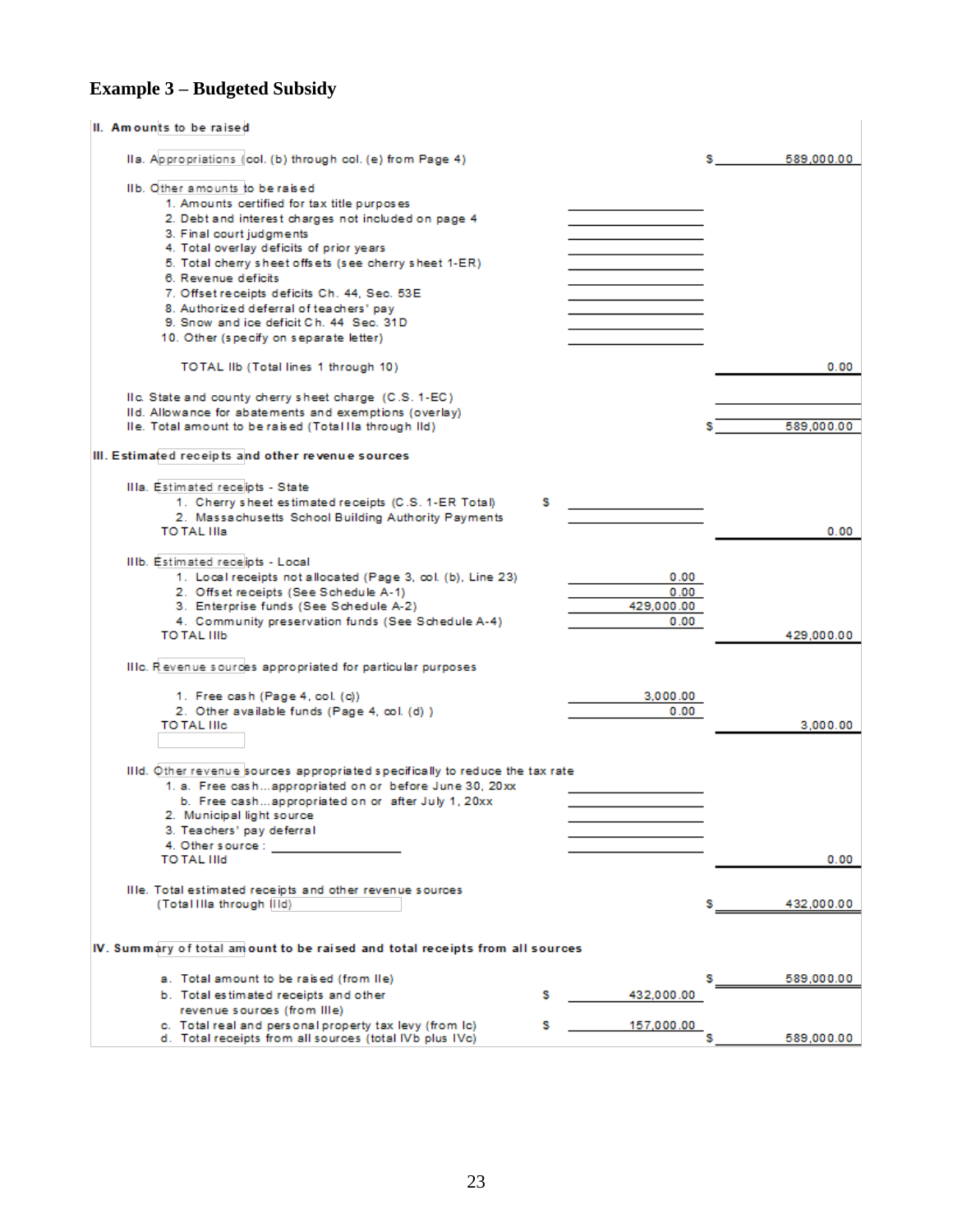#### **VII. UMAS ACCOUNTING ENTRIES**

#### UMAS BUDGETARY ENTRIES – ENTERPRISE FUND

These are sample entries corresponding to the three scenarios. Note: In this example, the enterprise subsidy is from the General Fund. Subsidies from other funds use the same entries.

#### BUDGETED SELF-SUFFICIENT

1. The estimated revenues and use of enterprise available funds are recorded.

| 650-3815                | <b>ESTIMATED REVENUE</b>                                                      | 539,000 |         |  |  |
|-------------------------|-------------------------------------------------------------------------------|---------|---------|--|--|
| 650-3880<br>650-3890    | <b>BUDGETARY RETAINED EARNINGS</b><br><b>BUDGETARY CONTROL</b>                | 50,000  | 589,000 |  |  |
|                         | To record the estimated revenue and use of the enterprise available           |         | fund    |  |  |
|                         | 2. The appropriations for the enterprise fund are recorded.                   |         |         |  |  |
| 650-3890<br>650-3830    | <b>BUDGETARY CONTROL</b><br><b>APPROPRIATIONS</b>                             | 442,000 | 442,000 |  |  |
|                         | To record the appropriations in the enterprise fund.                          |         |         |  |  |
|                         | 3. Budgeted indirect costs appropriated in the General Fund are recorded.     |         |         |  |  |
| 650-3890                | <b>BUDGETARY CONTROL</b>                                                      | 147,000 |         |  |  |
| 650-3870                | <b>ESTIMATED OTHER FINANCING</b><br><b>USES</b>                               |         | 147,000 |  |  |
|                         | To record the budgeting of indirect costs appropriated in the General Fund    |         |         |  |  |
| <b>BUDGETED SURPLUS</b> |                                                                               |         |         |  |  |
|                         | 1. The estimated revenues and use of enterprise available funds are recorded. |         |         |  |  |
| 650-3815                | <b>ESTIMATED REVENUE</b>                                                      | 614,000 |         |  |  |
| 650-3880<br>650-3890    | <b>BUDGETARY RETAINED EARNINGS</b><br><b>BUDGETARY CONTROL</b>                | 50,000  | 664,000 |  |  |
|                         | To record the estimated revenue and use of the enterprise available           |         | fund    |  |  |
|                         | 2. The appropriations for the enterprise fund are recorded.                   |         |         |  |  |
| 650-3890<br>650-3830    | <b>BUDGETARY CONTROL</b><br><b>APPROPRIATIONS</b>                             | 442,000 | 442,000 |  |  |
|                         |                                                                               |         |         |  |  |

To record the appropriations in the enterprise fund.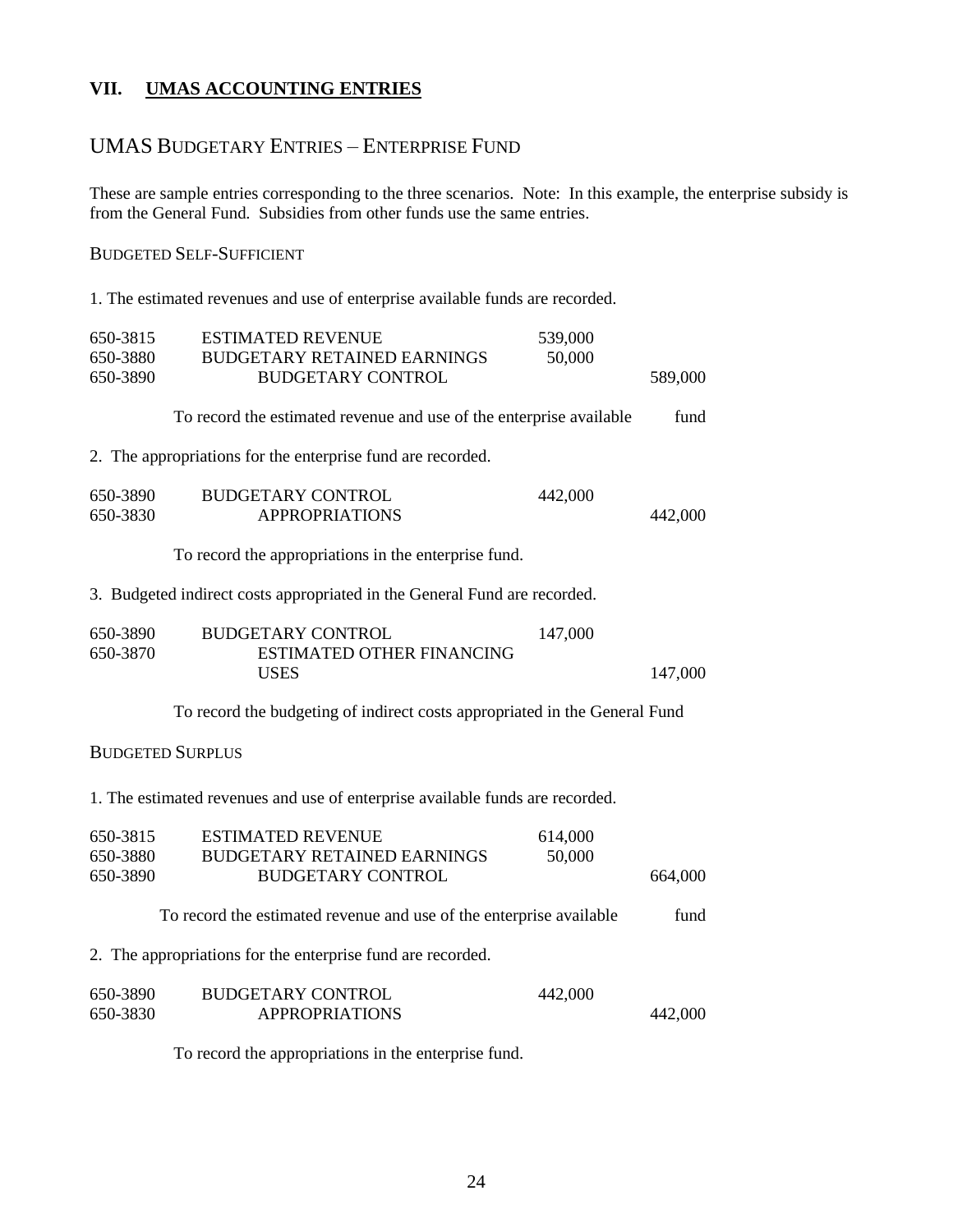### 3. Budgeted indirect costs appropriated in the General Fund are recorded.

| 650-3890<br>650-3870                                                         | <b>BUDGETARY CONTROL</b><br><b>ESTIMATED OTHER FINANCING</b><br><b>USES</b>                | 147,000           | 147,000 |  |
|------------------------------------------------------------------------------|--------------------------------------------------------------------------------------------|-------------------|---------|--|
|                                                                              |                                                                                            |                   |         |  |
|                                                                              | To record the budgeting of indirect costs appropriated in the General Fund                 |                   |         |  |
|                                                                              | 4. The budgeted surplus is appropriated.                                                   |                   |         |  |
| 650-3890<br>650-3830                                                         | <b>BUDGETARY CONTROL</b><br><b>APPROPRIATIONS</b>                                          | 75,000            | 75,000  |  |
|                                                                              | To record the budgetary surplus.                                                           |                   |         |  |
| <b>BUDGETED SUBSIDY</b>                                                      |                                                                                            |                   |         |  |
|                                                                              | 1. The estimated revenues and use of enterprise available funds are recorded.              |                   |         |  |
| 650-3815<br>650-3880<br>650-3890                                             | <b>ESTIMATED REVENUE</b><br><b>BUDGETARY RETAINED EARNINGS</b><br><b>BUDGETARY CONTROL</b> | 379,000<br>50,000 | 429,000 |  |
|                                                                              | To record the estimated revenue and use of enterprise available funds                      |                   |         |  |
|                                                                              | 2. The appropriations for the enterprise fund are recorded.                                |                   |         |  |
| 650-3890<br>650-3830                                                         | <b>BUDGETARY CONTROL</b><br><b>APPROPRIATIONS</b>                                          | 442,000           | 442,000 |  |
|                                                                              | To record the appropriations in the enterprise fund.                                       |                   |         |  |
|                                                                              | 3. Budgeted indirect costs appropriated in the General Fund are recorded.                  |                   |         |  |
| 650-3890<br>650-3870                                                         | <b>BUDGETARY CONTROL</b><br><b>ESTIMATED OTHER FINANCING</b><br><b>USES</b>                | 147,000           | 147,000 |  |
|                                                                              | To record the budgeting of indirect costs appropriated in the General Fund                 |                   |         |  |
| 4. The budgeted operating transfer for the General Fund subsidy is recorded. |                                                                                            |                   |         |  |
| 650-3820                                                                     | <b>ESTIMATED OTHER FINANCING</b><br><b>SOURCES</b>                                         | 160,000           |         |  |
| 650-3890                                                                     | <b>BUDGETARY CONTROL</b>                                                                   |                   | 160,000 |  |
|                                                                              | To record the General Fund subsidy of the enterprise fund.                                 |                   |         |  |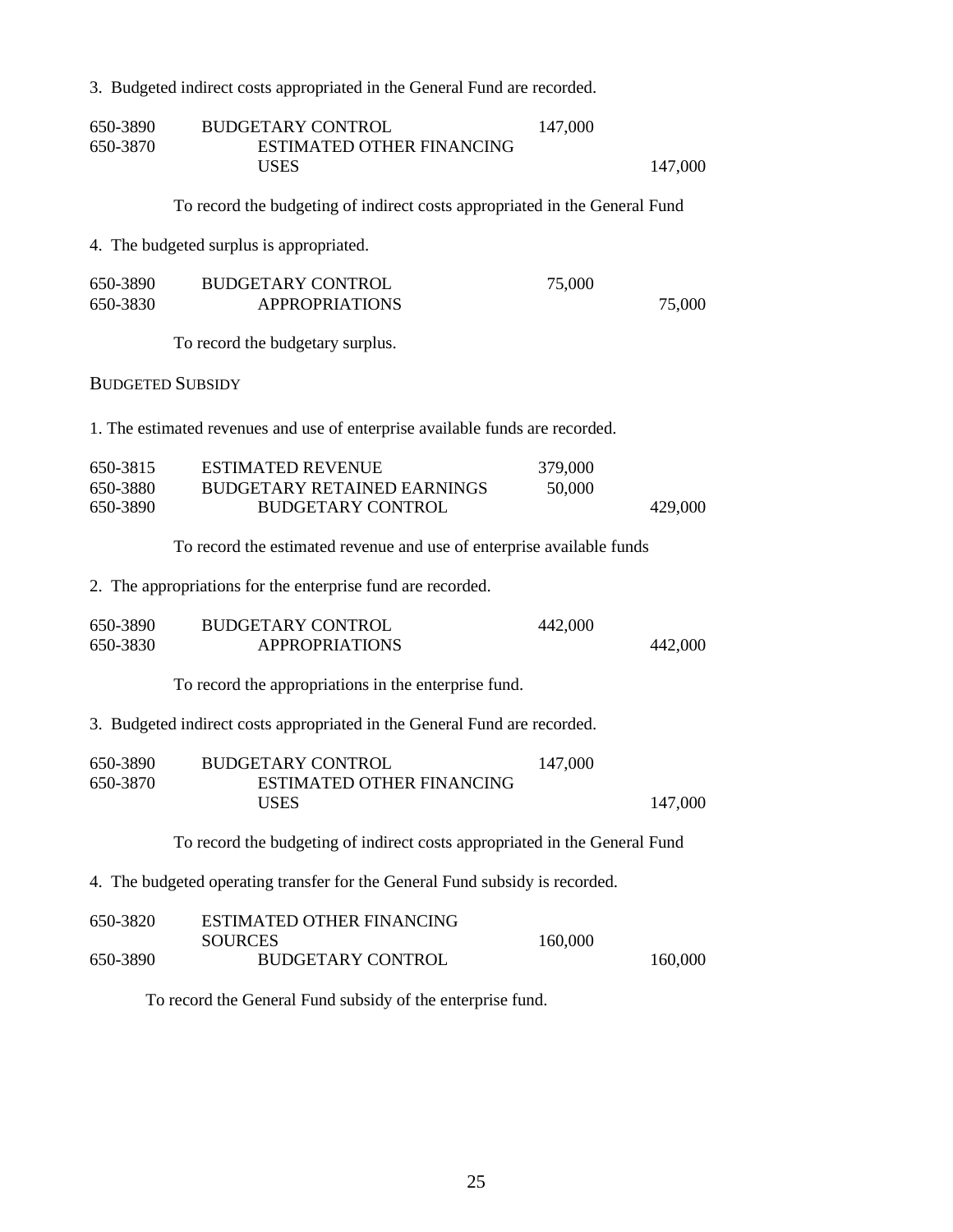### UMAS ACTUAL ENTRIES – ENTERPRISE FUNDS

The following are examples of actual entries to be recorded during the year for enterprise fund activity. The actual entries for all three examples are the same with the exception of the General Fund Subsidy entry.

1. The Enterprise Fund bills are sent out and a commitment warrant, agreeing to the total, is forwarded to the accountant/auditor.

| 650-1310<br>650-2651          | <b>User Charges Receivable</b><br>Deferred Revenue - User Charges                                                              | 349,000 | 349,000 |
|-------------------------------|--------------------------------------------------------------------------------------------------------------------------------|---------|---------|
|                               | To record the commitment of enterprise user charges                                                                            |         |         |
| 2.                            | The total of enterprise bills abated is forwarded to the accountant/auditor.                                                   |         |         |
| 650-1310                      | 650-2651 Deferred Revenue – User Charges<br><b>User Charges Receivable</b>                                                     | 200     | 200     |
|                               | To record the abatements of enterprise fund bills                                                                              |         |         |
|                               | 3. Payments are collected on current enterprise bills, summarized, and reported on the Treasurer's<br>Report of Cash Received. |         |         |
| 650-1310                      | 650-1040 Cash - Unrestricted<br>User Charges Receivable                                                                        | 7,500   | 7,500   |
|                               | To record cash collected on enterprise fund user charges                                                                       |         |         |
| 4.                            | The revenue account is adjusted to reflect the cash received on the user charges receivable.                                   |         |         |
| 650-3910                      | 650-2651 Deferred Revenue – User Charges<br>Revenue                                                                            | 7,500   | 7,500   |
|                               | To record the revenue from the collections on enterprise user charges                                                          |         |         |
| 5.                            | The enterprise fund pays expenses directly associated with the provision of the service.                                       |         |         |
| 650-3930 Expenses<br>650-1040 | Cash - Unrestricted                                                                                                            | 440,150 | 440,150 |
|                               | To record the payment of direct expenses of the enterprise fund.                                                               |         |         |
| 6.                            | The enterprise records the receipt of the subsidy from the General Fund.                                                       |         |         |
| 650-3920                      | 650-1040 Cash - Unrestricted<br><b>Other Financing Sources</b>                                                                 | 160,000 | 160,000 |
|                               | To record the receipt of the General Fund subsidy.                                                                             |         |         |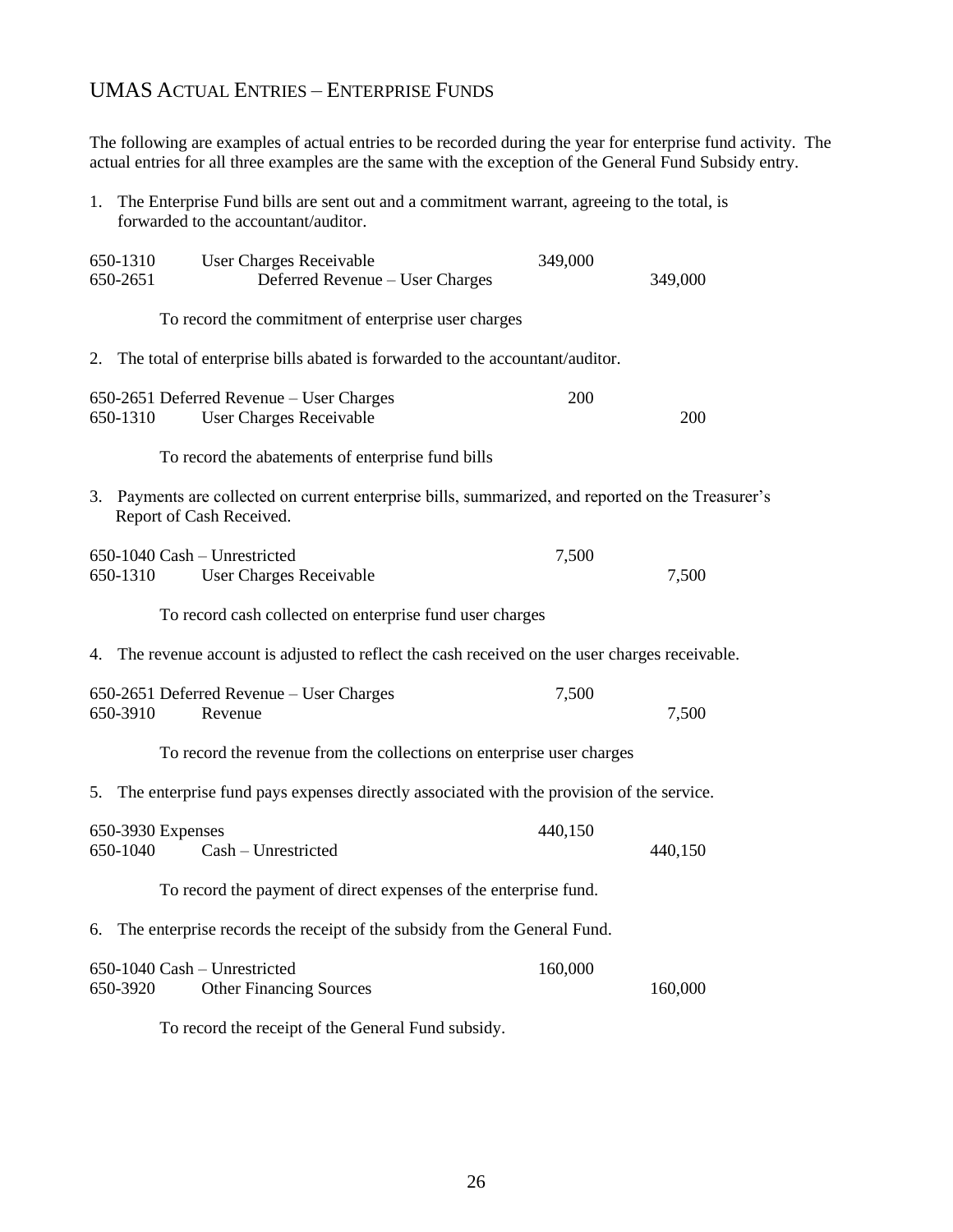### UMAS CLOSING BUDGETARY ENTRIES – ENTERPRISE FUND

### BUDGETED SELF-SUFFICIENT BUDGET

### 7A. The budget entry for the fiscal year is reversed

| 650-3815<br>650-3880    | 650-3830 APPROPRIATIONS<br>650-3870 ESTIMATED OTHER FINANCING<br><b>USES</b><br><b>ESTIMATED REVENUE</b><br><b>BUDGETARY RETAINED EARNINGS</b> | 442,000<br>147,000 | 539,000<br>50,000 |
|-------------------------|------------------------------------------------------------------------------------------------------------------------------------------------|--------------------|-------------------|
|                         | To reverse the budget entries for the fiscal year                                                                                              |                    |                   |
| <b>BUDGETED SURPLUS</b> |                                                                                                                                                |                    |                   |
|                         | 7B. The budget entry for the fiscal year is reversed                                                                                           |                    |                   |
|                         | 650-3830 APPROPRIATIONS                                                                                                                        | 517,000            |                   |
|                         | 650-3870 ESTIMATED OTHER FINANCING<br><b>USES</b>                                                                                              | 147,000            |                   |
| 650-3815                | <b>ESTIMATED REVENUE</b>                                                                                                                       |                    | 614,000           |
| 650-3880                | <b>BUDGETARY RETAINED EARNINGS</b>                                                                                                             |                    | 50,000            |
|                         | To reverse the budget entries for the fiscal year                                                                                              |                    |                   |
| <b>BUDGETED SUBSIDY</b> |                                                                                                                                                |                    |                   |
|                         | 7C. The budget entry for the fiscal year is reversed                                                                                           |                    |                   |
|                         | 650-3830 APPROPRIATIONS                                                                                                                        | 442,000            |                   |
|                         | 650-3870 ESTIMATED OTHER FINANCING<br><b>USES</b>                                                                                              |                    |                   |
| 650-3815                | <b>ESTIMATED REVENUE</b>                                                                                                                       | 147,000            | 379,000           |
| 650-3820                | ESTIMATED OTHER FINANCING                                                                                                                      |                    |                   |
| 650-3880                | <b>SOURCES</b><br><b>BUDGETARY RETAINED EARNINGS</b>                                                                                           |                    | 160,000<br>50,000 |
|                         |                                                                                                                                                |                    |                   |

To reverse the budget entries for the fiscal year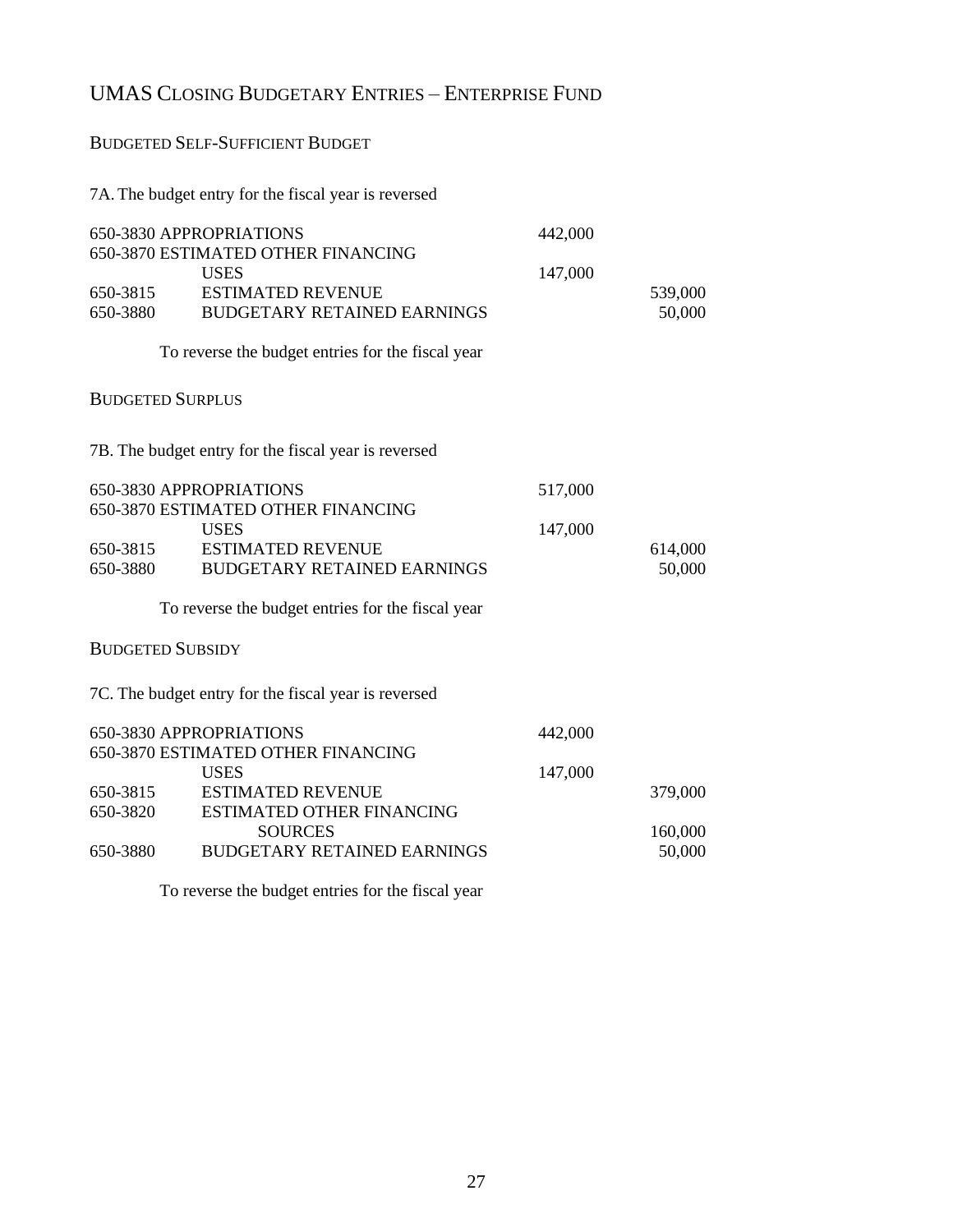### UMAS BUDGETARY ENTRIES – GENERAL FUND

|                                          | 1. The appropriation of indirect costs in the General Fund is recorded.             |         |           |  |
|------------------------------------------|-------------------------------------------------------------------------------------|---------|-----------|--|
| 001-3830                                 | 001-3890 BUDGETARY CONTROL<br><b>APPROPRIATIONS</b>                                 | 147,000 | 147,000   |  |
|                                          | To record the appropriation of enterprise fund indirect costs in the General        |         | Fund.     |  |
|                                          | 2. The budgeted reimbursement for indirect costs from the enterprise fund is        |         | recorded. |  |
| 001-3890                                 | 001-3820 ESTIMATED OTHER FINANCING<br><b>SOURCES</b><br><b>BUDGETARY CONTROL</b>    | 147,000 | 147,000   |  |
|                                          | To record the estimated reimbursement from the enterprise fund to the General Fund. |         |           |  |
| <b>Budgeted Subsidy Only</b>             |                                                                                     |         |           |  |
|                                          | 3. The budgeted operating subsidy is recorded                                       |         |           |  |
| 001-3870                                 | 001-3890 BUDGETARY CONTROL<br><b>ESTIMATED OTHER FINANCING</b><br><b>USES</b>       | 160,000 | 160,000   |  |
|                                          | To record the budgeted subsidy for the enterprise fund.                             |         |           |  |
|                                          | <b>UMAS ACTUAL ENTRIES - GENERAL FUND</b>                                           |         |           |  |
|                                          | 1. The expenditures are recorded in the General Fund.                               |         |           |  |
| 001-3930 Expenditures<br>001-1040        | Cash - Unrestricted                                                                 | 147,000 | 147,000   |  |
| of the enterprise fund.                  | To record the expenditures of the General Fund associated with costs                |         |           |  |
|                                          | 2. The General Fund receives the reimbursement from the enterprise fund.            |         |           |  |
| 001-1040 Cash - Unrestricted<br>001-3920 | <b>Other Financing Sources</b>                                                      | 147,000 | 147,000   |  |
|                                          | To record receipt of the enterprise fund subsidy.                                   |         |           |  |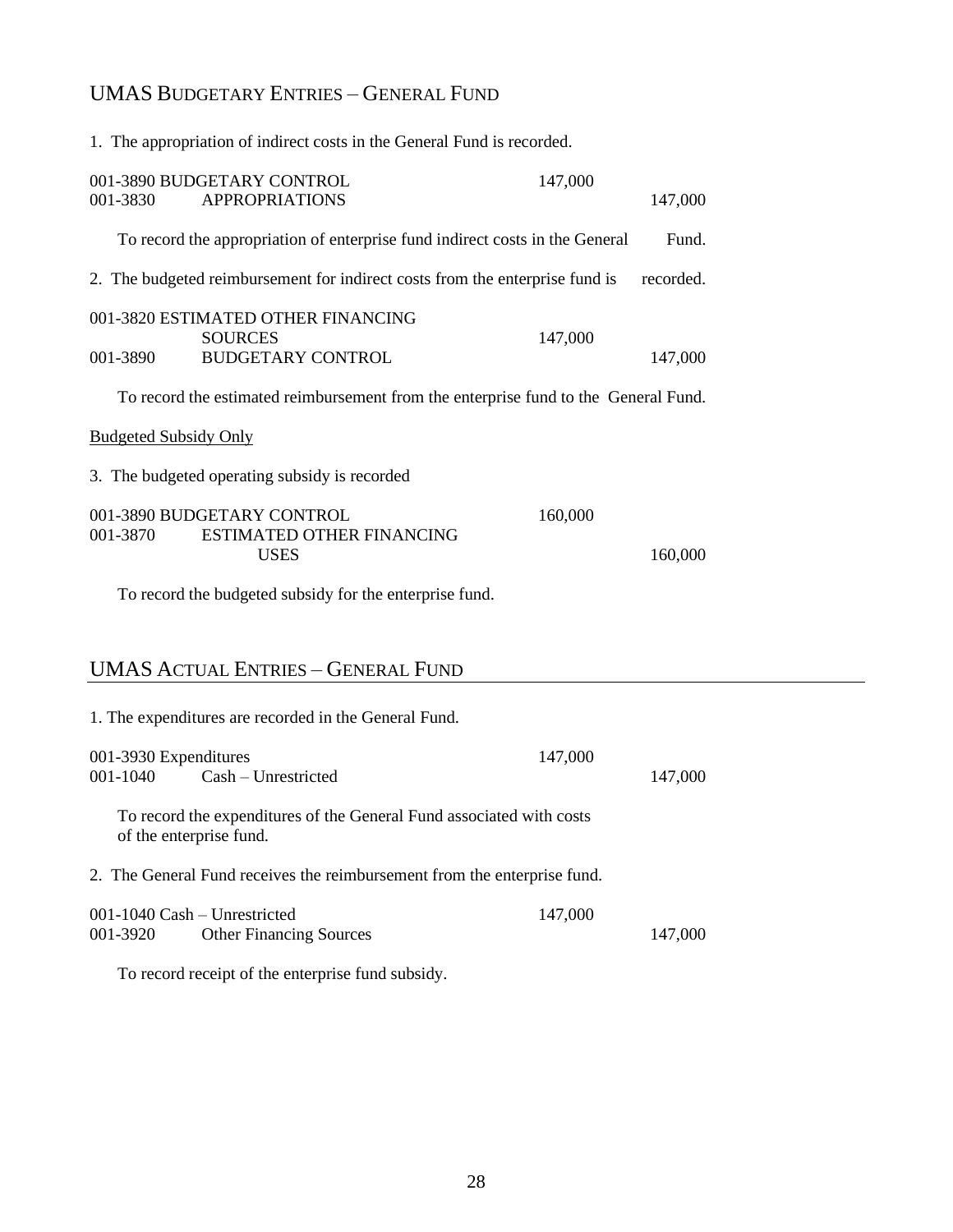Budgeted Subsidy Only

001-3970 Other Financing Uses 160,000 001-1040 Cash – Unrestricted 160,000 To record the transfer of the General Fund subsidy to the enterprise fund. UMAS CLOSING BUDGETARY ENTRIES – GENERAL FUND 4A. The budgetary entries for the fiscal year are reversed. 001-3830 APPROPRIATIONS 147,000 001-3820 ESTIMATED OTHER FINANCING SOURCES 147,000 To reverse the budgetary entries for the fiscal year. 4B. The budgetary entries for the fiscal year are reversed (fund subsidy only) 001-3830 APPROPRIATIONS 147,000 001-3870 ESTIMATED OTHER FINANCING USES 160,000 001-3820 ESTIMATED OTHER FINANCING SOURCES 147,000 001-3890 BUDGETARY CONTROL 160,000

3. The General Fund records the transfer of its subsidy to the enterprise fund.

To reverse the budgetary entries for the fiscal year.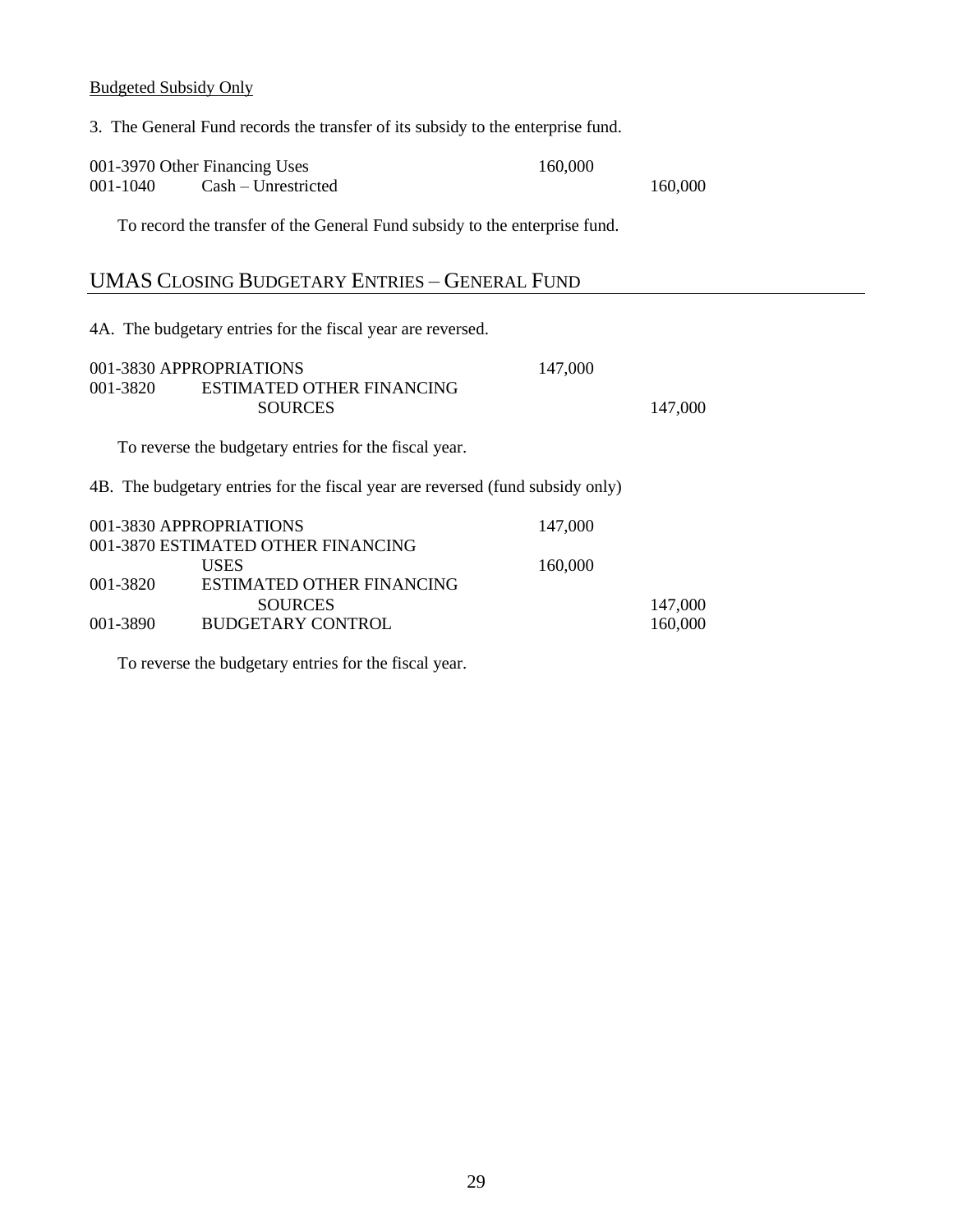#### **APPENDIX A**

#### **FREQUENTLY ASKED QUESTIONS**

#### **1. How is an enterprise fund established?**

An enterprise fund is adopted by a city or town by vote of its town meeting, town council, or city council with the approval of the mayor. These bodies may vote an enterprise fund for the purposes indicated in the statute. The adoption vote should specify when the enterprise is to become effective. (See IGR Section II above for sample vote and additional information.)

**2. Can a community establish a gas or electric enterprise fund under [G.L. c. 44, § 53F½](https://malegislature.gov/Laws/GeneralLaws/PartI/TitleVII/Chapter44/Section53F1~2)**

No. A gas and/or electric department must be established under [G.L. c. 164.](https://malegislature.gov/Laws/GeneralLaws/PartI/TitleXXII/Chapter164)

#### **3. Does an enterprise fund have to fully recover its costs through user fees?**

No. Budget-wise, an enterprise fund may be self-sufficient, or it may budget a surplus or subsidy. The extent to which it is subsidized (generally by the general fund) is a policy decision that should be clearly presented when the council or town meeting adopts the enterprise budget. A community may, for example, choose to subsidize a sewer enterprise through a Proposition 2½ debt exclusion. User charges and fees do not then fund total sewer service costs. See Table 1 above for the three scenarios for an enterprise budget.

#### **4. Who determines user fees and are the fees subject to any legal standards?**

The board or officer designated under the general laws, special legislation, local charter or bylaw determines the user fees. The fees imposed for any municipal service must comply with legal standards. Generally, the lead case on the legality of user fees is *[Emerson College v. City](http://masscases.com/cases/sjc/391/391mass415.html)  of Boston,* [391 Mass. 415 \(1984\)](http://masscases.com/cases/sjc/391/391mass415.html). In *Emerson*, the Supreme Judicial Court identified three factors that distinguish a legal and permissible fee, charge or rate from an illegal tax. "[T]hey [fees] are charged in exchange for a particular governmental service which benefits the party paying the fee in a manner not shared by other members of society; they are paid by choice, in that the party paying the fee has the option of not utilizing the governmental service and thereby avoiding the charge; and the charges are collected not to raise revenues but to compensate the governmental entity providing the services for its expenses." Fees may be charged for all direct and indirect costs required to provide the service, not just those current expenses found in the budget of the responsible department. Thus, the generation of a budgetary surplus in an enterprise at the end of any one fiscal year does not necessarily mean that the fees are excessive as a legal matter. To challenge the fees, a complete cost analysis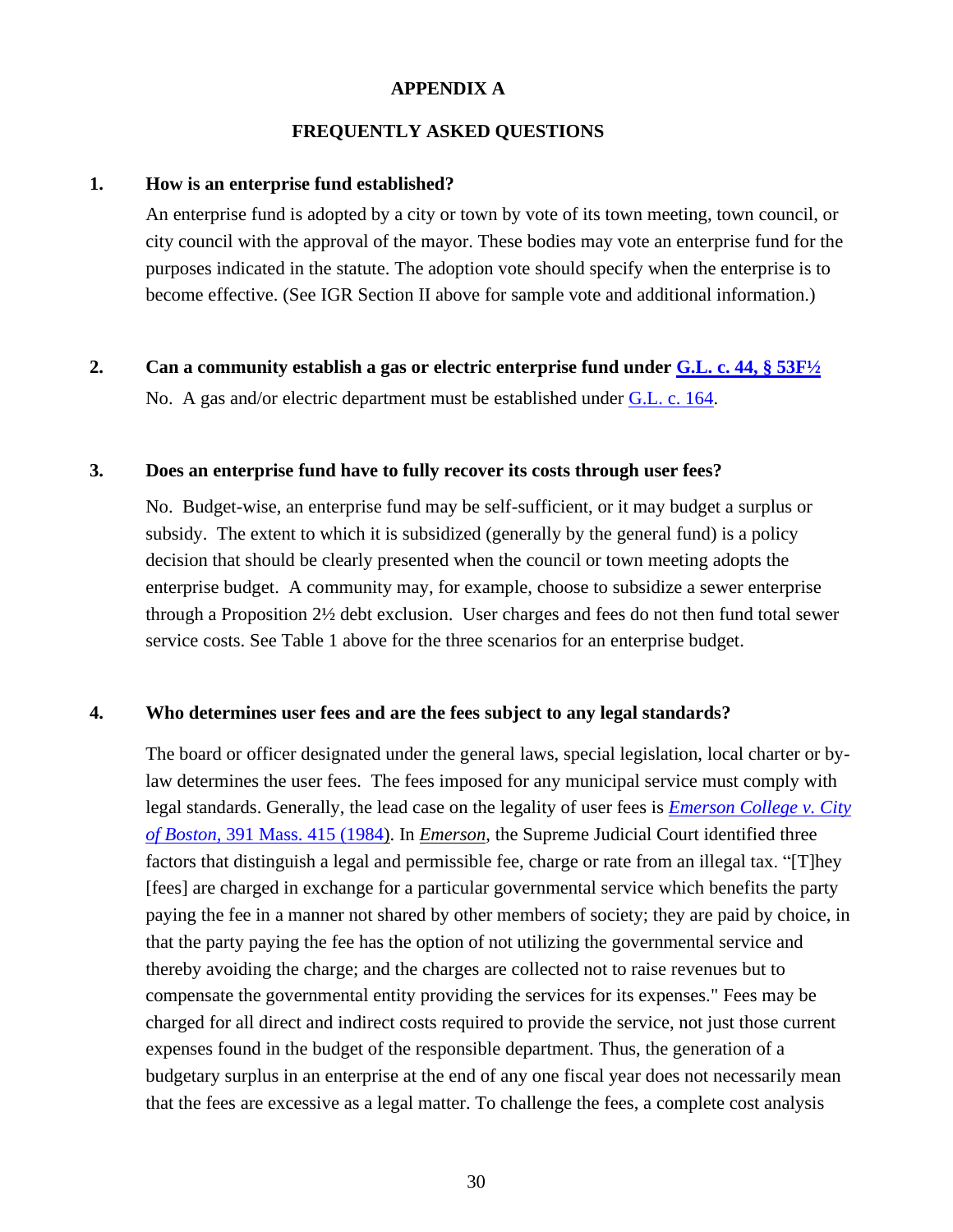would be required and show that the rates are set to significantly and consistently produce revenues in excess of the cost of providing the service.

#### **5. Does a Proposition 2½ debt exclusion amount for an enterprise fund have to be reduced by user fees imposed for the same project?**

No. If the community votes to exclude debt service for an enterprise fund project and increase its tax levy for that fiscal year, the community must take this additional revenue source into account in the enterprise fund. If the community chooses, it may use a portion of user charges or other revenues to fund the debt service and reduce the debt exclusion.

#### **6. Can an enterprise fund use its retained earnings to pay for the expenses that the legislative body voted to fund by borrowing?**

No. Retained earnings of the enterprise cannot be spent without appropriation. It would require the legislative body's vote to change the funding source.

#### **7. Can an enterprise fund operate independently or under its own procedures?**

No. An enterprise fund is an accounting/budgeting method. It does not grant additional powers to the department or board providing the service, nor does it create a separate legal entity. An enterprise is still a municipal department that is subject to ordinary municipal finance procedures. As stated in FAQ #4, the rate setting process is established by statute, special act, local charter or by-law. Any enterprise fund property/asset is owned by the municipality (not the department operating the enterprise) and may only be acquired, leased or disposed of by vote of the legislative body. At no time can these conditions be altered through the adoption of an enterprise fund.

#### **8. Can a community charge an enterprise fund a payment in lieu of taxes for property used to provide the service?**

From a purely accounting perspective, a payment in lieu of taxes is a proper expense of the enterprise fund. It is a quasi-external transaction, that is, an interfund exchange that would have resulted in recognition of an expense or revenue if it had involved a private party.

The validity of such a charge does not depend on the type of enterprise but depends on the type and amount of property used by the enterprise. If the decision is made to proceed with a payment, the amount would be the community's commercial tax rate multiplied by the assessed value of the enterprise's land, buildings and personal property.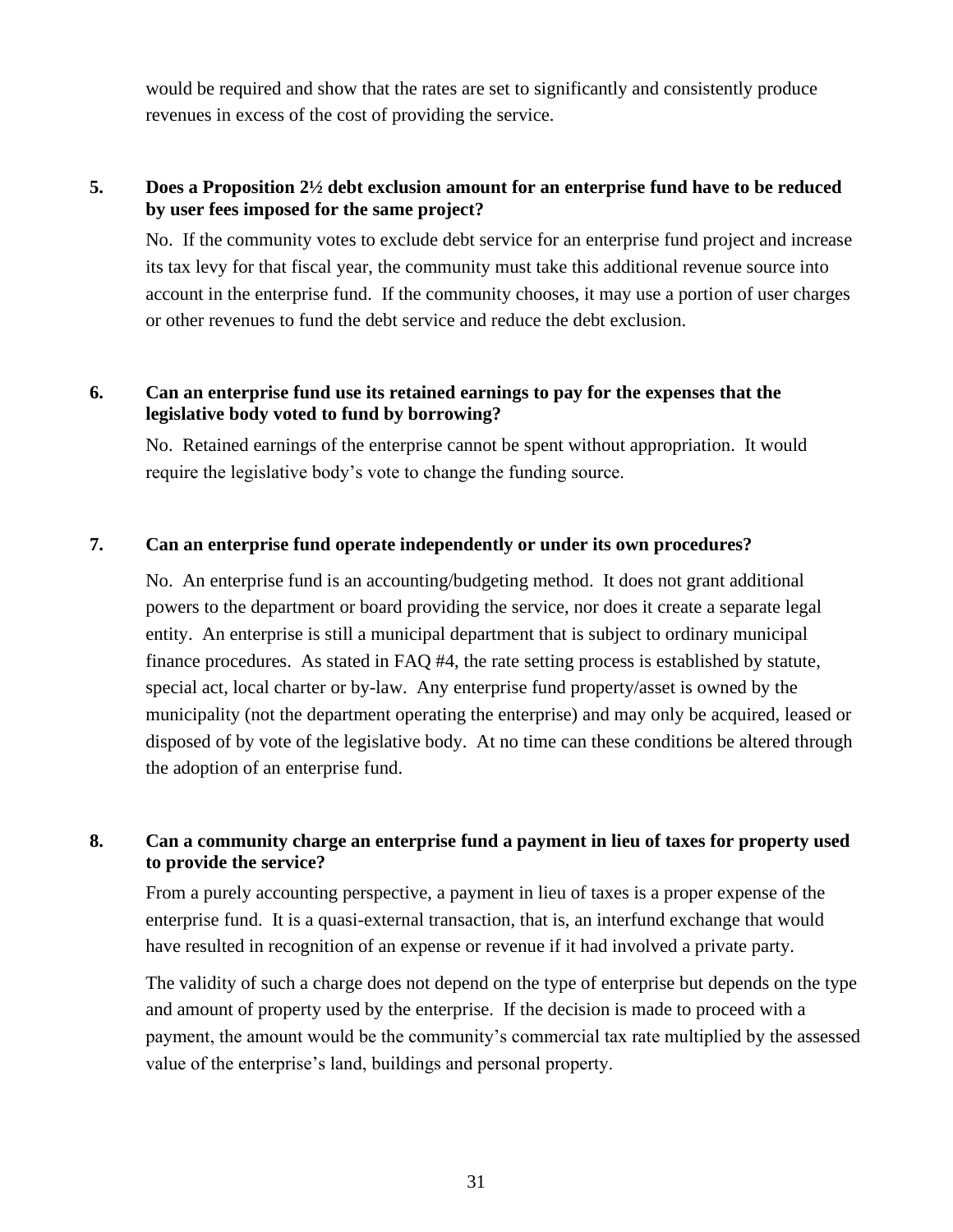Notwithstanding the foregoing, it must be noted that from a legal point of view, it is not at all clear to what extent a court would consider a payment to be part of the actual cost of providing the service, and therefore an appropriate component of the enterprise's fee structure.

#### **9. Should services provided by other departments be billed directly to the enterprise fund?**

Any services provided by other departments and indirect expenses of the enterprise that have been funded through a general fund appropriation should be reimbursed to the general fund through inter-fund transfers from the enterprise fund. Ideally, these transfers should be done monthly so the enterprise fund expenses are tracked and its financial position is accurately reflected. (See IGR Section III-C-6 and Table 3 – Budget Recommendation Wording – for more information regarding indirect costs.)

#### **10. What happens if there is a disagreement on the indirect costs (e.g., which expenses and how much) of an enterprise fund?**

Indirect costs should be clearly set forth (e.g., what costs will be shared and how much) when the budget is adopted to avoid disputes later in the fiscal year. Ideally, it should be set forth in writing. Resolution of any disagreement is purely a local matter. The Director of Accounts may request documentation of the city or town's methodology and may reject the methodology and/or amount for tax rate certification purposes if deemed unreasonable.

#### **11. Does an enterprise fund operating loss have to be funded in the next fiscal year?**

No. An operating loss (generally budgeted revenues in excess of actual revenues plus unspent appropriations) will not have to be funded unless the operating loss results in a retained earnings deficit. A retained earnings deficit must be funded in the following fiscal year. The Bureau of Accounts recommends, however, that local financial officials and rate setters take note of a revenue shortfall and take appropriate action (e.g., raise rates, bill timelier, curtail expenses). The Bureau of Accounts will review matters in more detail if reductions to retained earnings caused by revenue deficits recur.

The Director of Accounts may reject a tax rate for overestimated enterprise revenues which may require further city council/town meeting action.

#### **12. How is enterprise fund accounting different from other governmental accounting?**

For UMAS and Tax Rate Recap purposes, revenues are recognized when received and expenses when the liabilities are incurred, under a modified accrual basis of accounting. For audited financial statement reporting purposes, revenues are recognized when earned and expenses when the liabilities are incurred, under a full accrual basis of accounting.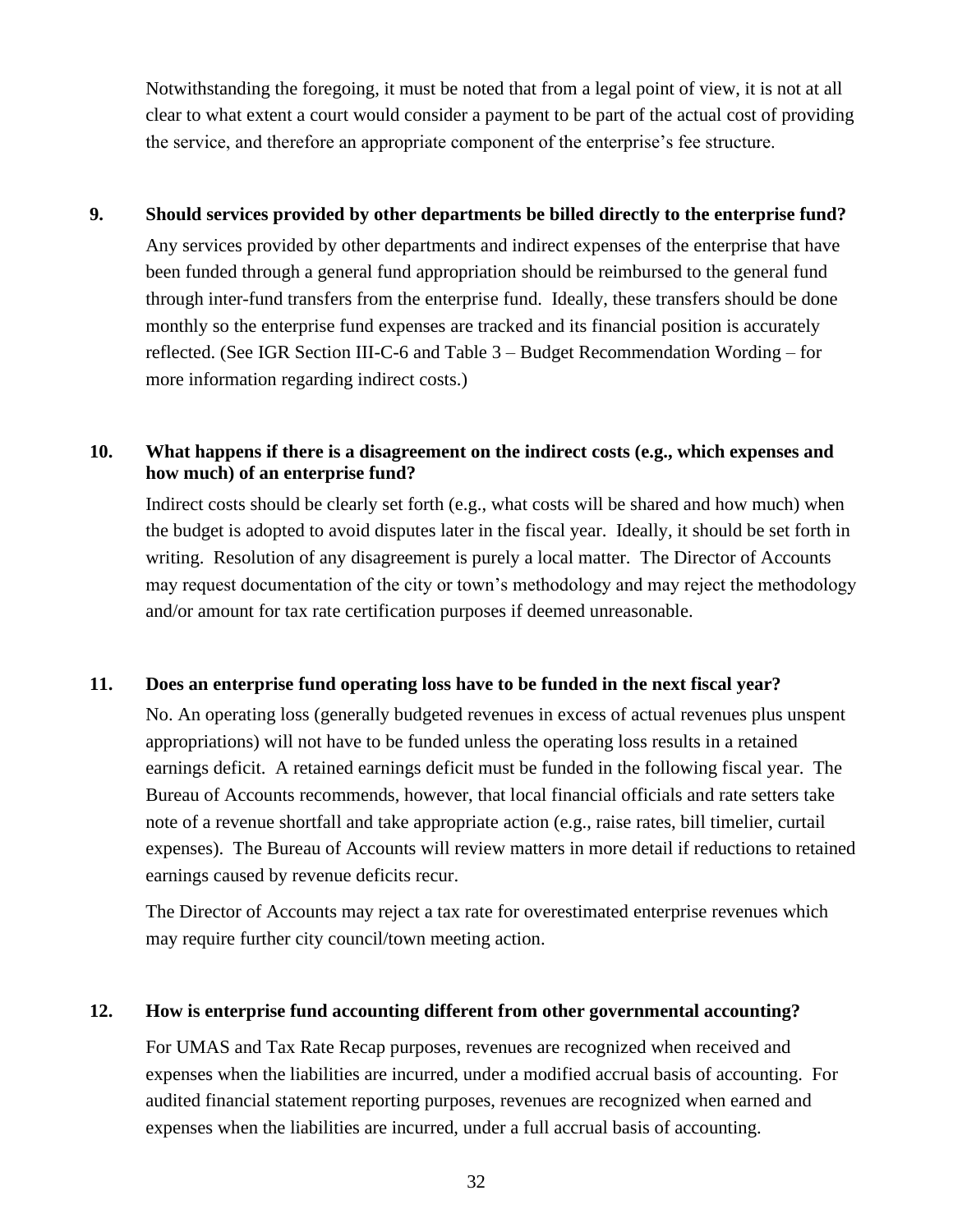#### **13. Is the treasurer required to maintain a separate bank account for the enterprise fund?**

No. A separate enterprise fund bank account does not have to be maintained. Cash may be pooled for investment purposes. However, the accountant/auditor must account for enterprise fund cash separately in the general ledger. Investment income must be allocated proportionately to each fund.

#### **14. Can a legislative body vote to use enterprise funds for purposes not related to the enterprise?**

No. The enterprise enabling statute provides that the enterprise revenues may only be used for enterprise-related expenses.

#### **15. If a community owns property that directly relates to the operation of an enterprise service and the property is subsequently leased, are the lease funds credited to the enterprise fund or to the general fund?**

First, it should be noted that the city or town department operating the enterprise can only lease or rent property under its control if it is specifically authorized by statute or, in the absence of statute, with legislative body approval.

With regard to the treatment of lease revenue (rental receipts), it would depend on the acquisition of the property. If the property was acquired with enterprise fund revenue, or is currently maintained or debt service on the property is being paid by the enterprise, then lease revenues would be credited to the enterprise fund. If the property was transferred to the enterprise fund or paid for with general fund revenue and the property is not dedicated to the enterprise service's use, then the lease revenue is general revenue and should be credited to the general fund.

### **16. What is the procedure for a community to rescind (terminate) its separate water and sewer enterprise funds and adopt a combined single water and sewer enterprise fund?**

A city/town may adopt a single enterprise for the operation of more than one utility if the same board has authority to operate both utilities, to submit the budget for both utilities and has spending authority for both utilities. For example, some communities have a water and sewer commission or the DPW manages both utilities.

The procedure for rescinding the existing two separate enterprise funds is the same as stated in IGR Section II above – the legislative body must vote to rescind each fund. Each rescinded enterprise fund must then be closed in the same manner as IGR Section II. Once each enterprise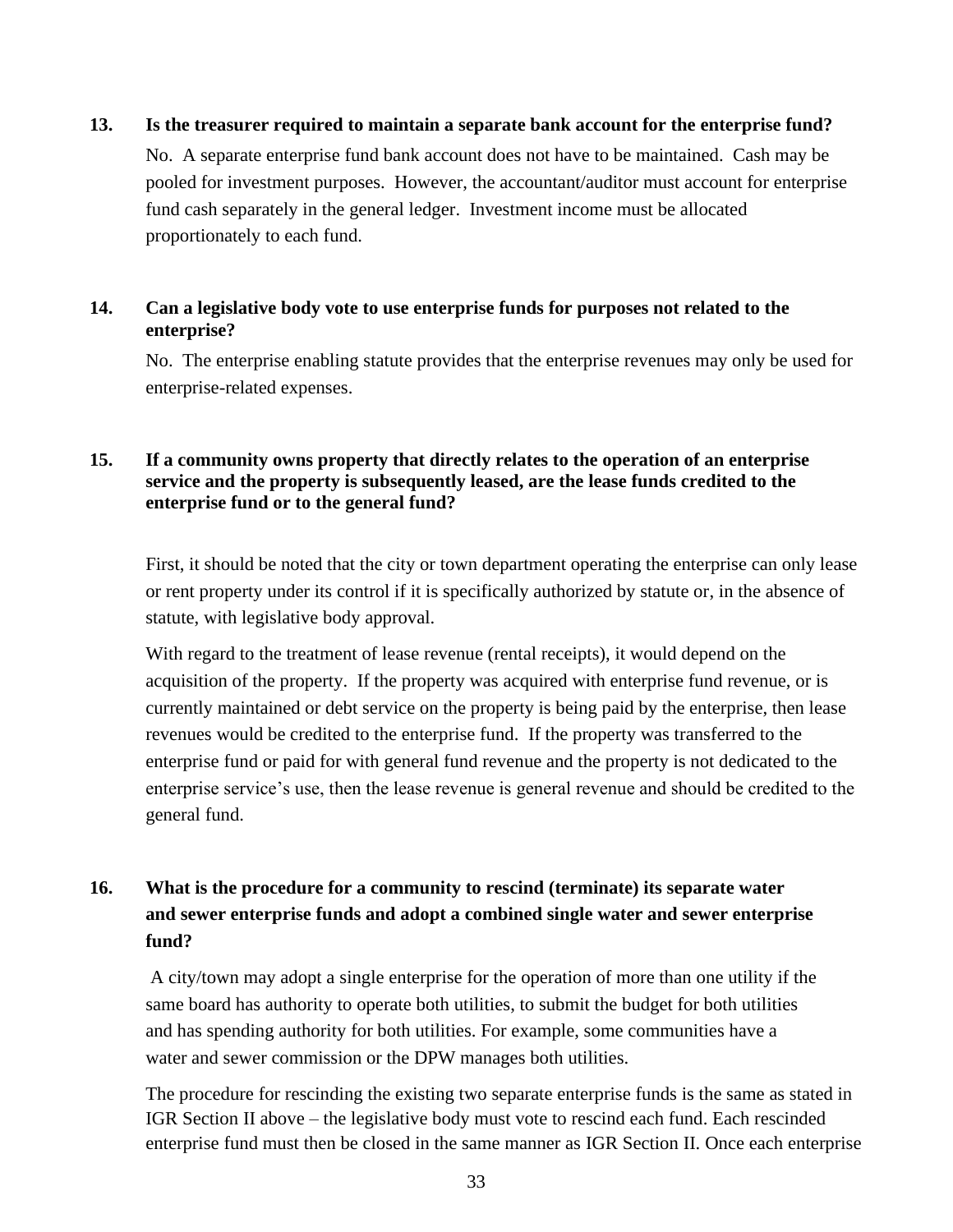ceases operation and the current liabilities of each are accounted for, the community closes the fund balance of each enterprise to the general fund and transfers any assets, debt and long term liabilities to the general fund and to the appropriate account groups. Any surplus/deficits of the two closed individual enterprise funds are then included in the city/town's calculations for the certification of free cash by the Bureau of Accounts. Once free cash is certified, it is available for appropriation.

To establish a new combined single water and sewer enterprise fund, the process in FAQ # 1 above must be followed. The user fees for each service should be separately established, especially if the users of the water service are not identical to the users of the sewer service. The standards in the *Emerson* case, described in FAQ # 4 above, for the establishment of reasonable fees must be met - the fee for each service must be reflective of the cost of each service and not designed to raise general revenue or provide a subsidy to the other utility. Otherwise, the city/town could be subject to a rate-payer's challenge regarding the reasonableness of the fees.

#### **17. If a community votes to rescind its separate water and sewer enterprise funds and adopt a new combined water and sewer enterprise fund, can it transfer any surplus from the two rescinded enterprise funds to the new combined water-sewer enterprise fund?**

The community must follow the procedure described in FAQ #16. After the vote to terminate the two separate enterprise funds, each fund must close to the general fund where any surplus/deficit is included in the calculation of the community's free cash. Once free cash is certified, the legislative body may appropriate from free cash to provide a general fund subsidy to the newly formed combined water-sewer enterprise fund.

#### **18. When converting from a special revenue fund to an enterprise fund, must the fund balance in the special revenue fund be transferred to the enterprise fund?**

The fund balance may be transferred to the enterprise fund by vote of the legislative body. In addition, account #3211-Fund Balance Reserved for Encumbrances should be closed to Unreserved Retained Earnings.

#### **19. When converting from a special revenue fund to an enterprise fund, must the special revenue fund be revoked?**

Authorization for the special revenue fund should be revoked to coincide with commencement of the enterprise fund. The adoption of an enterprise fund ends activity in the special revenue fund established for that same purpose as of the adoption date of the enterprise fund.

#### **20. If after the establishment of an enterprise fund, a reservation once made in the special revenue fund is rescinded, do funds revert to the enterprise or general fund?**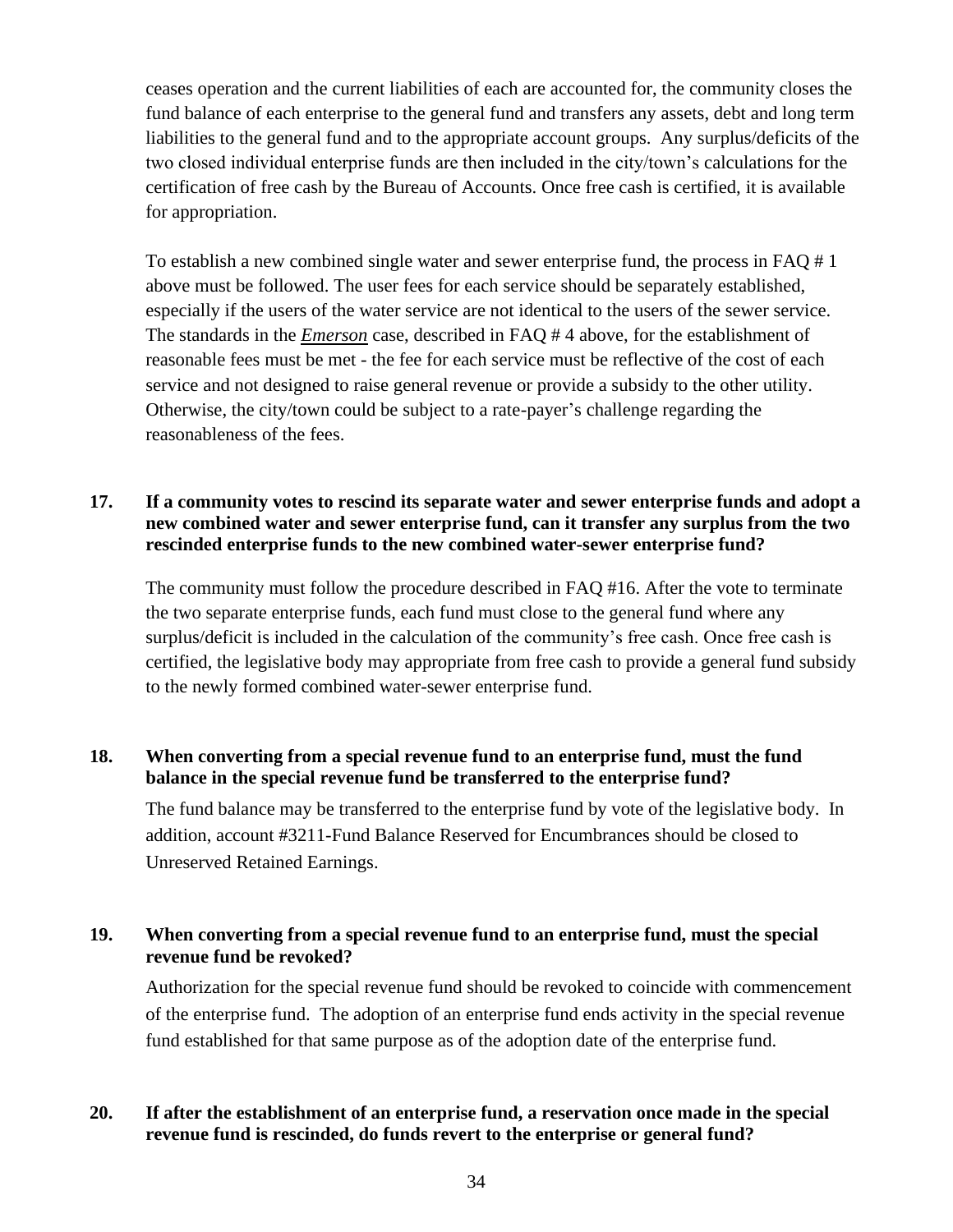The funds revert to Unreserved Retained Earnings of the enterprise fund.

#### **21. Does a general fund subsidy have to be appropriated?**

There are three potential general fund subsidies of an enterprise fund: (a) for a portion of direct costs, (b) for a portion or all of the indirect costs, (c) for a portion or all of a retained earnings deficit from the prior fiscal year. Appropriations are required for subsidies described in (a) and (b). A subsidy of direct costs described in (a) must be voted as indicated in the third column of Tables 3 and 4 of these guidelines. A subsidy for indirect costs described in (b) are voted from the general or other fund. Funding a retained earnings deficit from the general fund, described in (c), may be by appropriation or by addition to Part IIB of the Tax Rate Recap as an Other Amount to be Raised.

#### **22. Should an enterprise fund budget for depreciation?**

No. Depreciation is a technical accounting term to match costs specific to a certain accounting period with the associated revenues. However, the city or town may budget for the replacement of capital assets through a particular purpose stabilization fund (See IGR 2017-20, [Stabilization Funds\)](https://dlsgateway.dor.state.ma.us/gateway/DLSPublic/IgrMaintenance/708) or by a separate warrant article. In addition, because enterprise retained earnings may be appropriated for any direct cost of the enterprise in a fiscal year, including replacement of capital assets, a city or town could, as a matter of policy, use enterprise retained earnings for such purpose. (For more information on retained earnings, See Section III-B-7 above.)

#### **23. If budgeting a surplus in the enterprise fund, can it be appropriated during the fiscal year before an actual surplus is determined?**

Yes. A budgeted surplus is considered available on July 1. However, budgeted surplus cannot be transferred by the legislative body to reimburse the general or other fund for costs incurred in any prior fiscal year. A budgeted surplus, if not appropriated, closes to enterprise fund balance at the end of the fiscal year. (See the second column in Table 3 for an example of a budgeted surplus.)

#### **24. What information is necessary for the Director of Accounts to certify retained earnings of the enterprise fund as of June 30?**

Retained earnings is certified by the Director of Accounts based upon receipt of a balance sheet as of June 30. The balance sheet submission must be accompanied by all information necessary to calculate free cash in the general fund. A balance sheet for the enterprise fund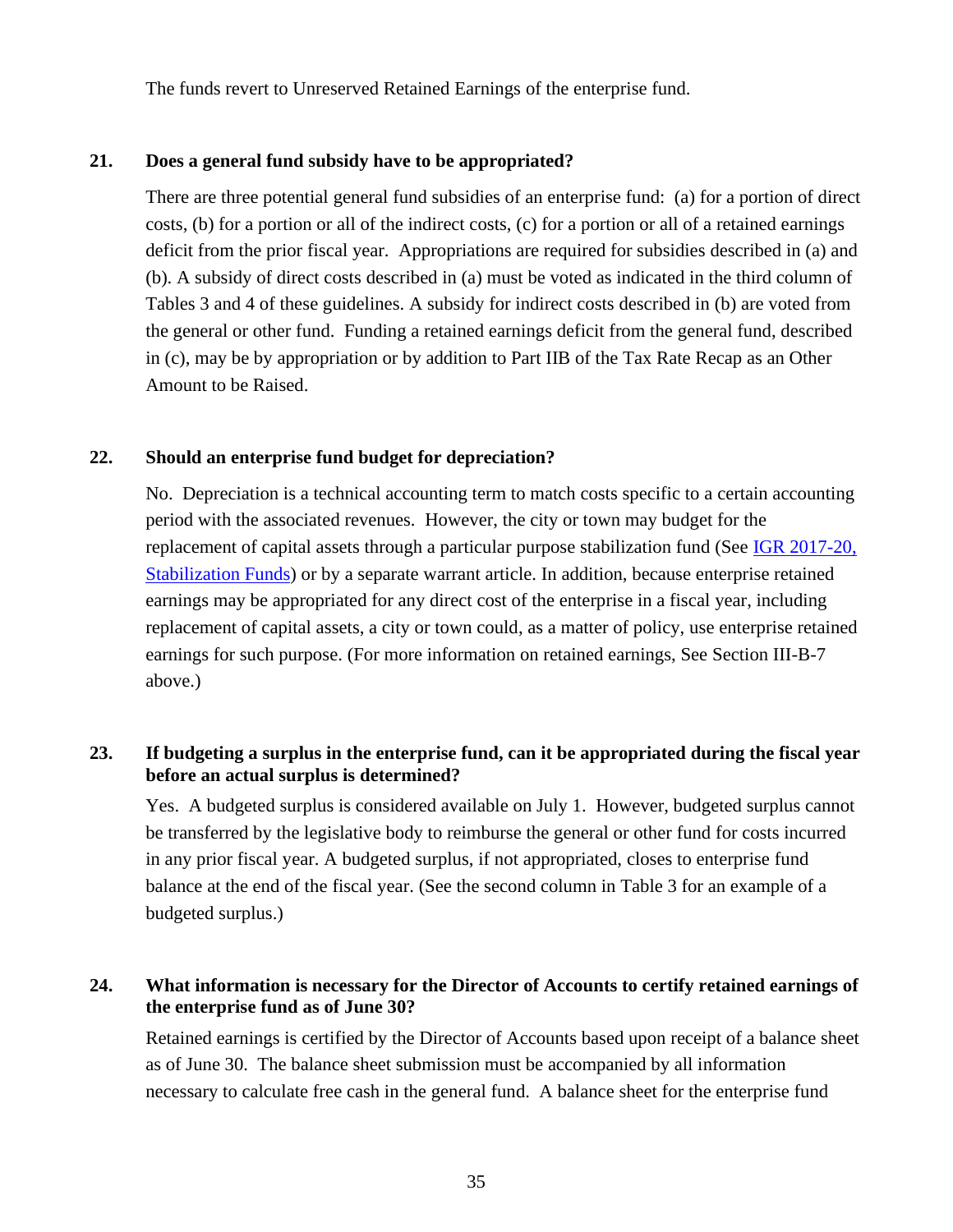alone will not suffice. Additional information necessary for certification is provided in an annual year-end letter from the Director to Accountants and Auditors.

#### **25. For bills issued and payable after June 30, are revenues credited to retained earnings of the enterprise as of June 30?**

Once certified as of June 30 by the Director of Accounts, revenues received after June 30 may be considered at the discretion of the Director.

#### **26. Can retained earnings reimburse the general fund for a subsidy granted to this activity when it was in a special revenue fund?**

Retained earnings may reimburse the general fund for capital costs only, provided the reimbursement follows the two full, immediately prior fiscal year rule.

#### **27. Are indirect costs paid out of the general fund or enterprise fund?**

Indirect costs appropriated as part of the general fund operating budget or from any other fund should be paid from that fund. Enterprise revenue to the extent budgeted is transferred into the general fund to provide the source of funding.

#### **28. Can retained earnings be used to reduce rates?**

Yes. Retained earnings can be used to replace user charges as a funding source of the enterprise or as an additional revenue source to the enterprise to prevent the need to increase rates.

### **29. Is there a limitation on the amount of retained earnings that an enterprise fund may have?**

No.

#### **30. May an enterprise budget allow for unforeseen expenditures or a reserve fund?**

The legislative body may adopt an enterprise budget that includes an appropriation for extraordinary and unforeseen expenses and it may also impose any condition(s) for its use. This is similar to a Reserve Fund. Any unspent balance closes to the enterprise fund at fiscal yearend and becomes part of the calculation for retained earnings. See Section III-C above. See also the information in FAQ #24 for including a budgeted surplus in an enterprise fund budget.)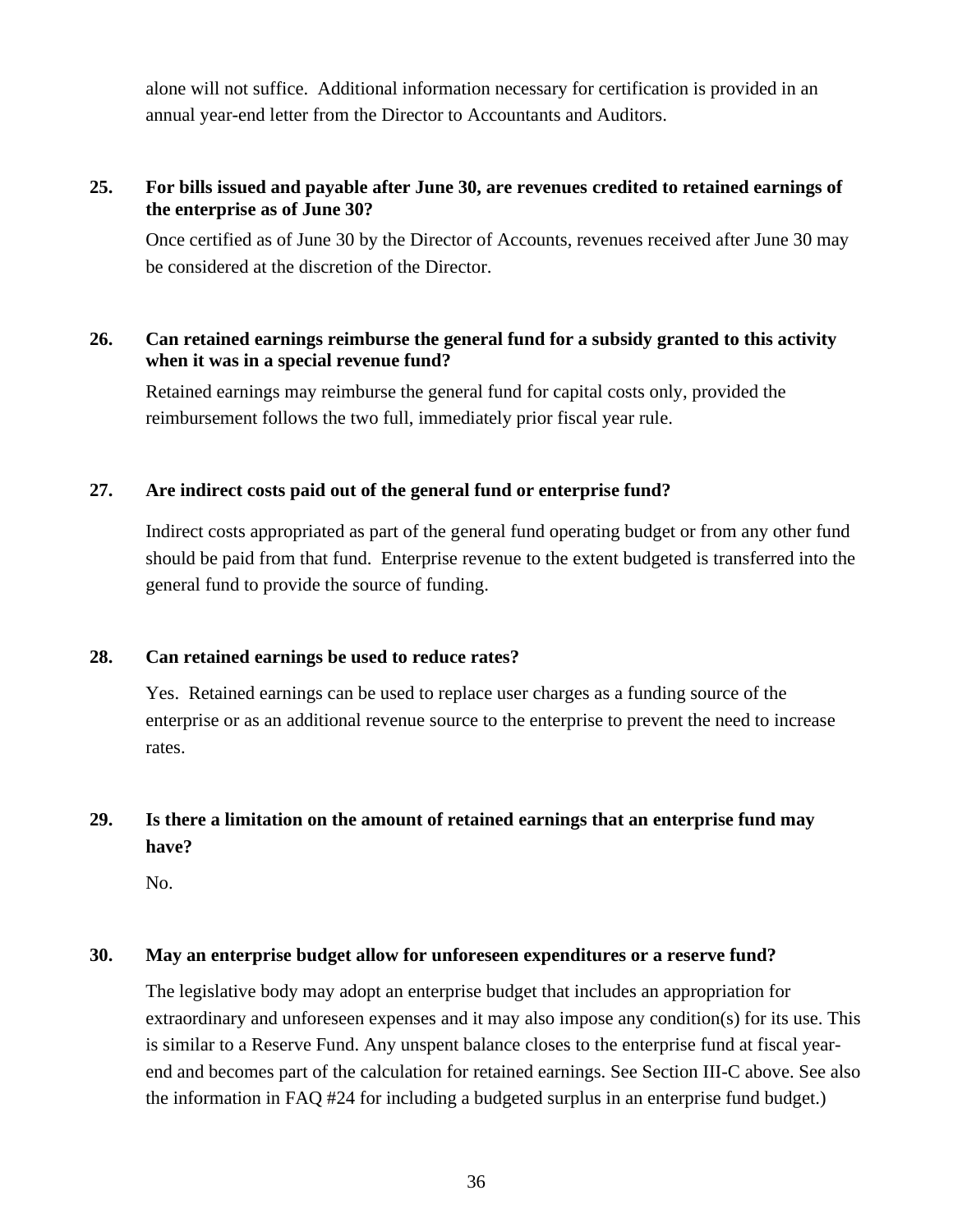**31. We plan to vote to establish a new enterprise fund at our annual town meeting in May to commence on July 1. Must we comply with the requirement that a proposed line item budget for the enterprise be submitted "no later than one hundred and twenty days prior to the beginning of each fiscal year" (March 1)?** 

No. For the start-up of a new enterprise fund, the 120-day rule would not apply. That rule is for an ongoing enterprise to ensure an orderly budget process each fiscal year. In this case (the initial year of the enterprise), the town will vote to adopt the enterprise and then vote to adopt an enterprise budget before setting the tax rate so the enterprise budget can be included in the tax recap.

#### **32. Where is a special purpose stabilization fund for an enterprise fund recorded?**

In accordance with  $G.L. c. 40, § 5B$ , a municipality may establish a special purpose stabilization fund for an enterprise. (See Section III-B-6 above and **IGR 2017-20, Stabilization** [Funds\)](https://dlsgateway.dor.state.ma.us/gateway/DLSPublic/IgrMaintenance/708). However, the stabilization fund would not be recorded in the enterprise fund; it is recorded as a trust fund with the city's or town's other stabilization fund(s) within the general fund.